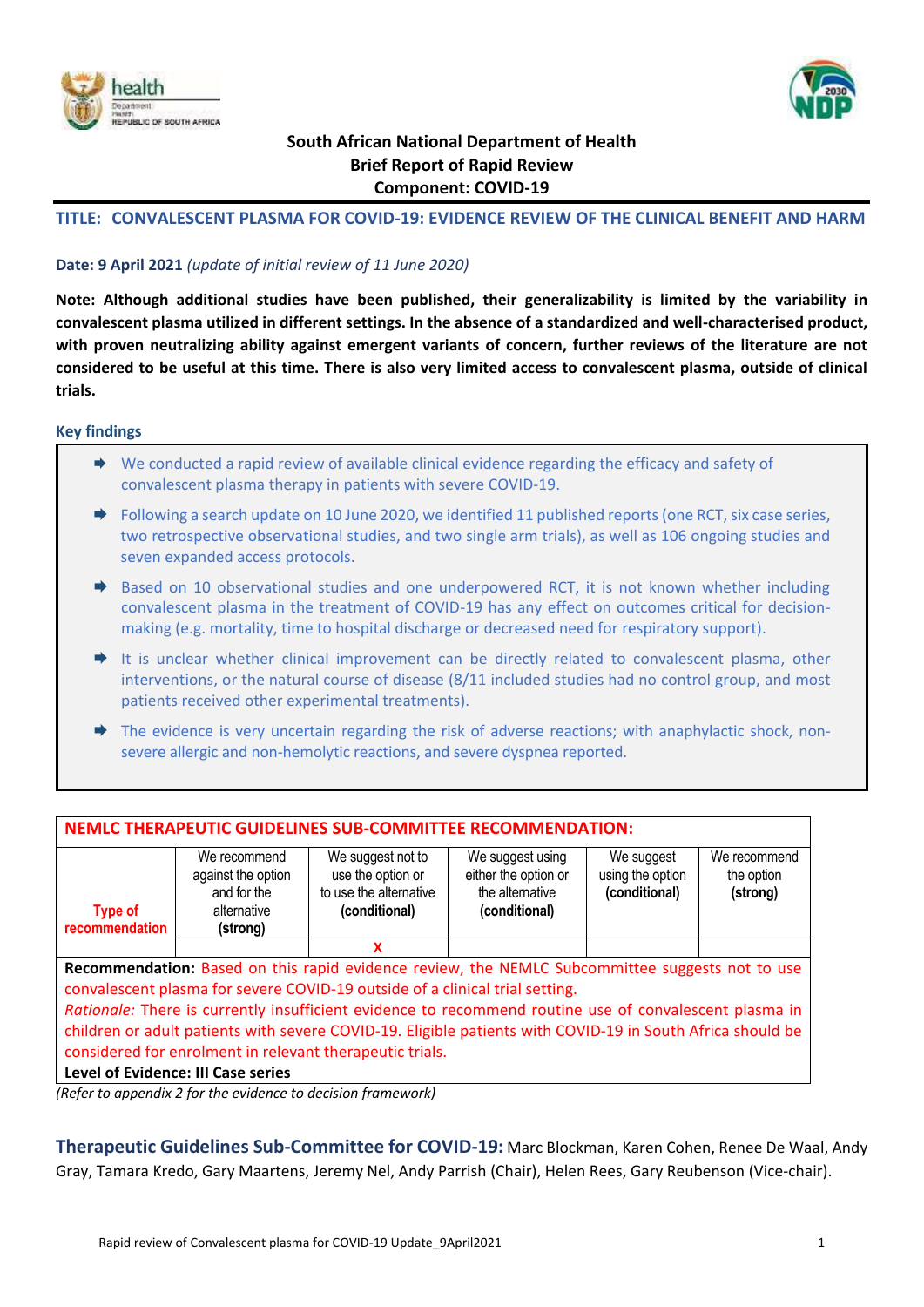**Note:** Due to the continuous emergence of new evidence, the rapid review will be updated if and when more relevant evidence becomes available.

# **BACKGROUND**

Patients with severe COVID-19 urgently require safe, effective treatment options. Convalescent plasma has been used to treat other viral infections and is being studied as a potential treatment.

Convalescent plasma is collected by apheresis from people who have recovered from COVID-19 (caused by SARS-CoV- $2$ <sup>1</sup>. Convalescent plasma contains neutralising antibodies,<sup>2</sup> which bind to SARS-CoV-2 spike glycoproteins with consequent inhibition of viral binding and entry into host cells<sup>3</sup>. Other possible antiviral effects include antibodydependent phagocytosis, virolysis, and apoptosis of infected cells<sup>4,5</sup>. In addition to neutralising antibodies, convalescent plasma may have immunomodulatory effects, potentially reducing inflammation and limiting tissue damage<sup>3</sup>.

Evidence regarding the efficacy of convalescent plasma in other viral respiratory infections is limited and conflicting. A meta-analysis of eight observational studies in patients with either severe **SARS coronavirus** (not SARS-CoV-2) **or influenza** found that convalescent plasma was associated with lower mortality compared to placebo or no treatment: pooled odds ratio 0.25 (95% confidence interval 0.14 to 0.45)<sup>6</sup>. However, a recent meta-analysis of four randomised controlled trials only evaluating patients with **influenza** showed no significant effect on mortality: relative risk 0.94 (95% confidence interval 0.49 to 1.81, very low quality of evidence) 4 .

Convalescent plasma is relatively safe, with few reported serious adverse effects<sup>4,6</sup>. Potential adverse effects include fever, allergic reactions, transfusion-related lung injury, and transfusion-associated circulatory overload<sup>7</sup>.

This review aims to summarise the current evidence regarding the efficacy and safety of convalescent plasma in patients with severe SARS-CoV-2 infection.

**RESEARCH QUESTION:** Should convalescent plasma be used to treat confirmed severe COVID-19, with or without other medicines?

# **METHODS**

We conducted a rapid review of the evidence relating to convalescent plasma through the systematic searching of three electronic databases (Epistemonikos, the Cochrane COVID Register and www.covid-nma.com) on 26 May 2020, as well as an updated search on 10 June 2020. The search strategy is shown in Appendix 1. Screening of records was done independently and in duplicate (AB and MM) using Covidence systematic review software. Systematic review quality was appraised in duplicate using the AMSTAR 2 tool<sup>8</sup>. The quality of randomised controlled trials was assessed, in consensus discussion (AB and MM) using the Risk of Bias 2.0 tool<sup>9</sup>, and visualised with the *robvis* application<sup>10</sup>. Evidence profiles were generated, in consensus discussion (MM and AB), using GRADEPro software<sup>11</sup>. A single reviewer conducted data extraction (MM/AB), with results reviewed and checked by the second reviewer (AB/MM). Relevant study data were extracted in a narrative table of results. TY, RdW and GR reviewed the overall report.

# **Eligibility criteria for review**

Population: Patients with confirmed COVID-19, no restriction to age. Disease severity such that hospitalisation required.

> **Sub-population 1**: patients with confirmed COVID-19, no restriction to age. Disease severity such that oxygen required.

> **Sub-population 2**: patients with confirmed COVID-19, no restriction to age. Disease severity such that ventilation required.

Intervention: Convalescent plasma either alone or in combination with other medicines. No restriction on dose, frequency, or timing with respect to onset of symptoms.

Comparators: Any (standard of care/placebo or active comparator).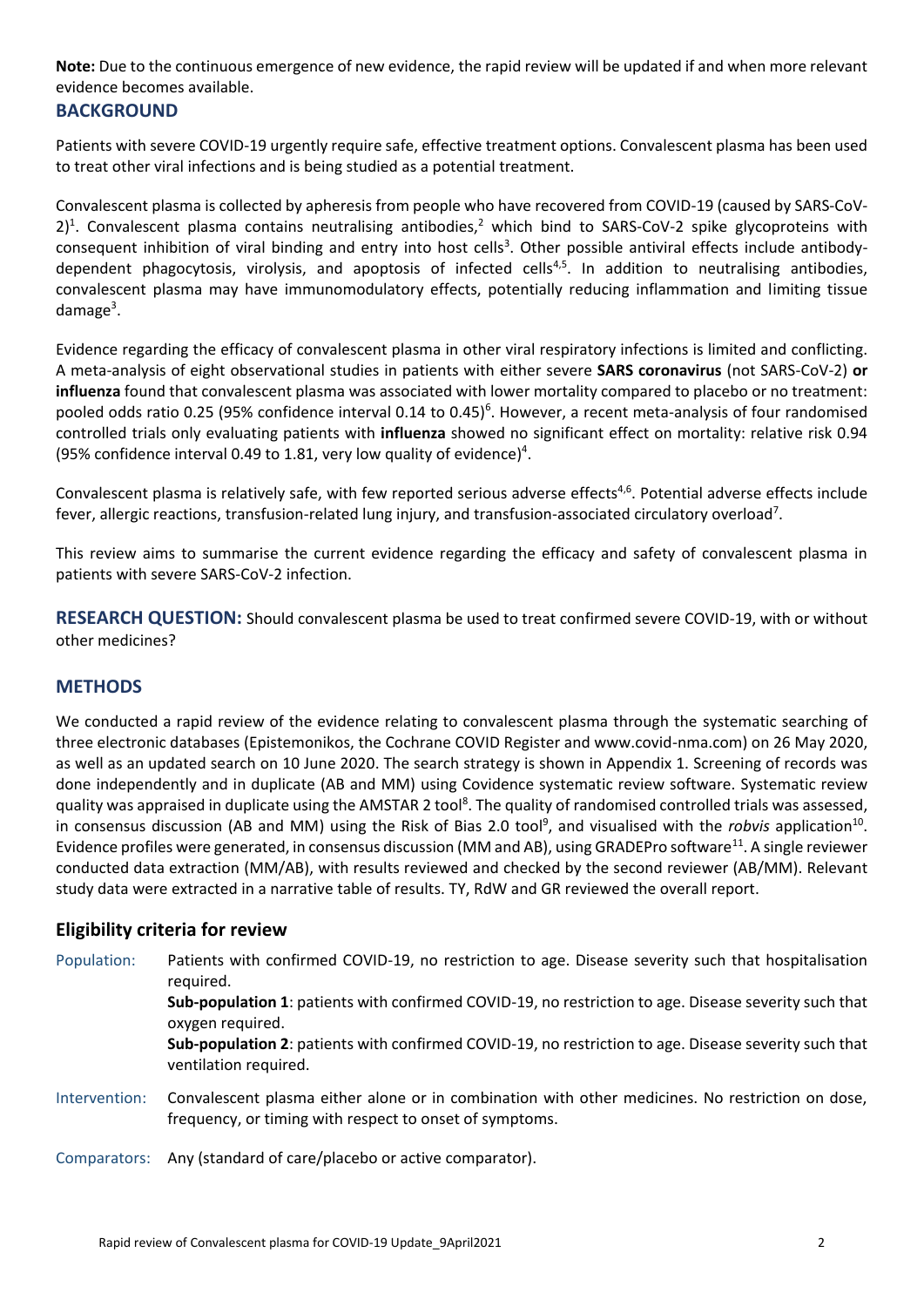- Outcomes: Mortality, duration of hospitalisation, progression to ICU admission, progression to mechanical ventilation, duration of ventilator support, duration of ICU stay, duration of mechanical ventilation, adverse reactions and adverse events, proportion with negative SARS-CoV-2 PCR on nasopharyngeal swab at chosen time point(s) post-diagnosis, time to negative SARS-CoV-2 PCR on nasopharyngeal swab.
- Study designs: Case series, non-randomised cohorts as well as randomised controlled trials, and systematic reviews of studies in humans. Single case reports excluded.

# **RESULTS**

### *Results of the search***:**

After the removal of 211 duplicates, two reviewers screened 751 records and identified five potentially eligible systematic reviews, as well as 10 additional potentially eligible primary studies (six of which were already incorporated in one or more included systematic review(s)<sup>12-17</sup> - see Appendix 3 for the PRISMA flow diagram). One of these primary studies was a parallel arm randomised controlled trial (RCT), assigning convalescent plasma or standard treatment according to Chinese national COVID-19 treatment guidelines<sup>18</sup>. Of the systematic reviews, the review by Valk et al  $2020^7$  was considered high quality and included six eligible studies - five case-series<sup>12-16</sup>, and one prospectively planned, single-arm intervention study<sup>17</sup> - with 30 participants. The remaining reviews by Rajendran et al 2020<sup>19</sup>, Tobaiqy et al 2020<sup>20</sup>, Martinez-Vizcaino et al 2020<sup>21</sup> and Pimenoff et al<sup>22</sup> were classified as moderate, low, critically low and critically low quality respectively. Rajendran included five completed eligible studies<sup>12,14-17</sup>, all included in Valk et al 2020. Tobaigy et al 2020 included one study<sup>23</sup> (out of 41 looking at various therapies) including convalescent plasma, with six participants, which was not included in Valk et al 2020<sup>7</sup>. Pimenoff included seven eligible studies, five of which<sup>12,14-17</sup> were included in Valk et al 2020 and the remaining two identified in the initial search<sup>24,26</sup>. Martinez-Vizcaino et al 2020 looked at ongoing studies<sup>21</sup>. Included in this rapid review are seven primary studies already included in reviews<sup>12-17,23</sup> and four other studies<sup>18,24-26</sup> identified in the search.

A total of 106 ongoing studies and seven expanded access protocols (EAPs) were identified among the 128 eligible fulltext records (Appendix 3). Table 1 shows the main characteristics and outcomes of the included primary studies. Table 2 describes the excluded studies and Table 3 summarises the planned and ongoing studies as well as EAPs.

# *Included studies:*

One RCT<sup>18</sup>, six case-series<sup>12-16,26</sup>, two retrospective observational studies<sup>23,25</sup>, one prospectively planned, single-arm intervention study<sup>17</sup> and one non-randomised single arm trial<sup>24</sup>. The RCT planned a sample size of 200 (80% power to detect a difference in clinical improvement within 28 days), but was terminated after enrolling 103 patients, due to a lack of further cases in the area. The quality appraisal of the included RCT can be found in Appendix 4. The evidence profiles for the results from this study are found in Appendices 5.1 to 5.3.

The currently available evidence on the safety and effectiveness of convalescent plasma and hyper-immune immunoglobulin for treatment of people with COVID-19 allows for overall recommendations of very low certainty. The vast majority of the included patients received other concomitant therapy, including antivirals, antibiotics, and corticosteroids. In the studies with no control arm, any clinical improvements seen might have been due to convalescent plasma, concomitant treatment, or the natural history of the disease.

# *All-cause mortality at hospital discharge*

It is not known whether convalescent plasma has any effect on all-cause mortality.

The only published RCT, which failed to complete enrolment, found no significant difference in 28-day mortality overall (low certainty evidence, OR (95% CI)=0.65 (0.29 to 1.46)<sup>18</sup>, for those requiring oxygen (low certainty evidence, absolute difference (95% CI)= -9.1% (-25.6% to 7.4%)<sup>18</sup> or ventilation (low certainty evidence, OR (95% CI)=0.80 (0.37 to 1.72)<sup>18</sup>.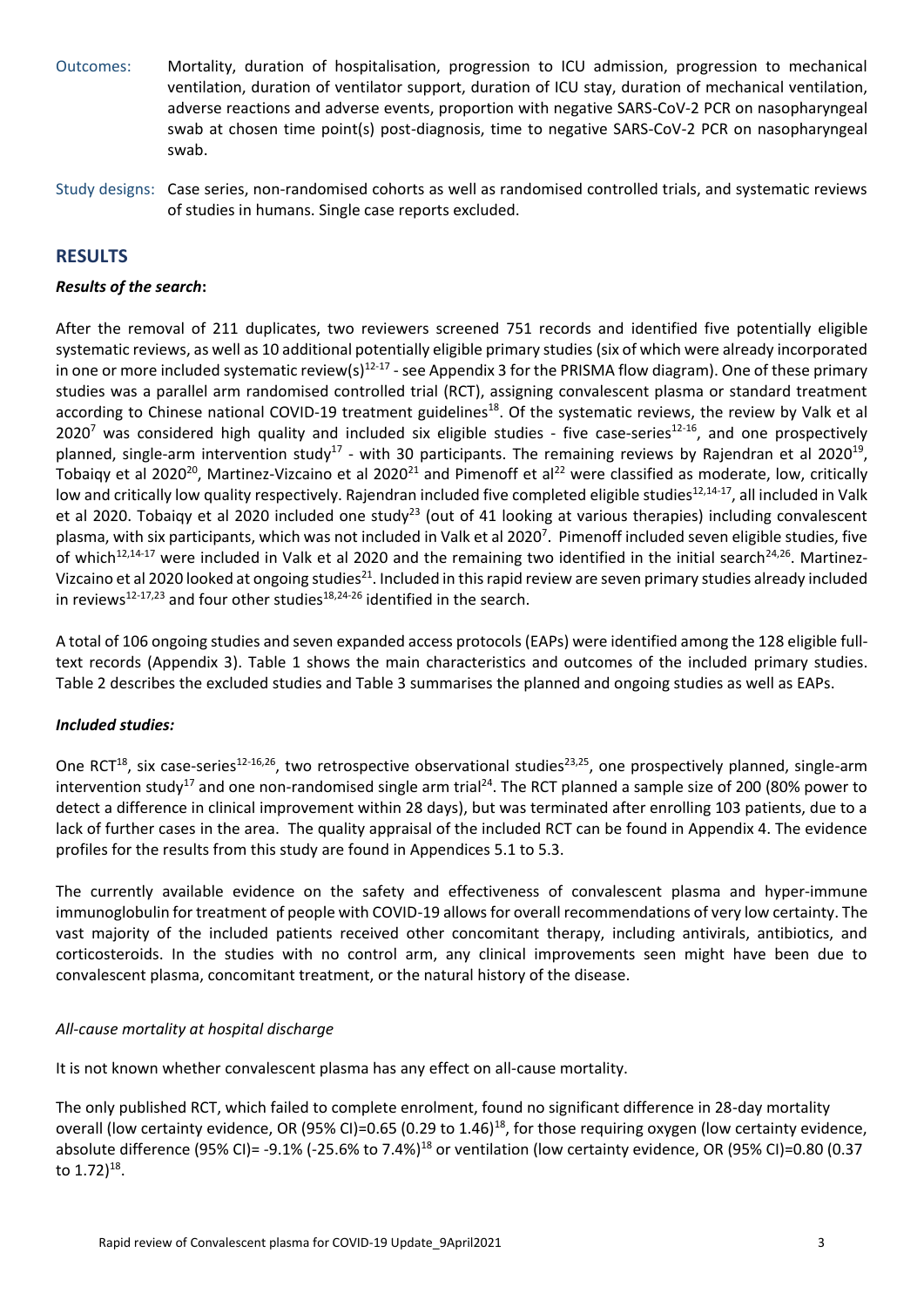From non-RCT publications: One patient died in a non-randomised single arm trial<sup>24</sup>, while in the retrospective observational study<sup>25</sup> 5/6 (83%) patients died compared to  $14/15$  (93%) in the control group. All other participants who received convalescent plasma reportedly survived, except for participants from one retrospective observational study<sup>23</sup> with unclear mortality outcomes.

### *Time to discharge from hospital*

From the same RCT, no significant differences were found in time to hospital discharge overall (low certainty evidence, HR (95%)=1.68 (0.92 to 3.08)<sup>18</sup>, in patients requiring oxygen (low certainty evidence, HR (95% CI)=1.74 (0.89 to 3.41)<sup>18</sup>, or those requiring ventilation (low certainty evidence, HR (95%)=1.90 (0.45 to 8.04)<sup>18</sup>.

From non-RCT publications: It is not known whether convalescent plasma has any effect on time to hospital discharge (very low certainty evidence,  $n=5$  studies<sup>12-16</sup>). The time to discharge after convalescent plasma therapy ranged from four to 35 days.

## *Progression to intensive care unit admission*

Ten observational studies<sup>12-17,23-26</sup> included participants who were critically ill. Six patients from one case series were not in ICU at baseline<sup>15</sup>. None of these patients were admitted to ICU during follow up, and five were discharged from hospital. Ten patients from three studies<sup>13,17,26</sup> were probably not in ICU, with seven probably not being admitted and the remaining three having unclear outcomes.

## *Progression to mechanical ventilation*

None of the included studies reported on this outcome.

## *Duration of ventilator support*

It is not known whether convalescent plasma decreases the need for respiratory support ( $n=6$  observational studies<sup>12-</sup>  $17$ ), or whether improvements were due to other interventions, or the natural course of disease. Ten patients from four studies<sup>12,14,16,17</sup> were ventilated at baseline, with seven weaned from the ventilator between 15 and 37 days following convalescent plasma therapy.

# *Length of ICU stay*

We could not evaluate the length of stay in the ICU as none of the included studies consistently reported this outcome. Eight observational studies<sup>12-17,23,25</sup> reported on discharge from ICU following convalescent plasma therapy. The majority of critically ill patients were no longer in the ICU or no longer required mechanical ventilation at final follow-up.

### *Duration of mechanical ventilation*

None of the included studies reported on this outcome.

### *Adverse events and reactions*

We are very uncertain whether convalescent plasma therapy substantially affects the risk of moderate to severe adverse events (very low certainty evidence). All included studies reported on adverse events. The RCT<sup>18</sup> reported no adverse events in the control arm and two in the convalescent plasma arm: one case with definite non-severe allergic and probable non-severe febrile nonhemolytic transfusion reactions in the subpopulation requiring oxygen; one case with possible severe transfusion-associated dyspnea in the subpopulation requiring ventilation. One case study reported anaphylaxis<sup>13</sup>. The non-randomised single-arm trial reported deep vein thrombosis and pulmonary embolism likely unrelated to convalescent plasma<sup>24</sup>. One retrospective observational study reported no adverse transfusion reactions<sup>23</sup>. Seven studies reported no moderate or severe adverse events or reactions<sup>12,14-17,25,26</sup>.

### *Proportion with negative SARS-CoV-2 PCR on nasopharyngeal swab*

Convalescent plasma may result in a large increase in viral nucleic acid negative rate in hospitalised COVID-19 patients, at 24 and 48h (low certainty evidence; 1 RCT<sup>18</sup>), but the evidence is very uncertain about the effect of convalescent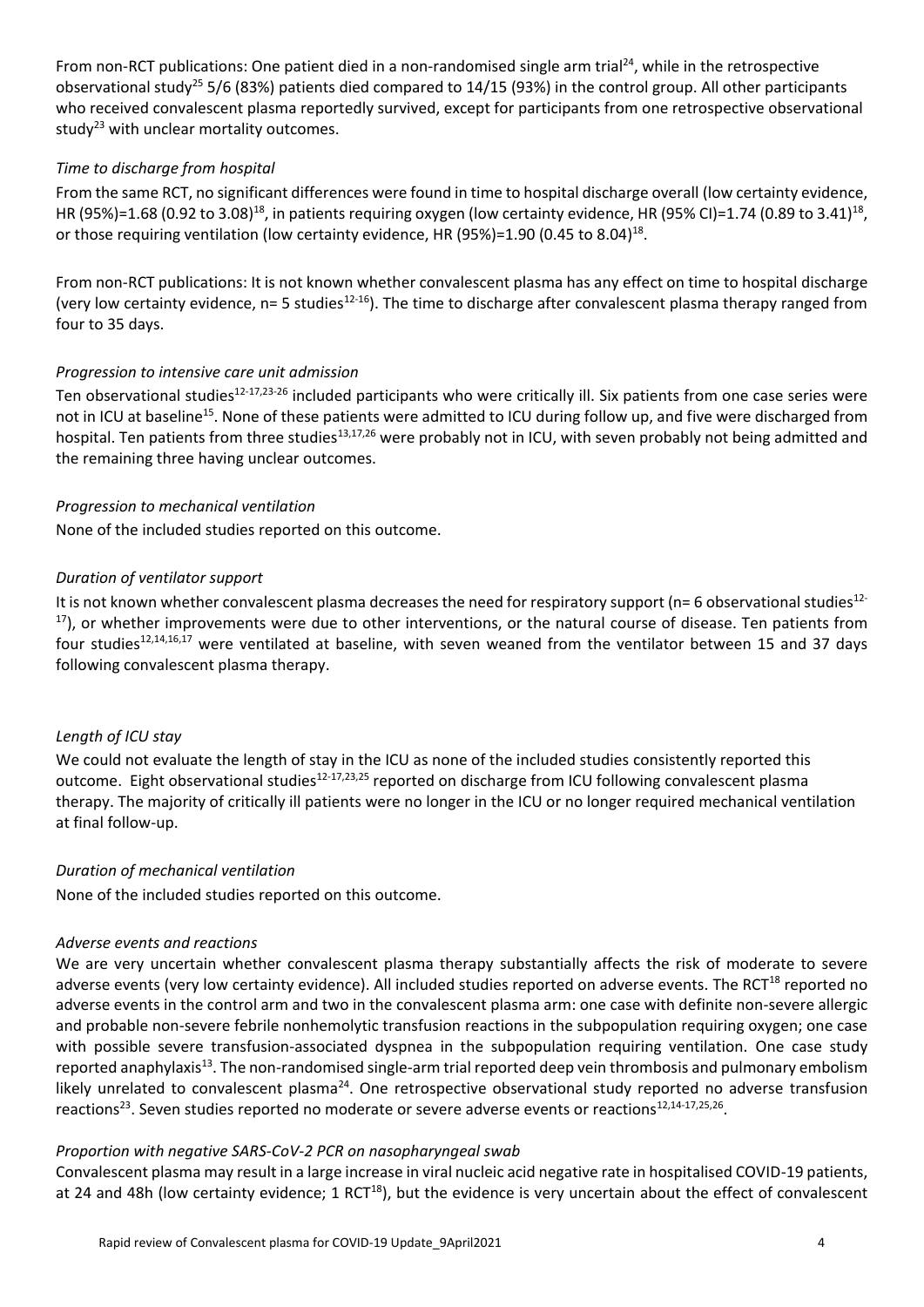plasma on viral nucleic acid negative rate at 72h. In hospitalised COVID-19 patients requiring oxygen, convalescent plasma may increase viral nucleic acid negative rate at 48h (low certainty evidence; 1 RCT<sup>18</sup>), but the evidence is very uncertain about its effect on negative rates at 24 and 72h. In hospitalised patients with COVID-19 who require ventilation, the evidence is very uncertain about the effect of convalescent plasma on viral nucleic acid negative rate at 24, 48 and 72h.

## *Time to negative SARS-CoV-2 PCR on nasopharyngeal swab*

As summarized in table 1, patients receiving convalescent plasma had a significantly shorter time to negative RT-PCR. This likely has little direct clinical relevance, but may reflect reduced infectivity – additional evidence is required to clarify this potential benefit.

Two of the three patients with recurrence, defined as a positive swab following a negative swab, in one case series<sup>26</sup> achieved two consecutive negative swabs by RT-PCR within two to 24 days from receiving convalescent plasma. The remaining patient still had a positive swab at the end of follow-up (45 days post-infusion). All three patients were treated with antivirals and systemic corticosteroids while receiving convalescent plasma<sup>26</sup>. Two patients in a second case series<sup>15</sup> had positive throat swabs by RT-PCR before receiving convalescent plasma: one case with a positive swab at baseline; the second with a negative swab at baseline, but positive swab before infusion. Throat swabs in these patients turned negative by RT-PCR between one and eight days; following multiple infusions. These patients also received concomitant treatment: one received levofloxacin; both received arbidol.

## *Ongoing studies*

There are currently a large number of trials on convalescent plasma being planned or conducted worldwide (see Appendix 6); with at least 106 registered trials comprising 57 RCTs, 9 non-randomised studies with control arms, 36 trials with single group assignment, and 4 observational studies (Table 3).

The South African National Blood Service (SANBS) and the Western Cape Blood Service (WCBS) are currently commencing a large convalescent plasma trial, 'A PROspective cohort study of the collection of convalescenT plasma from patients who have rECovered from COVID-19 to be used as a Treatment of passive antibodies against SARS-CoV-2' (PROTECT) in South Africa. This study aims to recruit generally healthy plasma donors, aged 18 to 65 years, are nulligravid (for females), weigh at least 55 kg, and are fully recovered (defined as 28 days since last symptoms, or 14 days since second negative COVID-19 test).

# **CONCLUSION**

The current evidence is insufficient to support the inclusion of convalescent plasma in treatment guidelines for severe COVID-19 in South Africa. More high-quality evidence is required. This review will be updated as further evidence becomes available.

**Reviewers:** Amanda Brand, Michael McCaul, Taryn Young, Renee de Waal, Gary Reubenson

**Declaration of interests:** AB, MM and TY (Centre for Evidence-based Health Care, Stellenbosch University, and SA Grade Network), GR (Department of Paediatrics & Child Health, University of the Witwatersrand) and RdW (School of Public Health and Family Medicine, University of Cape Town) have no relevant conflicts of interest to declare.

# **REFERENCES**

- 1. Accorsi P, Berti P, de Angelis V, et al. Position paper on the preparation of immune plasma to be used in the treatment of patients with COVID-19. *Blood Transfus* 2020; 18(3): 163-6.
- 2. Wu F, Wang A, Liu M, et al. Neutralizing antibody responses to SARS-CoV-2 in a COVID-19 recovered patient cohort and their implications (posted 6 April 2020). *medRxiv* 2020.
- 3. Rojas M, Rodriguez Y, Monsalve DM, et al. Convalescent plasma in Covid-19: Possible mechanisms of action. *Autoimmun Rev* 2020: 102554.
- 4. Devasenapathy N, Ye Z, Loeb M, et al. Efficacy and safety of convalescent plasma for severe COVID-19 based on evidence in other severe respiratory viral infections: a systematic review and meta-analysis. *CMAJ* 2020.
- 5. Casadevall A, Pirofski LA. The convalescent sera option for containing COVID-19. *J Clin Invest* 2020; 130(4): 1545-8.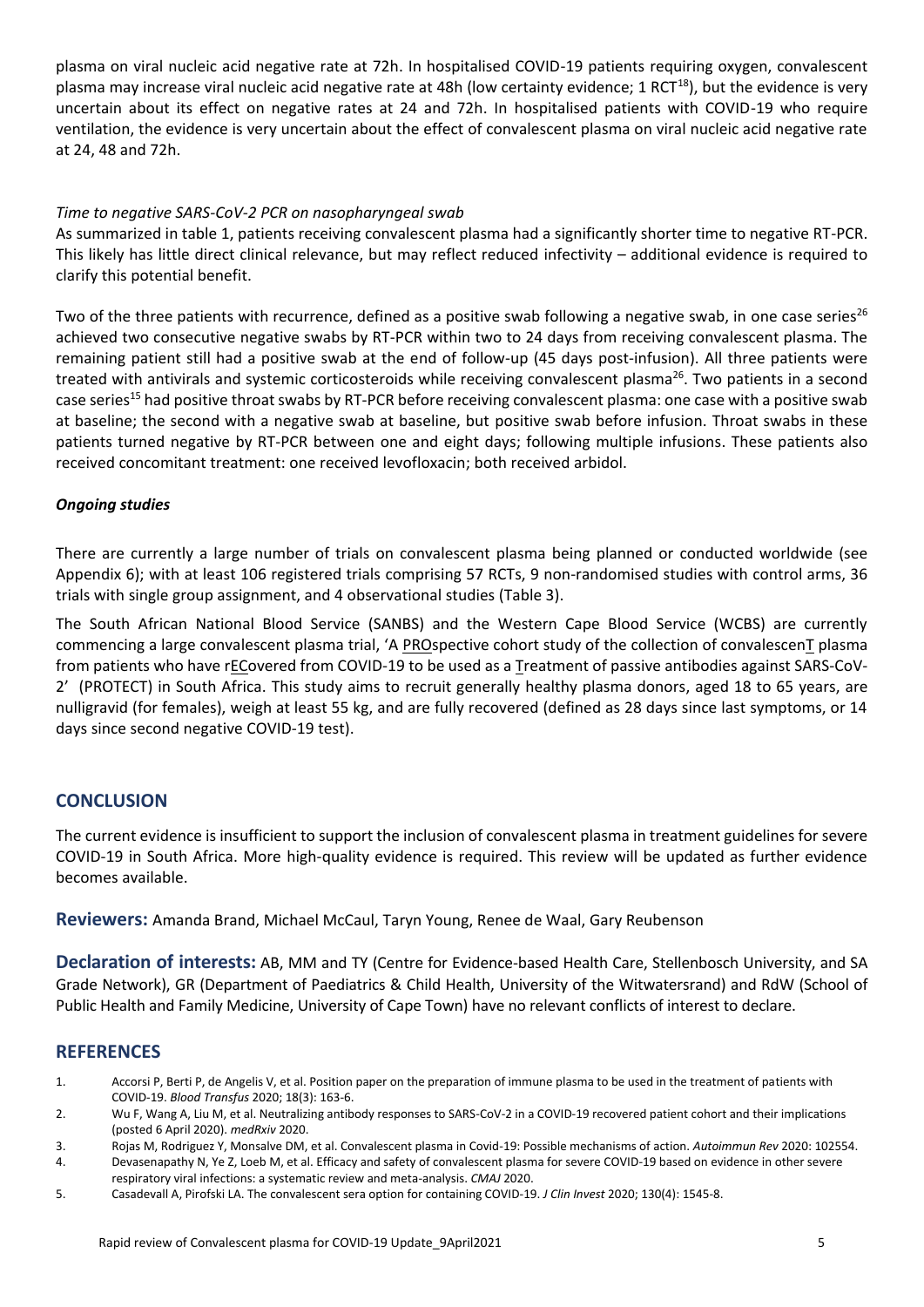- 6. Mair-Jenkins J, Saavedra-Campos M, Baillie JK, et al. The effectiveness of convalescent plasma and hyperimmune immunoglobulin for the treatment of severe acute respiratory infections of viral etiology: a systematic review and exploratory meta-analysis. *J Infect Dis* 2015; 211(1): 80-90.
- 7. Valk SJ, Piechotta V, Chai KL, et al. Convalescent plasma or hyperimmune immunoglobulin for people with COVID-19: a rapid review. *Cochrane Database Syst Rev* 2020; 5: CD013600.
- 8. Shea BJ, Reeves BC, Wells G, et al. AMSTAR 2: a critical appraisal tool for systematic reviews that include randomised or non-randomised studies of healthcare interventions, or both. *BMJ*. 2017 Sep 21;358:j4008.
- 9. Sterne JAC, Savović J, Page MJ, et al. RoB 2: a revised tool for assessing risk of bias in randomised trials. *BMJ* 2019; 366:I4898.
- 10. McGuinness LA, Higgins JPT. Risk-of-bias VISualization (robvis): An R package and Shiny web app for visualizing risk-of-bias assessments. *Research Synthesis Methods* 2020:1-7.
- 11. GRADEpro GDT: GRADEpro Guideline Development Tool [Software]. McMaster University 2015. Developed by Evidence Prime, Inc.). Available from gradepro.org.
- 12. Ahn JY, Sohn Y, Lee SH, et al. Use of convalescent plasma therapy in two COVID-19 patients with acute respiratory distress syndrome in Korea. *Journal of Korean Medical Science* 2020; 35(14):e149
- 13. Pei S, Yuan X, Zhimin ZZ, et al. Convalescent plasma to treat COVID-19: Chinese strategy and experiences. *medRxiv* 2020. [DOI: 10.1101/2020.04.07.20056440]
- 14. Shen C, Wang Z, Zhao F, et al. Treatment of 5 critically ill patients with COVID-19 with convalescent plasma. *JAMA* 2020. [DOI: 10.1001/jama.2020.4783]
- 15. Ye M, Fu D, Ren Y, et al. Treatment with convalescent plasma for COVID-19 patients in Wuhan, China. *Journal of Medical Virology* 2020. [DOI: 10.1002/jmv.25882]
- 16. Zhang B, Liu S, Tan T, et al. Treatment with convalescent plasma for critically ill patients with SARSCoV-2 infection. *Chest* 2020 Mar 31 [Epub ahead of print]. [DOI: 10.1016/j.chest.2020.03.039]
- 17. Duan K, Liu B, Li C, et al. Effectiveness of convalescent plasma therapy in severe COVID-19 patients. In: National Academy of Sciences of the United States of America. Vol. 202004168. 2020. [DOI: 10.1073/pnas.2004168117]
- 18. Li L, Zhang W, Hu Y, et al. Effect of convalescent plasma therapy on time to clinical improvement in patients with severe and life-threatening COVID-19: A randomized clincal trial. *JAMA* 2020; 3 June 2020.
- 19. Rajendran K, Krishnasamy N, Rangarajan J, et al. Convalescent plasma transfusion for the treatment of COVID-19: Systematic review. *Journal of Medical Virology* 2020:1-9.
- 20. Tobaiqy M, Qashqary M, Al-Dahery S, et al. Therapeutic Management of COVID-19 Patients: A systematic review. *medRxiv* 2020.
- 21. Martinez-Vizcaino V, Mesas AE, Cavero-Redondo I, et al. The race to find a SARS-CoV-2 drug can only be won by a few chosen drugs: a systematic review of registers of clinical trials of drugs aimed at preventing or treating COVID-19. *medRxiv* 2020.
- 22. Pimenoff VN, Elfström M, Dillner J. A systematic review of convalescent plasma treatment for COVID19. *medRxiv* 2020.
- 23. Xu Y, Xu Z, Liu X, et al. Clinical findings in critical ill patients infected with SARS-Cov-2 in Guangdong Province, China: a multi-center, retrospective, observational study. *medRxiv* 2020.
- 24. Salazar E, Perez KK, Ashraf M, et al. Treatment of COVID-19 Patients with Convalescent Plasma in Houston, Texas. *The American Journal of Pathology* 2020: pre-proof.
- 25. Zeng QL, Yu ZJ, Gou JJ, et al. Effect of Convalescent Plasma Therapy on Viral Shedding and Survival in COVID-19 Patients. *Journal of Infectious Diseases* 2020:1-6.
- 26. Jin C, Gu J, Yuan Y, et al. Treatment of 6 COVID-19 patients with convalescent plasma. *medRxiv* 2020.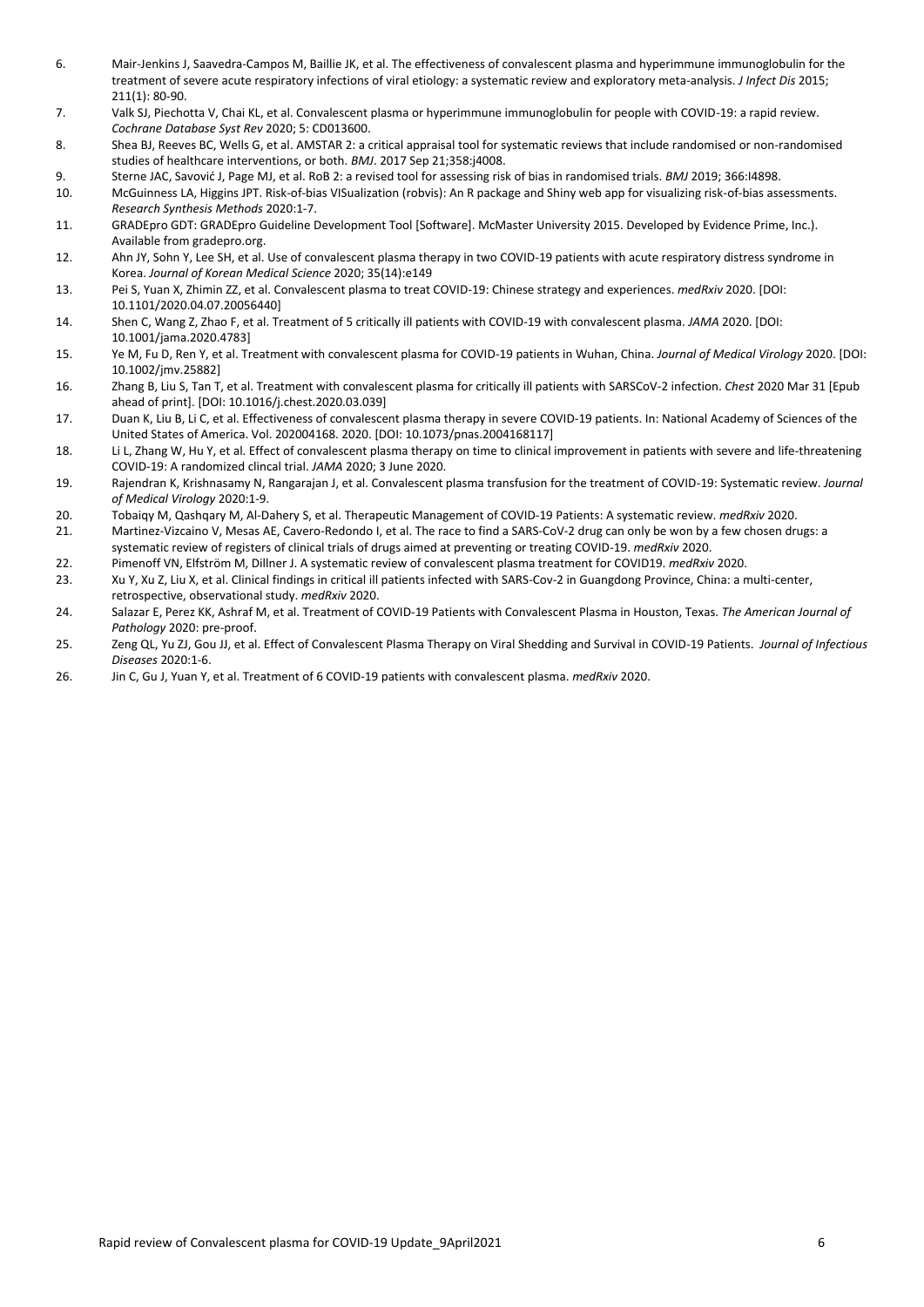# **Table 1. Characteristics of included studies**

| Citation                              | Study design      | Population (n)                                                     | Treatment                                  | Main findings                                               |
|---------------------------------------|-------------------|--------------------------------------------------------------------|--------------------------------------------|-------------------------------------------------------------|
| Li, L. et al. JAMA 2020 <sup>18</sup> | label,<br>Open    | China                                                              | Patients in both trial arms received       | 28-day mortality                                            |
| Journal publication                   | Parallel<br>group | N=103 (52 intervention; 51 control)                                | standard treatment according to the        | Total group: 8/51 in intervention and 12/50 in control arm; |
|                                       | <b>RCT</b>        | Age, median (IQR): 70 (62-80)                                      | Chinese national COVID-19 guidelines       | OR (95% CI)=0.65 (0.29-1.46), p=0.30                        |
| See ROB II for relevant               |                   | intervention; 69 (63-76) control                                   | and hospital practice (possible            | Severe disease group: 0/23 in intervention and 2/22 in      |
| outcomes in Appendix 4                | Multicenter       | Gender Male, n (%) 27 (51.9)                                       | treatment with antivirals, antibacterials, | control arm; absolute difference (95% CI) = -9.1% (-25.6%-  |
|                                       | $(n=7)$           | Interventions, 33 (64.7) control                                   | steroids, human immunoglobulin,            | 7.4%), p=0.49                                               |
|                                       |                   | SARS-CoV-2 positive PCR                                            | Chinese herbal medicines and other         | Life-threatening disease group: 8/28 in intervention and    |
|                                       | Date<br>and       | Pneumonia confirmed<br>by chest                                    | medication).                               | 10/28 in control arm; OR (95% CI)=0.80 (0.37-1.72), p=0.57  |
|                                       | setting:<br>14    | imaging                                                            |                                            | Duration from hospitalisation to discharge                  |
|                                       | February to 28    | All hospitalised, disease stratified as                            | Patients in the convalescent plasma trial  | Total group: median (IQR) of 41 (31-indeterminate) days in  |
|                                       | April 2020        | severe (respiratory distress; ≥30                                  | arm received an infusion of                | intervention and 53 (35-indeterminate) days in control      |
|                                       |                   | breaths/min, $O_2$ saturation $\leq$ 93% or                        | approximately 4 to 13 mL/kg body           | arm; HR (95% CI)=1.68 (0.92-3.08), p=0.09                   |
|                                       | Trial<br>was      | PaO <sub>2</sub> /FIO <sub>2</sub> $\leq$ 300) or life-threatening | weight ABO-compatible, RBC cross-          | Severe disease group: median (IQR) of 32 (26-40) days in    |
|                                       | terminated        | (respiratory<br>failure<br>requiring                               | matched, fresh-frozen convalescent         | intervention and 41 (30-53) days in control arm; HR (95%    |
|                                       | early due to lack | ventilation, shock or organ failure                                | plasma. Rate of administration was 10      | CI)=1.74 (0.89-3.41), p=0.11                                |
|                                       | of COVID cases    | other than lungs)                                                  | mL in 15 minutes initially, then           | Life-threatening disease group: median (IQR) of             |
|                                       | in late March.    |                                                                    | increased gradually increased to 100       | indeterminate (46-indeterminate) days in intervention and   |
|                                       |                   | Co-morbidities:<br>hypertension,                                   | mL/h with monitoring.                      | indeterminate days in control arm; HR (95% CI)=1.90 (0.45-  |
|                                       |                   | cardiovascular<br>disease,                                         |                                            | 8.04), p=0.38                                               |
|                                       |                   | cerebrovascular disease, diabetes,                                 | Convalescent plasma was obtained from      | *indeterminate: too few patients had reached                |
|                                       |                   | liver disease, cancer, kidney disease                              | donors who been discharged for more        | improvement or discharge by the end of the study            |
|                                       |                   |                                                                    | than 2 weeks following two negative        | Viral nucleic acid negative rate                            |
|                                       |                   | Excluded: pregnant or lactating, Ig                                | PCR results from nasopharyngeals swabs     | Total group: at 24h 21/47 in intervention and 6/40 in       |
|                                       |                   | allergy, IgA deficiency, pre-existing                              | (at least 24h apart). To ensure            | control arm; OR (95% CI)=4.58 (1.62-12.96), p=0.003. At     |
|                                       |                   | condition<br>presenting<br>risk of                                 | therapeutic potency only plasma units      | 48h 32/47 in intervention and 13/40 in control arm; OR      |
|                                       |                   | thrombosis, life expectancy <24h,                                  | with an S-RBD-specific IgG titer of        | (95% CI)=4.43 (1.80-10.92), p=0.001. At 72h 41/47 in        |
|                                       |                   | disseminated<br>intravascular                                      | ≥1:640 were used.                          | intervention and 15/40 in control arm; OR (95% CI)=11.39    |
|                                       |                   | coagulation, severe septic shock,                                  |                                            | $(3.91 - 33.18)$ , p<0.001                                  |
|                                       |                   | PaO <sub>2</sub> /FIO <sub>2</sub> <100, severe congestive         |                                            | Severe disease group: at 24h 7/21 in intervention 2/17 in   |
|                                       |                   | heart failure, high titer of S protein-                            |                                            | control arm; OR (95% CI)=3.75 (0.66-21.20), p=0.15). At     |
|                                       |                   | RBD-specific<br>IgG<br>$(≥1:640)$ ,                                |                                            | 48h 13/21 in intervention and 6/17 in control arm; OR (95%  |
|                                       |                   | contraindications, patients in other                               |                                            | CI)=2.98 (0.79-11.25), p=0.10. At 72h 19/21 in intervention |
|                                       |                   | COVID-19 clinical trials                                           |                                            | and 7/17 in control arm; OR (95% CI)=13.57 (2.36-77.95),    |
|                                       |                   |                                                                    |                                            | p<0.001                                                     |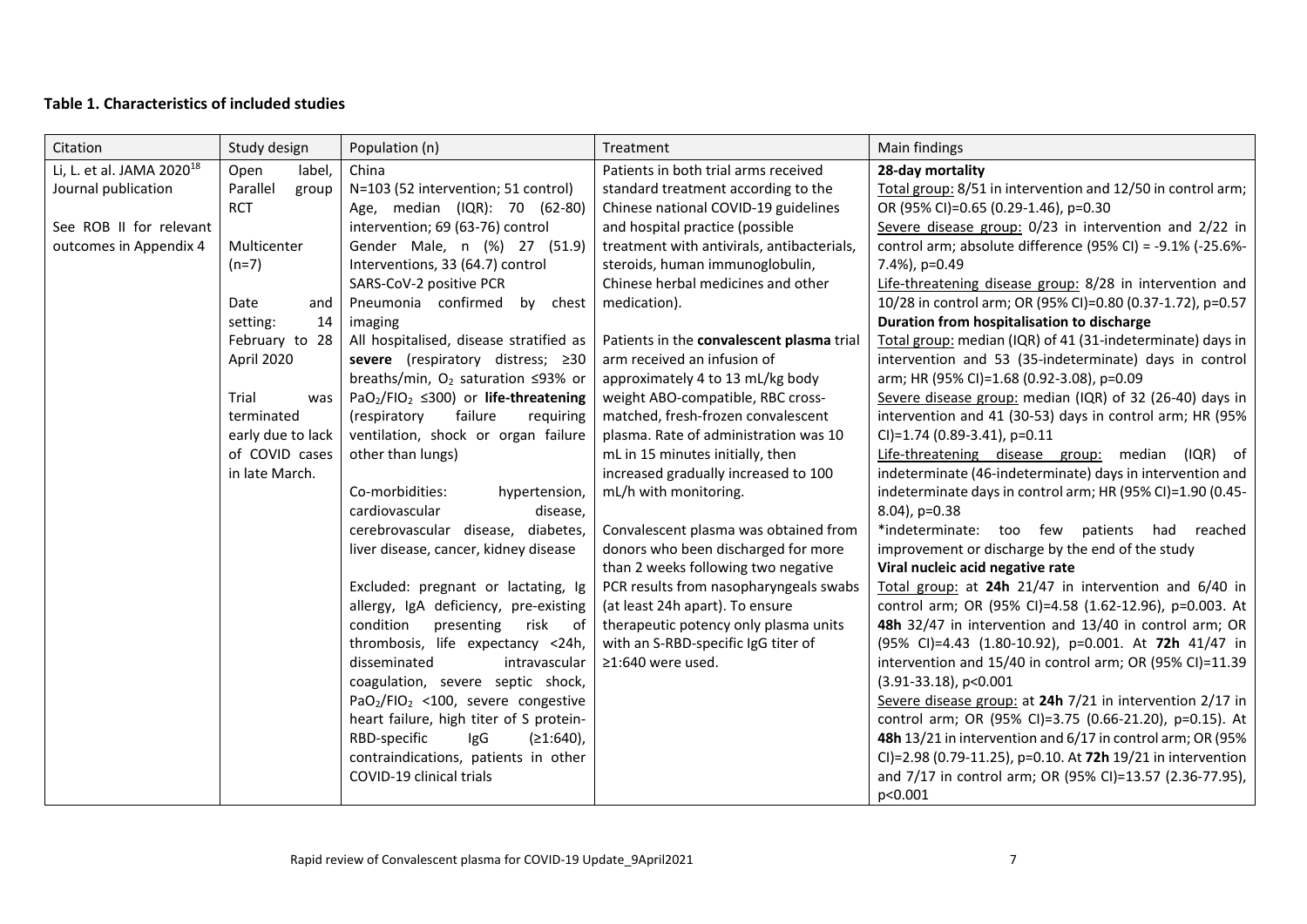| Citation                                                                              | Study design                                                                                     | Population (n)                                                                                                                                                                                                                                                                                                                                                                                                                                                                                                         | Treatment                                                                                                                                                                                                                                                                                                                                                                                                                          | Main findings                                                                                                                                                                                                                                                                                                                                                                                                                                                                                                                                                                                                                                                                                                                                                                                                                                                                                                                               |
|---------------------------------------------------------------------------------------|--------------------------------------------------------------------------------------------------|------------------------------------------------------------------------------------------------------------------------------------------------------------------------------------------------------------------------------------------------------------------------------------------------------------------------------------------------------------------------------------------------------------------------------------------------------------------------------------------------------------------------|------------------------------------------------------------------------------------------------------------------------------------------------------------------------------------------------------------------------------------------------------------------------------------------------------------------------------------------------------------------------------------------------------------------------------------|---------------------------------------------------------------------------------------------------------------------------------------------------------------------------------------------------------------------------------------------------------------------------------------------------------------------------------------------------------------------------------------------------------------------------------------------------------------------------------------------------------------------------------------------------------------------------------------------------------------------------------------------------------------------------------------------------------------------------------------------------------------------------------------------------------------------------------------------------------------------------------------------------------------------------------------------|
|                                                                                       |                                                                                                  |                                                                                                                                                                                                                                                                                                                                                                                                                                                                                                                        |                                                                                                                                                                                                                                                                                                                                                                                                                                    | Life-threatening disease group: at 24h 14/26 in<br>intervention and 4/23 in control arm; OR (95% CI)=5.54<br>(1.47-20.86), p=0.01. At 48h 19/26 in intervention and 7/23<br>in control arm; OR (95% CI)=6.20 (1.79-21.46), p=0.003. At<br>72h 22/26 in intervention and 8/23 in control arm; OR (95%<br>CI)=10.31 (2.63-40.50), p<0.001<br><b>Adverse events</b><br>Total group: Two participants reported transfusion-related<br>adverse events following convalescent plasma therapy.<br>Both resolved with treatment.<br>Severe disease group: one patient developed chills and<br>rash within 2h. Determined as definite nonsevere allergic<br>transfusion reaction and probable nonsevere febrile<br>nonhemolytic transfusion reaction.<br>Life-threatening disease group: one patient presented with<br>shortness of breath, cyanosis, and severe dyspnea within<br>6h. Determined as possible severe transfusion-related<br>dyspnea. |
| Ahn, JY. et al. Journal of<br>Korean Medical Science<br>202012<br>Journal publication | Case series<br>Setting<br>and<br>dates: ICU, 22<br>February to 29<br>March 2020<br>Single center | South Korea<br>$N=2$<br>Age: 67 and 71<br>Gender: 1 male, 1 female<br>Disease severity: critical,<br>both<br>requiring intubation and mechanical<br>ventilation<br>Additional<br>diagnoses:<br>2;<br>case<br>hypertension<br>Previous treatments (e.g.<br>experimental drug therapies, oxygen<br>therapy, ventilation): 400 mg of<br>hydroxychloroquine once daily and<br>lopinavir/ritonavir 400 mg/100 mg<br>twice daily, empiric antibiotics, 4<br>L/min oxygen flow via nasal cannula,<br>high-flow oxygen therapy | Received convalescent plasma 500mL<br>total, 2 doses<br>Duration of follow up: 26 days<br>Concomitant therapy: 400 mg of<br>hydroxychloroquine once daily and<br>lopinavir/ritonavir 400 mg/100 mg twice<br>daily, empiric antibiotics, intubation and<br>mechanical ventilator care, IV<br>methylprednisolone (0.5/1 mg/kg/day<br>daily). Unclear whether these<br>treatments were stopped before plasma<br>infusion or continued | Mortality at follow-up<br>No deaths reported<br>Need for respiratory support<br>One patient weaned from ventilator by day 18 following<br>convalescent plasma therapy. Date of cessation of<br>respiratory support in other patient not reported, but<br>tracheotomy and weaning were reported during study<br>period<br><b>Hospital discharge</b><br>One patient discharged on day 18 following convalescent<br>plasma, one appears to have remained in ICU<br>ICU stay after convalescent plasma<br>One patient discharged, one likely remained<br><b>Adverse events</b><br>No Grade 3 or 4 adverse events or SAEs reported,                                                                                                                                                                                                                                                                                                              |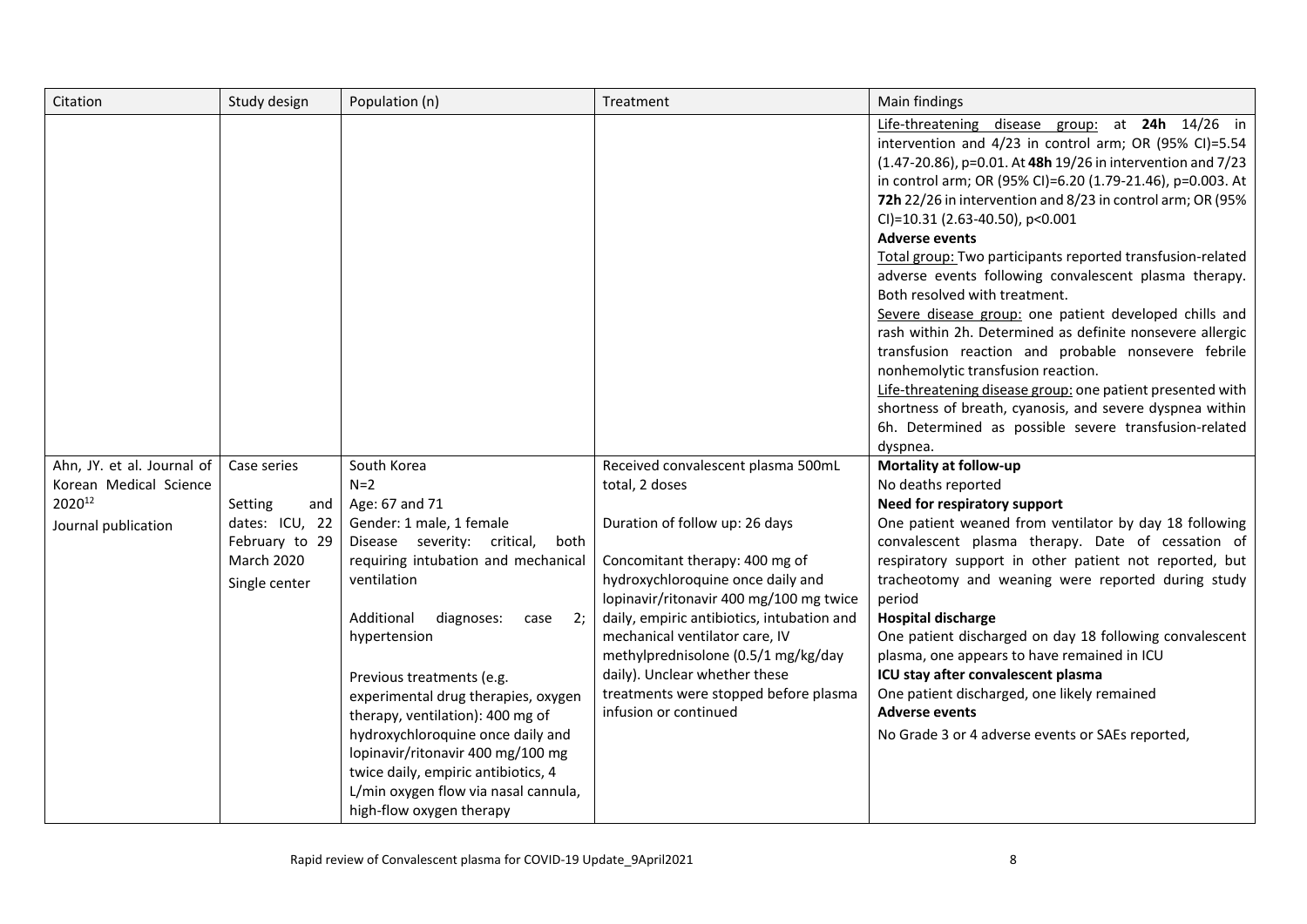| Citation                                                                                                                        | Study design                                                                                                                                            | Population (n)                                                                                                                                                                                                                                                                                                                                                                                                                                                                                                                                                                                                                                                                                                                                                                                                                                                                                                                                                                                                                                        | Treatment                                                                                                                                                                                                                                                                                                                                                                                                                                                                                                                                                                                                                                                                                                                                                                            | Main findings                                                                                                                                                                                                                                                                                                                                                                                                                                                                                                                                                                                                                                                                                                                                           |
|---------------------------------------------------------------------------------------------------------------------------------|---------------------------------------------------------------------------------------------------------------------------------------------------------|-------------------------------------------------------------------------------------------------------------------------------------------------------------------------------------------------------------------------------------------------------------------------------------------------------------------------------------------------------------------------------------------------------------------------------------------------------------------------------------------------------------------------------------------------------------------------------------------------------------------------------------------------------------------------------------------------------------------------------------------------------------------------------------------------------------------------------------------------------------------------------------------------------------------------------------------------------------------------------------------------------------------------------------------------------|--------------------------------------------------------------------------------------------------------------------------------------------------------------------------------------------------------------------------------------------------------------------------------------------------------------------------------------------------------------------------------------------------------------------------------------------------------------------------------------------------------------------------------------------------------------------------------------------------------------------------------------------------------------------------------------------------------------------------------------------------------------------------------------|---------------------------------------------------------------------------------------------------------------------------------------------------------------------------------------------------------------------------------------------------------------------------------------------------------------------------------------------------------------------------------------------------------------------------------------------------------------------------------------------------------------------------------------------------------------------------------------------------------------------------------------------------------------------------------------------------------------------------------------------------------|
| Duan, K. et al. National<br>Academy of Sciences of<br>the United States of<br>America 2020 <sup>17</sup><br>Journal publication | Prospective<br>single-arm pilot<br>study<br>Setting<br>and<br>dates: inpatient,<br>23<br>January<br>2020-19<br>February 2020<br>Multi-center<br>$(n=3)$ | China<br>$N=10$<br>Median age: 52.5 (IQR 45-59)<br>Gender: 6 male, 4 female<br>Disease severity: critical<br>Additional diagnoses: cardiovascular<br>and/or cerebrovascular diseases and<br>essential hypertension<br>Previous treatments (e.g.<br>experimental drug therapies, oxygen<br>therapy, ventilation): oxygen support<br>(9/10 before CP therapy, 8/10 after<br>CP therapy): mechanical ventilation,<br>high-flow nasal cannula oxygenation,<br>conventional low-flow nasal cannula<br>oxygenation antiviral treatments<br>(10/10): arbidol 0.2 g every 8 h)<br>orally, monotherapy or combination<br>therapy with remdesivir 0.2 g per day<br>IV or ribavirin 0.5 g per day IV or<br>peramivir 0.3 g per day IV, or<br>ribavirin 0.5 g per day IV<br>monotherapy, IFN-a 500 MIU per day<br>inhalation, oseltamivir 75 mg every<br>12 h orally, peramivir 0.3 g per day<br>IV, antibacterial or antifungal<br>treatment (8/10): when participants<br>had coinfection, corticosteroids<br>(6/10): IV methylprednisolone (20<br>mg every 24h) | Received convalescent plasma 200mL<br>total, administered between 10 and 20<br>days after admission (median: 16.5<br>days).<br>Duration of follow up not reported<br>Concomitant therapy: mechanical<br>ventilation, high-flow nasal cannula<br>oxygenation, conventional low-flow<br>nasal cannula oxygenation, arbidol 0.2 g<br>every 8 h orally, monotherapy or<br>combination<br>therapy with remdesivir 0.2 g per day IV<br>or ribavirin 0.5 g per day IV or peramivir<br>0.3 g per day IV, or ribavirin 0.5 g per<br>day IV monotherapy, IFN- a 500 MIU per<br>day inhalation, oseltamivir 75 mg every<br>12h by mouth, peramivir 0.3 g per day<br>IV, antibacterial or antifungal treatment<br>when participants had coinfection, IV<br>methylprednisolone (20 mg every 24 h) | Mortality at follow-up<br>No deaths reported<br>Need for respiratory support<br>Need for respiratory support was decreased in four out of<br>10 participants within three days of receiving convalescent<br>plasma. One participant required only intermittent oxygen<br>after previously receiving continuous low-flow oxygen via<br>nasal cannula. Two participants did not require respiratory<br>support prior to convalescent plasma infusion.<br><b>Hospital discharge</b><br>Unclear whether patients were discharged<br>ICU stay after convalescent plasma<br>3 patients appear to have been in ICU at baseline, 1<br>appears to remain in ICU at end of follow up<br><b>Adverse events</b><br>No Grade 3 or 4 adverse events or SAEs reported. |
| Pei, S. et al. medRxiv<br>202013<br>Pre-print                                                                                   | Case series<br>Setting and<br>dates: NR                                                                                                                 | China<br>$N=3$                                                                                                                                                                                                                                                                                                                                                                                                                                                                                                                                                                                                                                                                                                                                                                                                                                                                                                                                                                                                                                        | convalescent plasma<br>Received<br>$200 -$<br>500mL total, administered between<br>12 and 27 days after admission.                                                                                                                                                                                                                                                                                                                                                                                                                                                                                                                                                                                                                                                                   | Mortality at follow-up<br>No deaths reported<br><b>Hospital discharge</b>                                                                                                                                                                                                                                                                                                                                                                                                                                                                                                                                                                                                                                                                               |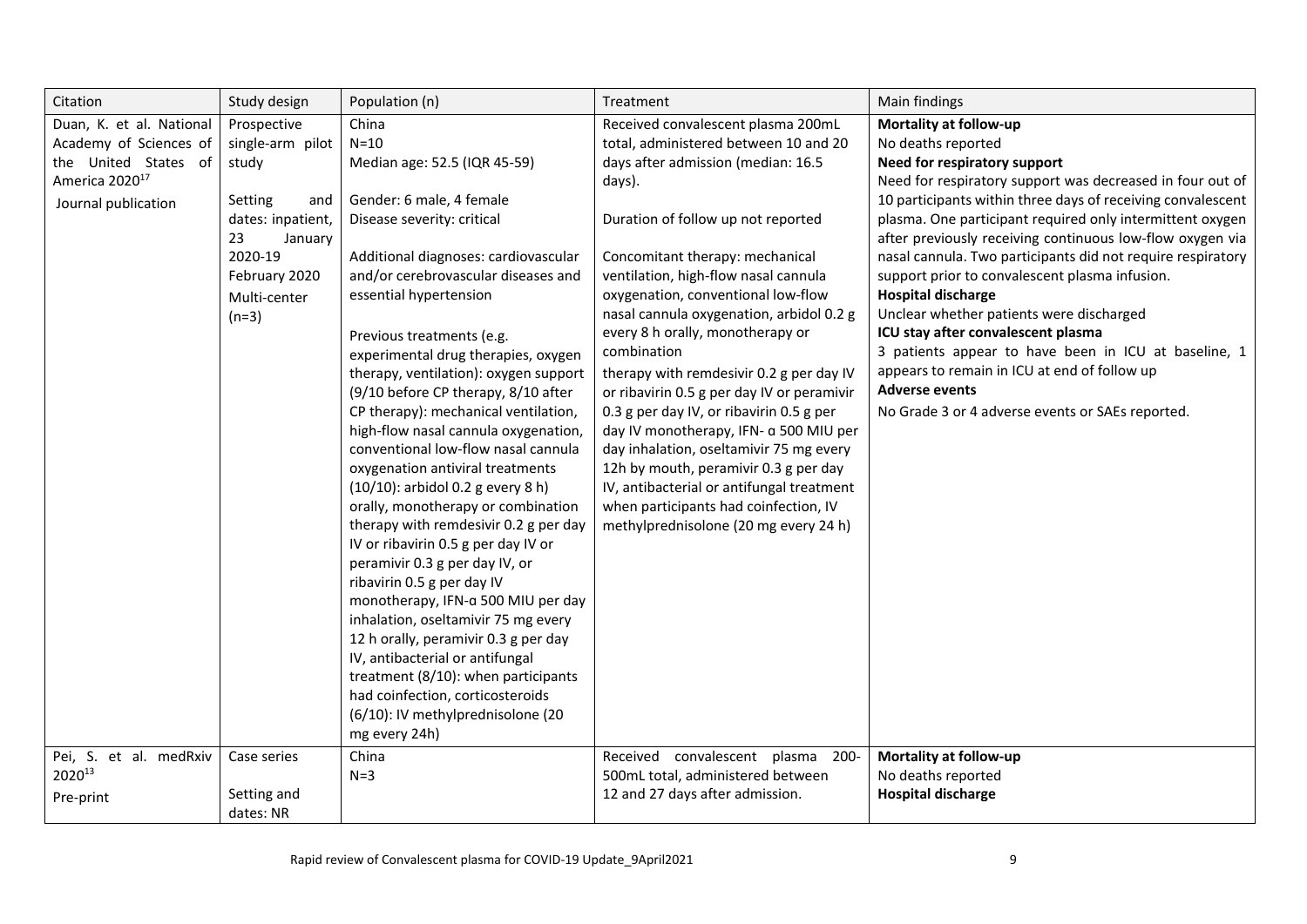| Citation                                                       | Study design                                                                                   | Population (n)                                                                                                                                                                                                                                                                                                                                                                                                                                                                                                                                       | Treatment                                                                                                                                                                                                                   | Main findings                                                                                                                                                                                                                                                                                                                                                                                                                                                                                                                                                                                                                       |
|----------------------------------------------------------------|------------------------------------------------------------------------------------------------|------------------------------------------------------------------------------------------------------------------------------------------------------------------------------------------------------------------------------------------------------------------------------------------------------------------------------------------------------------------------------------------------------------------------------------------------------------------------------------------------------------------------------------------------------|-----------------------------------------------------------------------------------------------------------------------------------------------------------------------------------------------------------------------------|-------------------------------------------------------------------------------------------------------------------------------------------------------------------------------------------------------------------------------------------------------------------------------------------------------------------------------------------------------------------------------------------------------------------------------------------------------------------------------------------------------------------------------------------------------------------------------------------------------------------------------------|
|                                                                | Single center                                                                                  | Age not reported, inclusion criterion<br>for patients aged between 18 and 55<br>years<br>Disease severity: moderate to critical<br>Patient characteristics in<br>supplementary material; not<br>accessible<br>Inclusion criteria: severely<br>and<br>critically ill COVID-19 patients, and<br>patients suffering advanced<br>stages of the disease.<br>Previous treatments (e.g.<br>experimental drug therapies, oxygen<br>therapy, ventilation): NR                                                                                                 | Duration of follow up 36 days.<br>No concomitant therapy reported.                                                                                                                                                          | 3/3 patients discharged on Day 6, 14 and 23 following<br>convalescent plasma.<br>ICU stay after convalescent plasma<br>2/3 patients appear to have been in ICU at baseline, all<br>were discharged by the end of follow-up<br><b>Adverse events</b><br>1/3 SAE (anaphylactic shock) following receipt of<br>convalescent plasma                                                                                                                                                                                                                                                                                                     |
| Shen, C. et al. JAMA<br>202014<br>Preliminary<br>communication | Case series<br>Setting and<br>dates: 20<br>January to 25<br><b>March 2020</b><br>Single center | China<br>$N=5$<br>Hospitalised<br>Age: 36-65 years<br>Gender: 3 male, 2 female<br>Disease severity: critical<br>Comorbidities: hypertension, mitral<br>insufficiency (1 participant), none in 4<br>participants<br>Inclusion/exclusion criteria: severe<br>pneumonia with rapid progression<br>and continuously high viral<br>load despite antiviral treatment;<br>$P_aO_2/F_1O_2$ <300; and mechanical<br>ventilation<br>Previous treatments (e.g.<br>experimental drug therapies, oxygen<br>therapy, ventilation): antiviral<br>therapy (including | Received convalescent plasma 400mL<br>total, 2 doses (each dose 200-250 mL) on<br>the same day. Administered between<br>10 and 22 days after admission.<br>Duration of follow up: up to 63 days<br>from hospital admission. | Mortality at follow-up<br>No deaths reported<br>Need for respiratory support<br>One patient was on ECMO and four on mechanical<br>ventilation at baseline, no patients on ECMO by day 7<br>following convalescent plasma and two on mechanical<br>ventilation by day 15 to 37 following convalescent plasma<br><b>Hospital discharge</b><br>3/5 patients discharged on day 32, 33 and 35 after<br>convalescent plasma<br>ICU stay after convalescent plasma<br>5/5 patients appear to have been in ICU at baseline, 2 or 3<br>were probably discharged<br><b>Adverse events</b><br>No Grade 3 or 4 adverse events or SAEs reported, |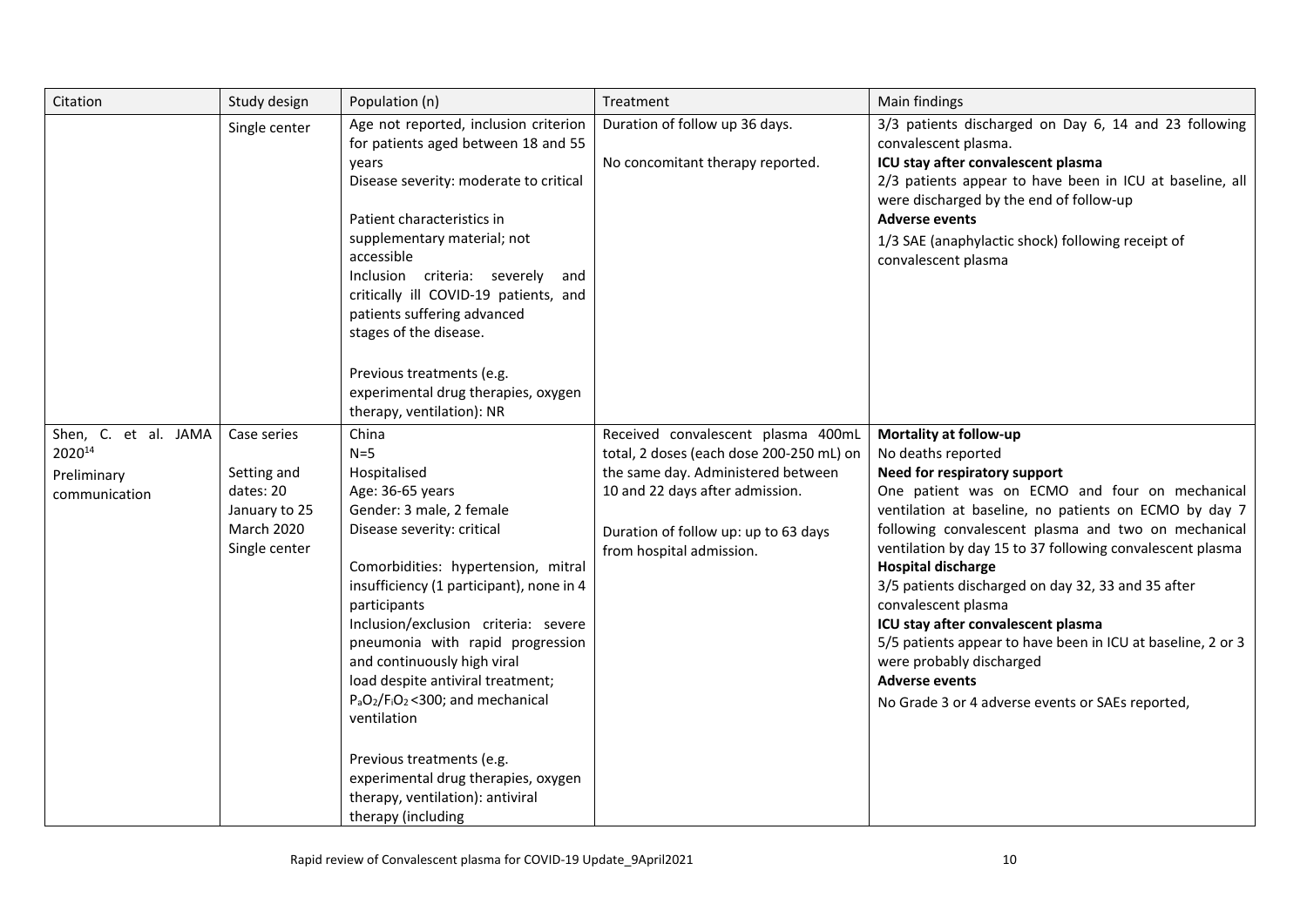| Citation                                                                           | Study design                                                                                              | Population (n)                                                                                                                                                                                                                                                                                                                                                                                                                                                                                         | Treatment                                                                                                                                                                                                                                     | Main findings                                                                                                                                                                                                                                                                                                                                                                                                                                                                                                                                                                                                                                                                                                                                                                                                                                                                                                                                                                                                                                                           |
|------------------------------------------------------------------------------------|-----------------------------------------------------------------------------------------------------------|--------------------------------------------------------------------------------------------------------------------------------------------------------------------------------------------------------------------------------------------------------------------------------------------------------------------------------------------------------------------------------------------------------------------------------------------------------------------------------------------------------|-----------------------------------------------------------------------------------------------------------------------------------------------------------------------------------------------------------------------------------------------|-------------------------------------------------------------------------------------------------------------------------------------------------------------------------------------------------------------------------------------------------------------------------------------------------------------------------------------------------------------------------------------------------------------------------------------------------------------------------------------------------------------------------------------------------------------------------------------------------------------------------------------------------------------------------------------------------------------------------------------------------------------------------------------------------------------------------------------------------------------------------------------------------------------------------------------------------------------------------------------------------------------------------------------------------------------------------|
|                                                                                    |                                                                                                           | lopinavir/ritonavir; interferon alfa-<br>1b; favipiravir, arbidol; darunavir),<br>corticosteroids<br>(methylprednisolone), mechanical<br>ventilation                                                                                                                                                                                                                                                                                                                                                   |                                                                                                                                                                                                                                               |                                                                                                                                                                                                                                                                                                                                                                                                                                                                                                                                                                                                                                                                                                                                                                                                                                                                                                                                                                                                                                                                         |
| Ye, M. et al. Journal of<br>Medical Virology 2020 <sup>15</sup><br>Journal article | Case series<br>Setting and<br>dates: inpatient,<br>31 January to 22<br><b>March 2020</b><br>Single center | China<br>$N=6$<br>Age: 28-75 years<br>Disease severity: critical, except<br>patient 5<br>Comorbidities: bronchitis and Sjögren<br>syndrome in participants 3 and 4,<br>none in other participants<br>Additional diagnoses: none<br>Previous<br>treatments<br>(e.g.<br>experimental drug therapies, oxygen<br>therapy, ventilation): oxygen therapy<br>(nasal) in 4 participants, antiviral<br>therapy (arbidol in all participants),<br>antibiotics<br>(levofloxacin in<br>$\mathbf{1}$<br>participant | Received convalescent plasma 200mL,<br>doses ranged from 1-3<br>Follow up until discharge<br>Concomitant therapy: oxygen therapy,<br>antiviral therapy (arbidol<br>in all<br>participants), antibiotics (levofloxacin in<br>two participants) | Mortality at follow-up<br>No deaths reported<br>Need for respiratory support<br>Four of six patients were on oxygen support (1 via nasal<br>cannula, others unspecified). No patients were on<br>respiratory support at 7 days post-treatment until the end<br>of follow-up<br><b>Hospital discharge</b><br>5/6 patients discharged on day 4, 6, 6, 10 and 1 patient<br>unclear<br>ICU stay after convalescent plasma<br>0/6 patients in ICU at baseline, none progressed to ICU<br><b>Adverse events</b><br>No Grade 3 or 4 adverse events or SAEs reported<br><b>Viral clearance</b><br>One case had positive RT-PCR throat swab at baseline,<br>which turned negative 18 days post-infusion. A second case<br>did not have a positive RT-PCR throat swab at baseline, but<br>she had a positive throat swab prior to, and a negative<br>throat swab one day after, receiving convalescent plasma<br>Note: Although the stated inclusion criteria included<br>critical illness, it appears that patients were probably not<br>critically ill at the time of enrolment |
| Zhang, B. et al. Chest<br>2020a <sup>16</sup>                                      | Case series                                                                                               | China<br>$N=4$                                                                                                                                                                                                                                                                                                                                                                                                                                                                                         | Received convalescent plasma ranging<br>from 200-2400mL, from 1-8 doses from                                                                                                                                                                  | Mortality at follow-up<br>No deaths reported                                                                                                                                                                                                                                                                                                                                                                                                                                                                                                                                                                                                                                                                                                                                                                                                                                                                                                                                                                                                                            |
| Epub ahead of print                                                                | Setting<br>and                                                                                            | Age: 31-73 years                                                                                                                                                                                                                                                                                                                                                                                                                                                                                       | 11-41 days since admission.                                                                                                                                                                                                                   | Need for respiratory support                                                                                                                                                                                                                                                                                                                                                                                                                                                                                                                                                                                                                                                                                                                                                                                                                                                                                                                                                                                                                                            |
|                                                                                    | dates: hospitals                                                                                          | 2 male, 2 female                                                                                                                                                                                                                                                                                                                                                                                                                                                                                       |                                                                                                                                                                                                                                               | Two patients were on ECMO, one on mechanical                                                                                                                                                                                                                                                                                                                                                                                                                                                                                                                                                                                                                                                                                                                                                                                                                                                                                                                                                                                                                            |
|                                                                                    | in China,<br>30                                                                                           | Disease severity: critical                                                                                                                                                                                                                                                                                                                                                                                                                                                                             | Duration of follow-up: up to 51 days                                                                                                                                                                                                          | ventilation and intubated, and one on NIV and high-flow at                                                                                                                                                                                                                                                                                                                                                                                                                                                                                                                                                                                                                                                                                                                                                                                                                                                                                                                                                                                                              |
|                                                                                    | January to 17<br><b>March 2020</b>                                                                        | Comorbidities: hypertension                                                                                                                                                                                                                                                                                                                                                                                                                                                                            | Concomitant therapy:                                                                                                                                                                                                                          | baseline. One patient on ECMO was discharged on day 7<br>following convalescent plasma and received home oxygen                                                                                                                                                                                                                                                                                                                                                                                                                                                                                                                                                                                                                                                                                                                                                                                                                                                                                                                                                         |
|                                                                                    |                                                                                                           | (participants 1 and 3), COPD                                                                                                                                                                                                                                                                                                                                                                                                                                                                           |                                                                                                                                                                                                                                               | therapy by day 15 post-treatment. By day 30 post-                                                                                                                                                                                                                                                                                                                                                                                                                                                                                                                                                                                                                                                                                                                                                                                                                                                                                                                                                                                                                       |
|                                                                                    |                                                                                                           |                                                                                                                                                                                                                                                                                                                                                                                                                                                                                                        |                                                                                                                                                                                                                                               |                                                                                                                                                                                                                                                                                                                                                                                                                                                                                                                                                                                                                                                                                                                                                                                                                                                                                                                                                                                                                                                                         |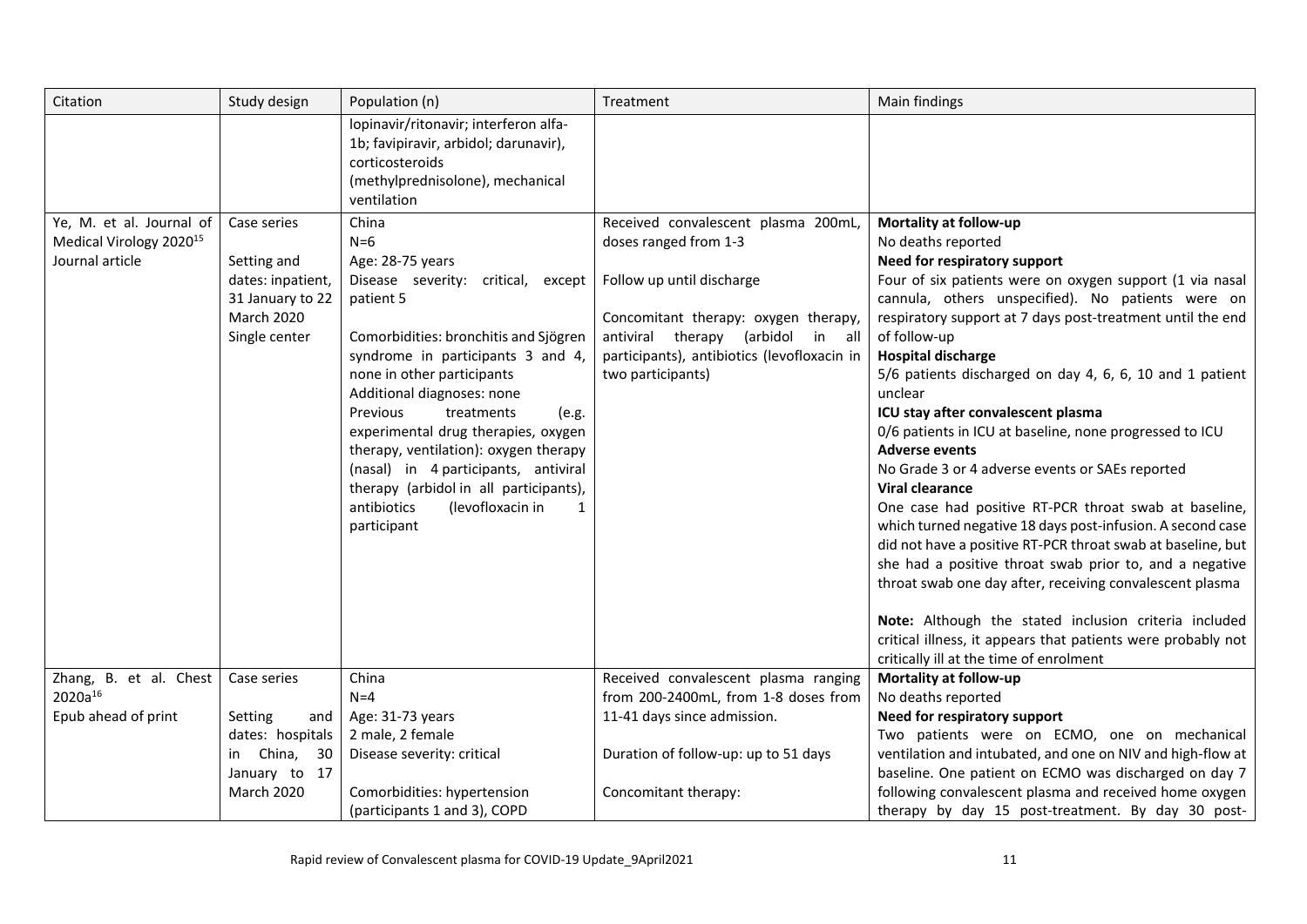| Citation | Study design            | Population (n)                                                                                                                                                                                                                                                                                                                                                                                                                                                                   | Treatment                                                                                                                                                                                                                                                                                                                                                                                                                                                                                                                                                                                                                                                                                                                             | Main findings                                                                                                                                                                                                                                                                                                                                                             |
|----------|-------------------------|----------------------------------------------------------------------------------------------------------------------------------------------------------------------------------------------------------------------------------------------------------------------------------------------------------------------------------------------------------------------------------------------------------------------------------------------------------------------------------|---------------------------------------------------------------------------------------------------------------------------------------------------------------------------------------------------------------------------------------------------------------------------------------------------------------------------------------------------------------------------------------------------------------------------------------------------------------------------------------------------------------------------------------------------------------------------------------------------------------------------------------------------------------------------------------------------------------------------------------|---------------------------------------------------------------------------------------------------------------------------------------------------------------------------------------------------------------------------------------------------------------------------------------------------------------------------------------------------------------------------|
|          | Multi-center<br>$(n=4)$ | (participant 2), chronic kidney<br>impairment<br>(participant 3), pregnancy<br>(participant 4)<br>Additional diagnoses include critical<br>conditions such as ARDS (participants<br>2, 3 & 4), bacterial pneumonia (pt 1).<br>Extensive<br>treatment<br>previous<br>including antiviral therapy (patients<br>1-4), antibacterial therapy (patient 1),<br>non-invasive mechanical ventilation<br>mechanical<br>(patient<br>2)<br>and<br>ventilation and ECMO (patients 3 &<br>4). | * participant 1: antiviral therapy<br>(arbidol, lopinavir-ritonavir, interferon<br>alpha), antibacterial therapy,<br>antifungal therapy, supportive care,<br>IVIG, albumin, zadaxin, mechanical<br>ventilation<br>* participant 2: antiviral therapy<br>(arbidol, lopinavir-ritonavir, interferon<br>alpha 2a), noninvasive mechanical<br>ventilation/high-flow nasal cannula,<br>corticosteroids (methylprednisolone)<br>* participant 3:antiviral therapy (arbidol,<br>lopinavir-ritonavir, interferon alpha 2b,<br>oseltamivir, ribavirin),<br>mechanical ventilation, renal<br>replacement therapy, antifungal therapy<br>(caspofungin, voriconazole), venovenous<br><b>ECMO</b><br>*participant 4: antiviral therapy (lopinavir- | treatment one patient remained on ECMO, one receiving<br>home oxygen and two were no longer ventilated.<br><b>Hospital discharge</b><br>3/4 discharged on Day 7, 25 and 27<br>ICU stay after convalescent plasma<br>4/4 in ICU at baseline, three patients discharged by end of<br>follow-up<br><b>Adverse events</b><br>No Grade 3 or 4 adverse events or SAEs reported, |
|          |                         |                                                                                                                                                                                                                                                                                                                                                                                                                                                                                  | ritonavir,<br>ribavirin),<br>mechanical                                                                                                                                                                                                                                                                                                                                                                                                                                                                                                                                                                                                                                                                                               |                                                                                                                                                                                                                                                                                                                                                                           |
|          |                         |                                                                                                                                                                                                                                                                                                                                                                                                                                                                                  | ventilation, renal replacement therapy,<br>antibacterial<br>therapy<br>(imipenem,<br>section,<br>vancomycin),<br>caesarean<br>venovenous ECMO                                                                                                                                                                                                                                                                                                                                                                                                                                                                                                                                                                                         |                                                                                                                                                                                                                                                                                                                                                                           |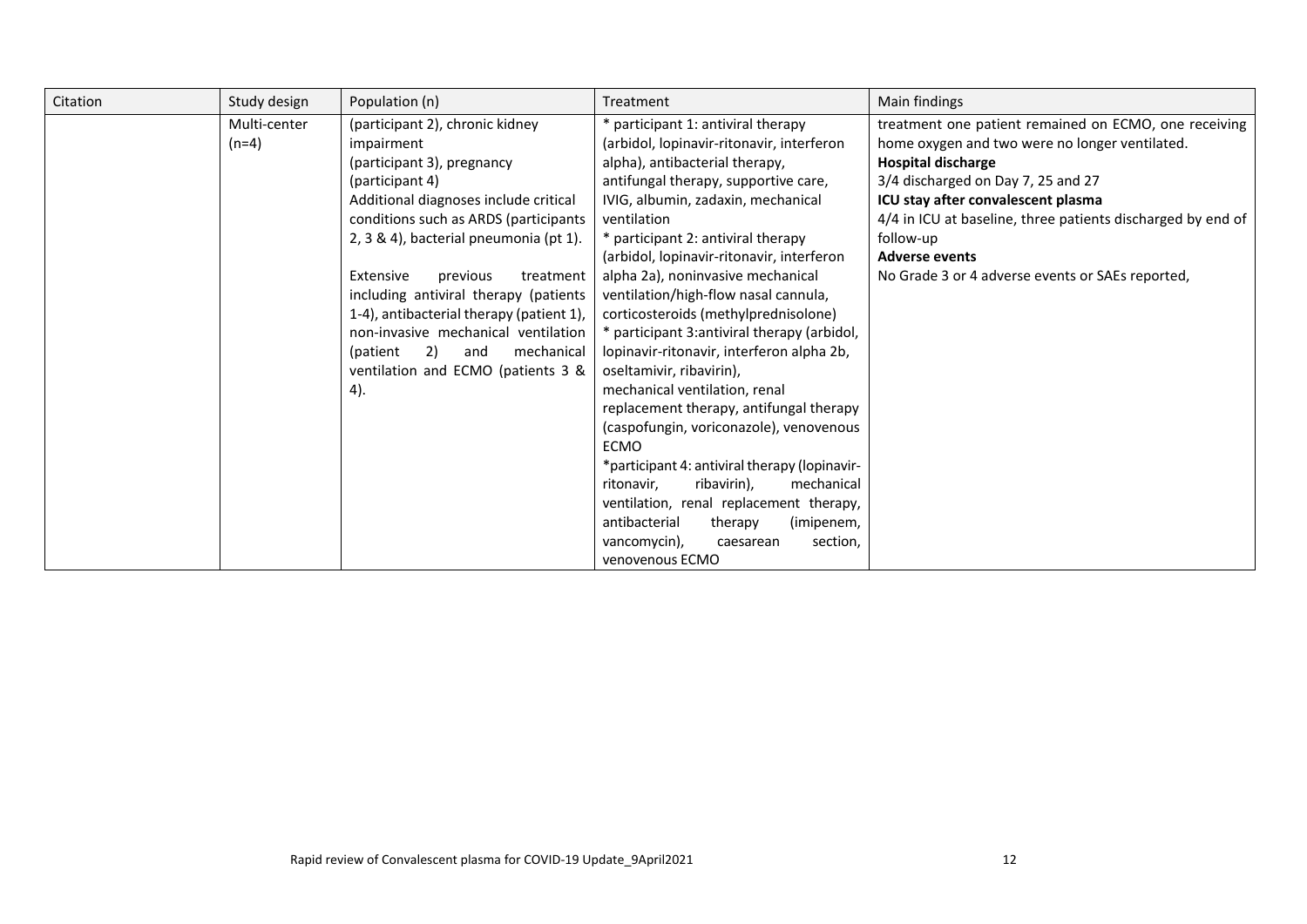| Citation                                                                                   | Study design                                                                                                                                                              | Population (n)                                                                                                                                                                                                                                                                                                                                                                                                                                                                                       | Treatment                                                                                                                                                                                                                                                                                                                                                                                                                                                                                                                                                                                          | Main findings                                                                                                                                                                                                                                                                                                                                                                                                                                                                                                                                                                                                                                                                                                                                                                                                                                                                                                                                                                                                     |
|--------------------------------------------------------------------------------------------|---------------------------------------------------------------------------------------------------------------------------------------------------------------------------|------------------------------------------------------------------------------------------------------------------------------------------------------------------------------------------------------------------------------------------------------------------------------------------------------------------------------------------------------------------------------------------------------------------------------------------------------------------------------------------------------|----------------------------------------------------------------------------------------------------------------------------------------------------------------------------------------------------------------------------------------------------------------------------------------------------------------------------------------------------------------------------------------------------------------------------------------------------------------------------------------------------------------------------------------------------------------------------------------------------|-------------------------------------------------------------------------------------------------------------------------------------------------------------------------------------------------------------------------------------------------------------------------------------------------------------------------------------------------------------------------------------------------------------------------------------------------------------------------------------------------------------------------------------------------------------------------------------------------------------------------------------------------------------------------------------------------------------------------------------------------------------------------------------------------------------------------------------------------------------------------------------------------------------------------------------------------------------------------------------------------------------------|
| Salazar, E. et al. The<br>American Journal of<br>Pathology 2020 <sup>24</sup><br>Pre-proof | Non-<br>randomised<br>single arm trial<br>Setting and<br>dates: March 28<br>to April 14,<br>2020<br>Single center                                                         | N=25 patients with severe and/or life-<br>threatening<br>RT-PCR<br>confirmed<br>COVID-19 disease, all on oxygen<br>support<br>Median age 51 (IQR 42.5 to 60), 14<br>(56%) were female, median BMI 30.4<br>(IQR 26.5 to 37), 88% were smokers,<br>and 64% had underlying conditions.<br>Five patients had bacterial or other<br>viral co-infections.<br>Median time from symptom onset to<br>treatment was 10 days (IQR 7.5 to<br>12.5), hospitalisation to treatment<br>was median (IQR) 2 (2 to 4). | All patients received one 300-mL dose of<br>convalescent-phase plasma from a<br>laboratory-confirmed<br>SARS-CoV-2<br>infected healthy donor who had been<br>asymptomatic for 14 days, and one<br>patient received a second dose six days<br>later.<br>The majority of patients received<br>concomitant anti-inflammatory treatments<br>within five days of the plasma infusion,<br>including tocilizumab and steroids. Most<br>received other investigational treatments,<br>including courses of HCQ and AZM,<br>ribavirin, and/or lopinavir/ritonavir, and<br>two patients received remdesivir. | <b>Adverse events</b><br>No adverse events attributed to convalescent plasma<br>infusion occurred within 24 hours. Two patients developed<br>deep-vein thrombosis (DVT) four and eight days after<br>treatment, and one patient developed a DVT and a<br>pulmonary embolism four days post-infusion. These<br>thrombotic events are consistent with findings reported for<br>untreated COVID-19 patients.<br>Mortality and improvement of symptoms (assessed by<br>modified 6-point WHO ordinal scale)<br>By day 14 post-infusion, 19 (76%) patients improved from<br>baseline: an additional four patients were discharged, eight<br>patients improved<br>from baseline, three patients remained unchanged, three<br>had deteriorated, and one patient died from a condition<br>not caused by convalescent plasma<br>Length of stay<br>The average overall length of hospital stay was 14.3 days<br>(range 2 to 25 days). The average post-treatment length of<br>hospital stay was 11 days (range 1 to 21 days) |
| Zeng, Q. et al. Journal of<br>Infectious<br><b>Diseases</b><br>2020 <sup>25</sup>          | Retrospective<br>observational<br>study<br>Setting<br>and<br>dates:<br>clinical<br>outcomes were<br>followed<br>up<br>until 1<br>April<br>2020<br>Multi-center<br>$(n=2)$ | China<br>N=21 ICU patients<br>Comorbidities: DM, HPT, chronic liver<br>disease, respiratory system diseases.<br>Median age 61.5 years in treatment<br>and 73 years in control group. Five<br>out of six (83%) were male in<br>treatment group, 11 out of 15 (73%)<br>were male in control group.<br>Demographic characteristics, clinical<br>management<br>parameters<br>and<br>strategies were balanced in the two<br>arms.                                                                         | n=6 patients received a median of 300mL<br>(IQR 200 to 600) convalescent plasma<br>from young donors who had been<br>recovered for one to two weeks, n=15<br>patients received usual care.                                                                                                                                                                                                                                                                                                                                                                                                         | <b>Mortality</b><br>5/6 deaths in convalescent plasma group vs 14/15 deaths<br>in control group (p=0.18). Each group had 1 recovered<br>patient. The survival period was longer in the treatment<br>group than in the control group (p=0.03).<br><b>Discharge from hospital</b><br>One patient in each group was discharged from hospital,<br>none from either group remained in hospital.<br><b>Adverse events</b><br>No immediate adverse events where observed with<br>convalescent plasma infusions.<br><b>Viral clearance</b><br>Viral clearance was achieved after convalescent plasma in<br>all 6 patients in the treatment group. Among patients who<br>died, all 5 (100%) in the treatment group and 3 of 14                                                                                                                                                                                                                                                                                             |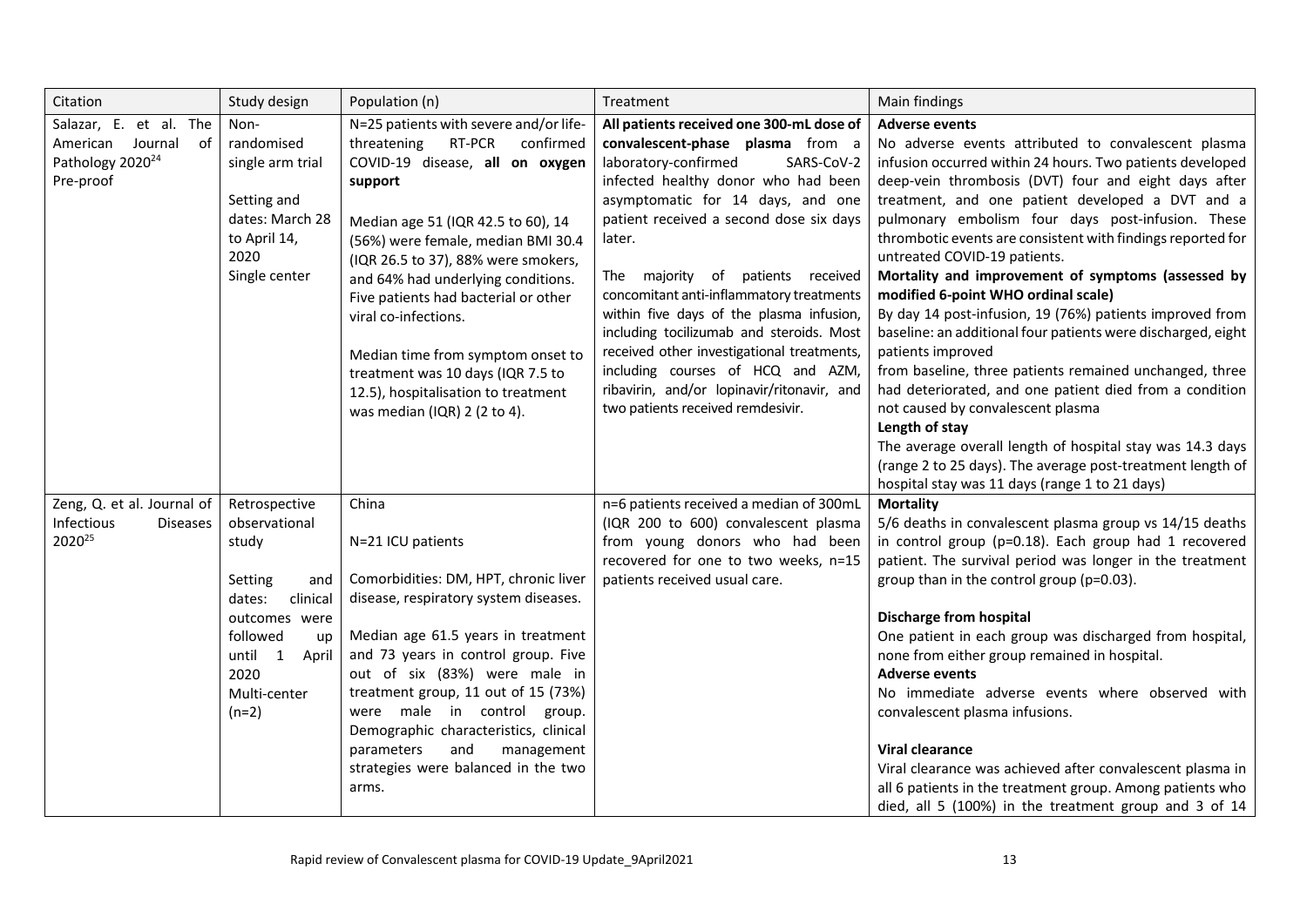| Citation                         | Study design                     | Population (n)                                    | Treatment                                                       | Main findings                                                                                                        |
|----------------------------------|----------------------------------|---------------------------------------------------|-----------------------------------------------------------------|----------------------------------------------------------------------------------------------------------------------|
|                                  |                                  |                                                   |                                                                 | (21.4%) in the control group had undetectable SARS-CoV-2<br>before death (p=0.005).                                  |
| Xu, Y. et al. medRxiv<br>202023  | Retrospective<br>observational   | China<br>N=45, of which 6 critically ill received | 6 patients received convalescent plasma                         | <b>Mortality</b><br>Mortality in convalescent plasma group unknown                                                   |
| Pre-print                        | study                            | convalescent plasma. All 6 were                   | All patients received antiviral and                             | <b>Respiratory support</b>                                                                                           |
|                                  |                                  | intubated at baseline.                            | antibacterial agents, and others received                       | 20 (44.4%) patients required intubation and nine (20%)                                                               |
|                                  | Setting and<br>dates: January    | Mean age in the total group 56 (SD<br>15)         | antifungals,<br>glucocorticoids,<br>immunoglobulins and albumin | patients required extracorporeal<br>membrane oxygenation                                                             |
|                                  | to February                      | 29 (64%) male in the total group                  |                                                                 | Duration of stay in ICU                                                                                              |
|                                  | 2020                             | Unclear comorbidity characteristics               |                                                                 | All patients in ICU at baseline, only half in the total group                                                        |
|                                  | Multi-center                     | of convalescent plasma patients                   |                                                                 | had been discharged by study submission. Duration or                                                                 |
|                                  | $(n=7$ ICUs)                     |                                                   |                                                                 | discharge of patients in convalescent plasma group<br>unknown                                                        |
|                                  |                                  |                                                   |                                                                 | <b>Adverse events or reactions</b>                                                                                   |
|                                  |                                  |                                                   |                                                                 | In the total group, 37 (82.2%) patients developed ARDS, 13                                                           |
|                                  |                                  |                                                   |                                                                 | (28.9%) patients developed septic shock. No transfusion                                                              |
|                                  |                                  | China                                             |                                                                 | reactions occurred in those receiving convalescent plasma.                                                           |
| Jin, C. et al. medRxiv<br>202026 | Case series                      |                                                   | Received convalescent plasma,<br>unknown dose                   | <b>Mortality</b><br>No deaths reported                                                                               |
| Pre-print                        | Single center                    | $N=6$                                             |                                                                 | <b>Adverse events or reactions</b>                                                                                   |
|                                  |                                  |                                                   | Concomitant<br>included<br>treatment                            | No adverse events or SAEs                                                                                            |
|                                  | Setting<br>and                   | Median age 64                                     | antivirals and systemic corticosteroids.                        | Time to negative throat swab                                                                                         |
|                                  | dates: Guizhou                   |                                                   |                                                                 | In patients (n=3) with recurrence, the minimum time for                                                              |
|                                  | Jiangjunshan                     | n=4 patients were critically ill, n= 2            |                                                                 | viral clearance (n=2) with throat swab for two consecutive                                                           |
|                                  | Hospital in Feb<br>to April 2020 | classified general                                |                                                                 | tests after the treatment of convalescent plasma ranged<br>from 2 to 24 days. The final patient still had a positive |
|                                  |                                  | Inclusion criteria: (1) patients with             |                                                                 | swab at reporting (45 days after receiving convalescent                                                              |
|                                  |                                  | positive throat swab; (2) COVID-19                |                                                                 | plasma).                                                                                                             |
|                                  |                                  | infections which are difficult to cure            |                                                                 |                                                                                                                      |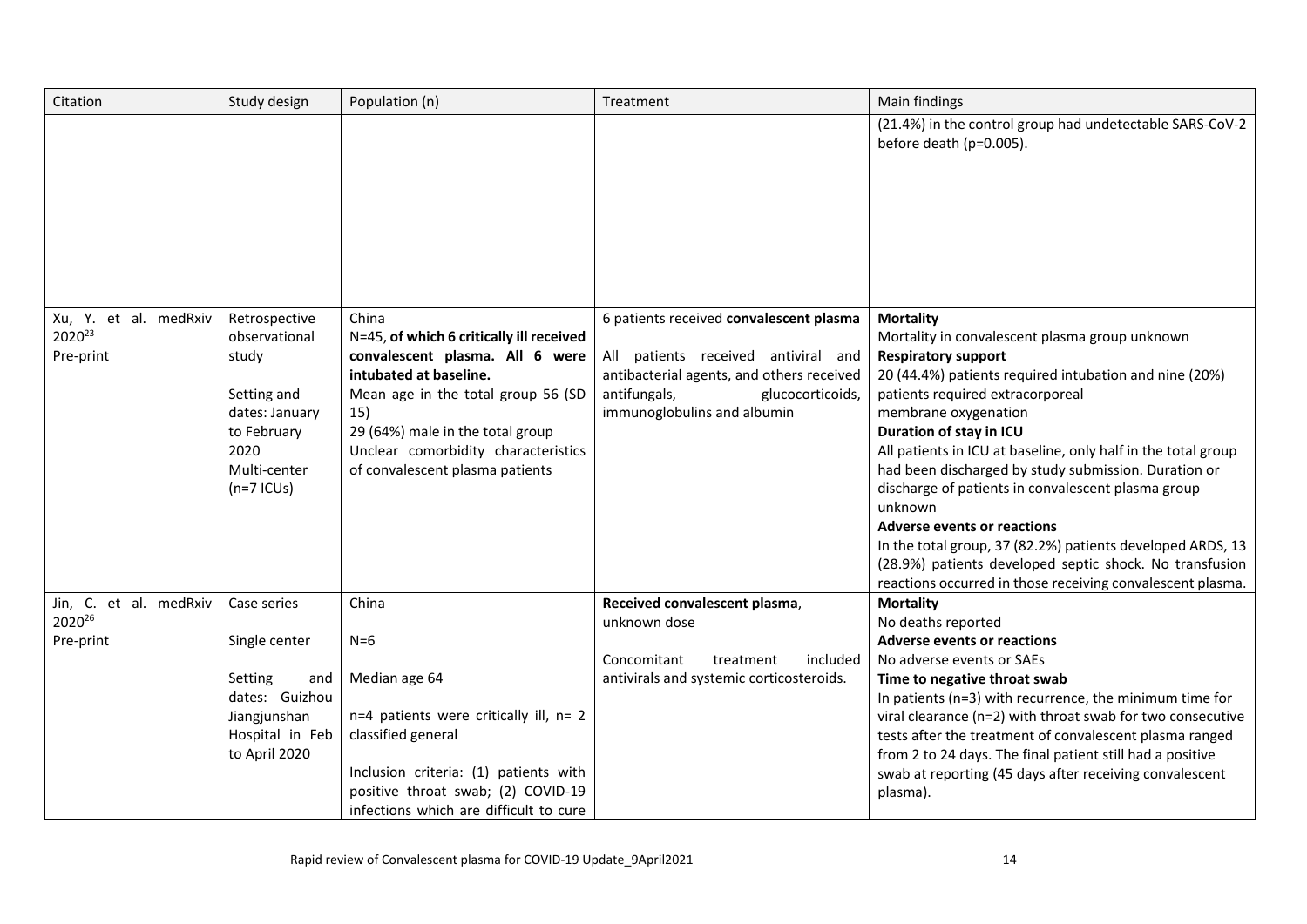| Citation | Study design | Population (n)                      | Treatment | Main findings |
|----------|--------------|-------------------------------------|-----------|---------------|
|          |              | (defined as negative RT-PCR) and    |           |               |
|          |              | severe disease which developed      |           |               |
|          |              | rapidly; (3) recurrent patients,    |           |               |
|          |              | defined as those who had a positive |           |               |
|          |              | throat swab after a negative throat |           |               |
|          |              | swab                                |           |               |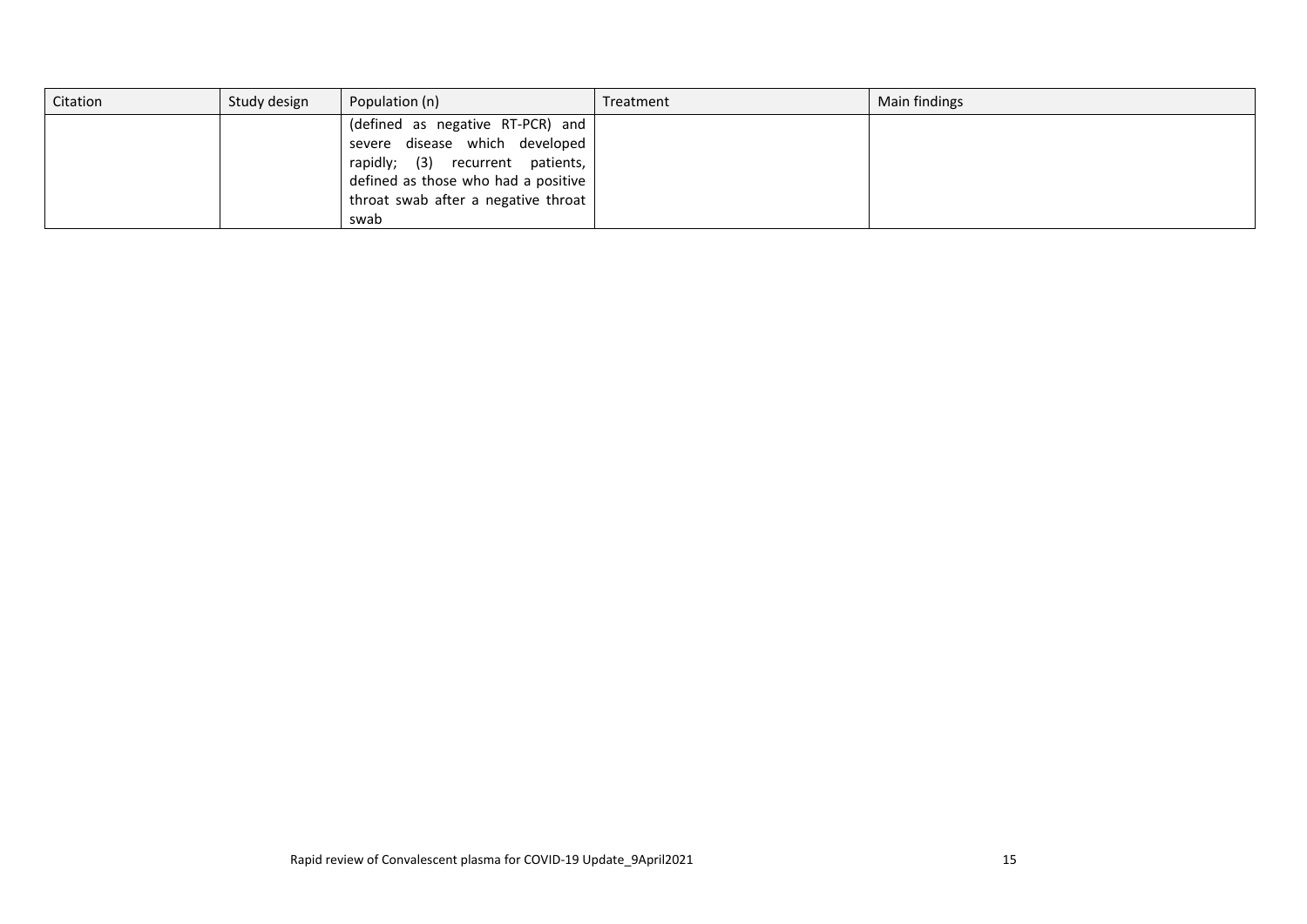# **Table 2. Characteristics of excluded studies**

| Citation                                                                                                                                                                                                                                                                                                                                  | Type of record  | Reason for exclusion     |
|-------------------------------------------------------------------------------------------------------------------------------------------------------------------------------------------------------------------------------------------------------------------------------------------------------------------------------------------|-----------------|--------------------------|
| Adeli SH, Asghari A, Tabarraii R, Shajari R, Afshari S, Kalhor N, Vafaeimanesh J. Using therapeutic plasma exchange as a rescue therapy in<br>CoVID-19 patients: a case series. Polish Archives of Internal Medicine 2020: no pagination.                                                                                                 | Journal article | Wrong intervention       |
| Bajestani, N.S. IRCT20200418047116N1, first registered 4 May 2020. Effect of Intravenous immunoglobulin (IVIG) versus Kaletra (lopinavir<br>and ritonavir) tablets in patients with acute respiratory infection (COVID-19): A clinical trial studies.                                                                                     | Trial registry  | Wrong intervention       |
| Cao W, Liu X, Bai T, Fan H, Hong K, Song H, Han Y, Lin L, Ruan L, Li T. High-dose intravenous immunoglobulin as a therapeutic option for<br>deteriorating patients with coronavirus disease 2019. Open Forum Infectious Diseases 2020;7(3):1-6.                                                                                           | Journal article | Wrong intervention       |
| CH Versailles. EUCTR2020-001768-27, first registered 27 April 2020. Study of the efficiency of normal human immunoglobulins (IVIG) in<br>patients aged 75 years and over COVID-19 with severe acute respiratory failure (GERONIMO 19).                                                                                                    | Trial registry  | Wrong intervention       |
| Devasenapathy N, Ye Z, Loeb M, Fang F, Najafabadi BT, Xiao Y, Couban R, Bégin P, Guyatt G. Efficacy and safety of convalescent plasma<br>for severe COVID-19 based on evidence in other severe respiratory viral infections: a systematic review and meta-analysis. Canadian<br>Medical Association Journal 22 May 2020.                  | Journal article | Wrong patient population |
| DRK-Bluspendedienst Baden-Württemberg-Hessen gGmbH. EUCTR2020-001310-38-DE, first registered 6 April 2020. Clinical Study to<br>assess positive value of blood plasma from donors having built immunity against the new corona virus (SARS-CoV-2) transfused to patients<br>suffering from SARS-CoV-2 infection.                          | Trial registry  | Duplicate                |
| Eastern Theater General Hospital. ChiCTR2000031501, first registered 2 April 2020. The efficacy of convalescent plasma in patients with<br>critical novel coronavirus pneumonia (COVID-19): a pragmatic, prospective cohort study.                                                                                                        | Trial registry  | Duplicate                |
| Fundació Clínic per a la recerca Biomèdica. EUCTR2020-001722-66, first registered 23 April 2020. Plasma turnover in patients with COVID-<br>19 disease and invasive mechanical ventilation.                                                                                                                                               | Trial registry  | Duplicate                |
| Fundació Clínic per a la recerca Biomèdica. EUCTR2020-001722-66, first registered 23 April 2020. Plasma turnover in patients with COVID-<br>19 disease and invasive mechanical ventilation: a randomized study.                                                                                                                           | Trial registry  | Wrong intervention       |
| Fundacion Clinic per a la Recerca Biomédica. NCT04374539, first registered 5 May 2020. Plasma Exchange in Patients With COVID-19<br>Disease and Invasive Mechanical Ventilation: a Randomized Controlled Trial.                                                                                                                           | Trial registry  | Wrong intervention       |
| Gharebaghi, N. IRCT20200501047259N1, first registered 17 May 2020. Intravenous immunoglubolin (IVIG) effect on improvement of<br>severe pulmonary damage in COVID 19 disease.                                                                                                                                                             | Trial registry  | Wrong intervention       |
| GHU Paris Psychiatrie et Neurosciences. EUCTR2020-001570-30-FR, first registered 6 April 2020. ICAR (IgIV in Covid-related ARds).                                                                                                                                                                                                         | Trial registry  | Wrong intervention       |
| Instituto Nacional de Ciencas Medicas y Nutricion Salvador Zubiran. NCT04388410, first registered 14 May 2020. Safety and Efficacy of<br>Convalescent Plasma Transfusion for Patients With COVID-19.                                                                                                                                      | Trial registry  | Duplicate                |
| Khodashahi, R. IRCT20200325046859N1, first registered 2 April 2020. Evaluation of the efficacy of intravenous immunoglobulin (IVIg) in<br>patients with severe COVID-19 (Before intubation phase) who have not responded to treatment with the standard three-drug protocol<br>(hydroxychloroquine / chloroquine + lupinavir / ritonavir. | Trial registry  | Wrong intervention       |
| King Saud Medical City. ISRCTN21363594, first registered 15 May 2020. Therapeutic plasma exchange (removal of the non-cell portion of<br>blood) in critically ill adult patients with serious SARS CoV-2 disease (COVID-19).                                                                                                              | Trial registry  | Wrong intervention       |
| Luo S, Yang L, Wang C, Liu C, Li D. Clinical observation of 6 severe COVID-19 patients treated with plasma exchange of tocilizumab. Journal<br>of Zhejiang University Medical Sciences 2020;49(2):227-31.                                                                                                                                 | Journal article | Wrong intervention       |
| Mahmoodpoor, A. IRCT20091012002582N21, first registered 18 May 2020. Effect of intratracheal injection of processed autologous<br>serum derived from patients with Covid-19 in oxygenation parameters and pulmonary complications.                                                                                                        | Trial registry  | Wrong intervention       |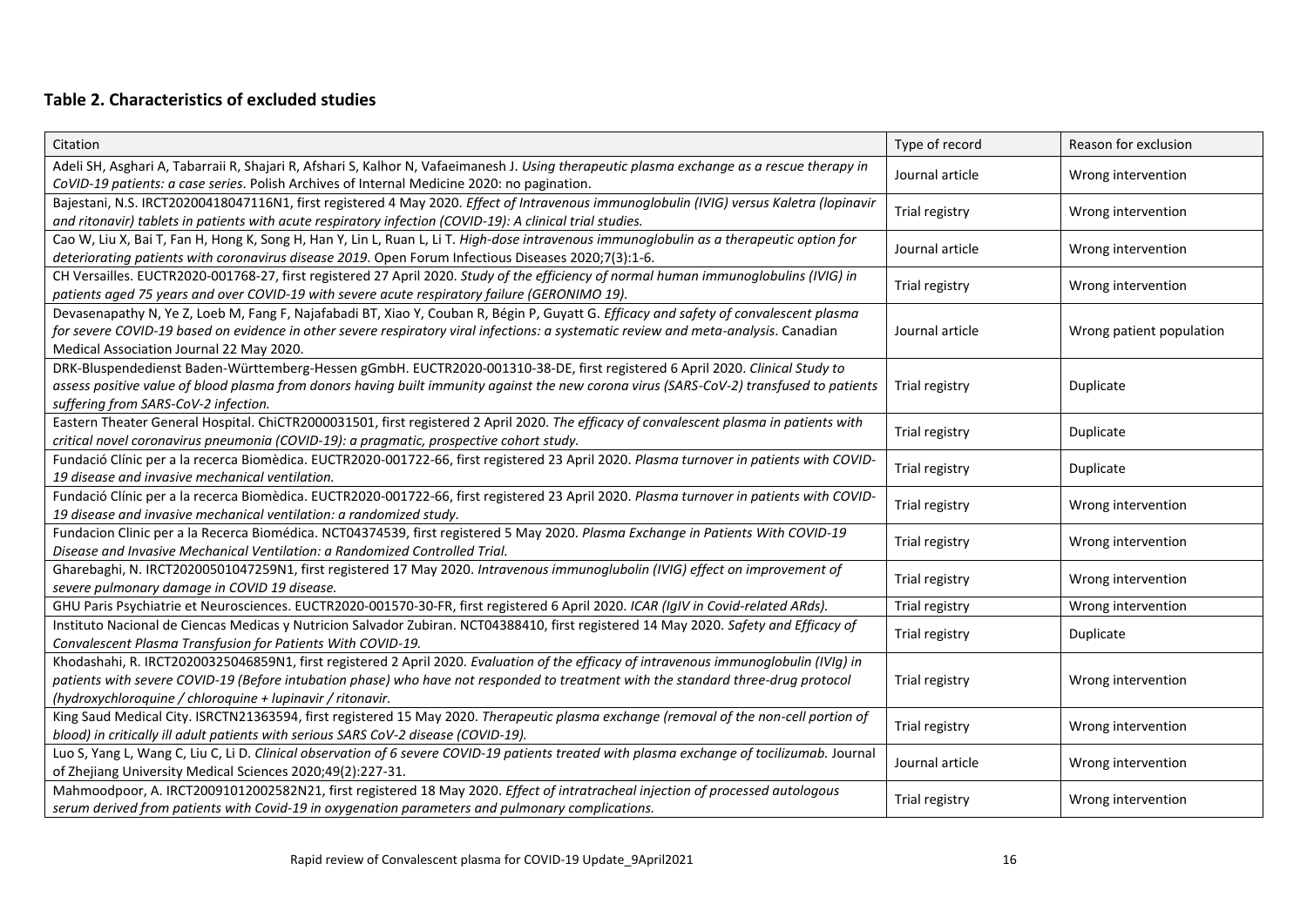| Citation                                                                                                                                                                                                                                                                                                                                                                                                                                                                                                         | Type of record              | Reason for exclusion         |
|------------------------------------------------------------------------------------------------------------------------------------------------------------------------------------------------------------------------------------------------------------------------------------------------------------------------------------------------------------------------------------------------------------------------------------------------------------------------------------------------------------------|-----------------------------|------------------------------|
| Mashhad University of Medical Sciences. ICTRP inaccessible. The efficacy of intravenous immunoglobulin (IVIg) in patients with severe<br>COVID-19 who have not responded to standard three-drug protocol.                                                                                                                                                                                                                                                                                                        | Trial registry              | Wrong intervention           |
| Mayo Clinic. NCT04325672, first registered 27 March 2020. Convalescent plasma to limit coronavirus associated complications.                                                                                                                                                                                                                                                                                                                                                                                     | Trial registry              | Cancelled by investigator    |
| Pawar AY, Hiray AP, Sonawane DD, Bhambar RS, Derle DV, Ahire YS. Convalescent plasma: A possible treatment protocol for COVID-19<br>patients suffering from diabetes or underlying liver diseases. Diabetes & Metabolic Syndrome 2020;14(4):665-9.                                                                                                                                                                                                                                                               | Journal article             | Wrong study design           |
| Peking Union Medical College Hospital. NCT04261426, first registered 7 February 2020. The Efficacy of Intravenous Immunoglobulin<br>Therapy for Severe 2019-nCoV Infected Pneumonia.                                                                                                                                                                                                                                                                                                                             | Trial registry              | Wrong intervention           |
| Piero Luigi Ruggenenti. NCT04346589, first registered 15 April 2020. Convalescent Antibodies Infusion in COVID 19 Patients.                                                                                                                                                                                                                                                                                                                                                                                      | Trial registry              | Duplicate                    |
| Prisma Health-Upstate. NCT04374149, first registered 5 May 2020. Therapeutic Plasma Exchange Alone or in Combination With<br>Ruxolitinib in COVID-19 Associated CRS.                                                                                                                                                                                                                                                                                                                                             | Trial registry              | Wrong intervention           |
| Salazar E, Perez KK, Ashraf M, Chen J, Castillo B, Christensen PA, Eubank T, Bernard DW, Eagar TN, Long SW, Subedi S, Olsen RJ, Leveque<br>C, Schwartz MR, Dey M, Chavez-East C, Rogers J, Shehabeldin A, Joseph D, Williams G, Thomas K, Masud F, Talley C, Dlouhy KG, Lopez BV,<br>Hampton C, Lavinder J, Gollihar JD, Maranhao AC, Ippolito GC, Saavedra MO, Cantu CC, Yerramilli P, Pruitt L, Musser JM. Treatment of<br>COVID-19 Patients with Convalescent Plasma. The American Journal of Pathology 2020. | Journal article (pre-proof) | Duplicate                    |
| Semnan University of Medical Sciences. IRCT20151228025732N53, first registered 10 April 2020. Therapeutic effects of plasma of<br>recovered people from COVID-19 on hospitalized patients with this disease.                                                                                                                                                                                                                                                                                                     | Trial registry              | Duplicate                    |
| Sidney Kimmel Comprehensive Cancer Center at Johns Hopkins. NCT04323800, first registered April 2020. Efficacy and Safety Human<br>Coronavirus Immune Plasma (HCIP) vs. Control (SARS-CoV-2 Non-immune Plasma) Among Adults Exposed to COVID-19.                                                                                                                                                                                                                                                                 | Trial registry              | Wrong patient population     |
| Sinopharm Wuhan Blood Products Co., Ltd. ChiCTR2000030381, first registration 29 February 2020. A randomized, open-label, controlled<br>and single-center trial to evaluate the efficacy and safety of anti-SARS-CoV-2 inactivated convalescent plasma in the treatment of novel<br>coronavirus pneumonia (COVID-19) patient.                                                                                                                                                                                    | Trial registry              | Cancelled by investigator    |
| Tabriz University of Medical Sciences. IRCT20200317046797N3, first registered 11 April 2020. Intravenous immunoglobulin (IVIG) in the<br>treatment of COVID-19-induced cytokine storm.                                                                                                                                                                                                                                                                                                                           | Trial registry              | Wrong intervention           |
| Tahvildari A, Arbabi M, Farsi Y, Jamshidi P, Hasanzadeh S, Moore Calcagno T, Nasiri MJ, Mirsaeidi M. Clinical features, Diagnosis, and<br>Treatment of COVID-19: A systematic review of case reports and case series.medRxiv 2020.                                                                                                                                                                                                                                                                               | Pre-print                   | Wrong intervention           |
| The First Affiliated Hospital of Nanchang University. ChiCTR2000030179, first registered 24 February 2020. Experimental study of novel<br>coronavirus pneumonia rehabilitation plasma therapy severe novel coronavirus pneumonia (COVID-19).                                                                                                                                                                                                                                                                     | Trial registry              | Wrong intervention           |
| Thomas Jefferson University. NCT04344015, first registered 14 April 2020. COVID-19 Plasma Collection.                                                                                                                                                                                                                                                                                                                                                                                                            | Trial registry              | Wrong study design           |
| Weill Medical College of Cornell University. NCT04348656, first registered 16 April 2020. A Trial of CONvalescent Plasma for Hospitalized<br>Adults With Acute COVID-19 Respiratory Illness.                                                                                                                                                                                                                                                                                                                     | Trial registry              | Duplicate                    |
| Yale University. NCT04325672, first registration unknown. Convalescent plasma to limit coronavirus associated complications.                                                                                                                                                                                                                                                                                                                                                                                     | Trial registry              | Cancelled by investigator    |
| Yeh KM, Chiueh TS, Siu LK, Lin JC, Chan PK, Peng MY, Wan HL, Chen JH, Hu BS, Perng CL, Lu JJ, Chang FY. Experience of using convalescent<br>plasma for severe acute respiratory syndrome among healthcare workers in a Taiwan hospital. The Journal of Antimicrobial<br>Chemotherapy 2005;56(5):919-22.                                                                                                                                                                                                          | Journal article             | Wrong time (before COVID-19) |
| Zhang L, Pang R, Xue X, Bao J, Ye S, Dai Y, Zheng Y, Fu Q, Hu Z, Yi Y. Anti-SARS-CoV-2 virus antibody levels in convalescent plasma of six<br>donors who have recovered from COVID-19. Aging 2020;12(8):6536-42.                                                                                                                                                                                                                                                                                                 | Journal article             | Wrong study design           |
| Zhang J, Yang Y, Yang N, Ma Y, Zhou Q, Li W, Wang X, Huang L, Luo X, Fukuoka T, Ahn HS, Lee MS, Luo Z, Chen Y, Lui E, Yang K, Fu Z.<br>Effectiveness of Intravenous Immunoglobulin for Children with Severe COVID-19: A Rapid Review. medRxiv 2020.                                                                                                                                                                                                                                                              | Pre-print                   | Wrong intervention           |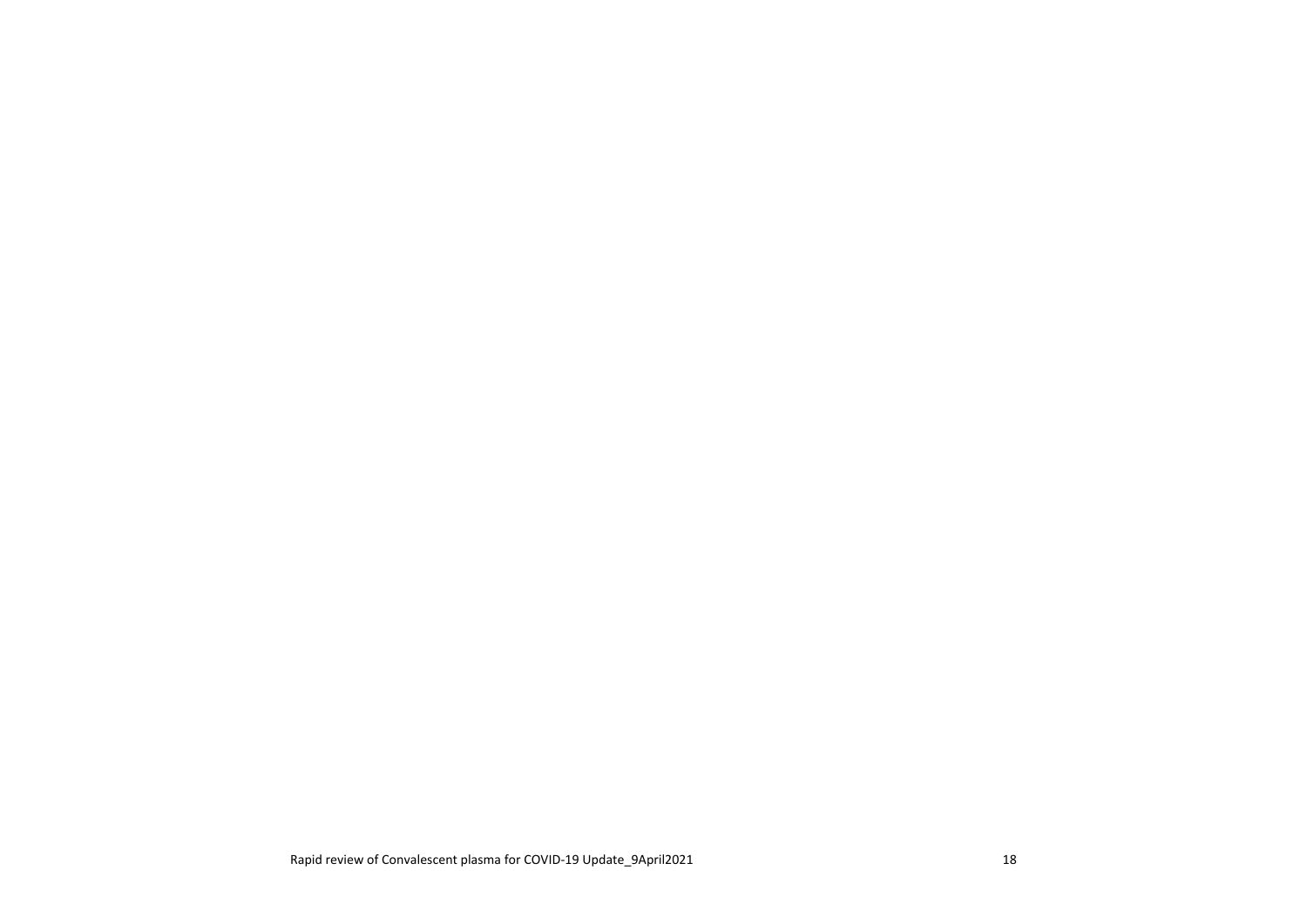# **Table 3. Characteristics of planned and ongoing studies identified in the current search**

| Citation                                                                                                                                                                                                           | Study design                                                        | Population (n)                                    | Treatment                                                                                                                                                                                                                                                                                                                                                                                                                           |  |  |
|--------------------------------------------------------------------------------------------------------------------------------------------------------------------------------------------------------------------|---------------------------------------------------------------------|---------------------------------------------------|-------------------------------------------------------------------------------------------------------------------------------------------------------------------------------------------------------------------------------------------------------------------------------------------------------------------------------------------------------------------------------------------------------------------------------------|--|--|
|                                                                                                                                                                                                                    |                                                                     | <b>Trial registries</b>                           |                                                                                                                                                                                                                                                                                                                                                                                                                                     |  |  |
| A.O. Osperdale<br>Papa Giovanni XXIII.<br>NCT04346589, first registered 15 April 2020                                                                                                                              | Clinical trial with single<br>group assignment                      | An estimated 10 participants<br>will be recruited | Participants will receive anti-coronavirus antibodies (immunoglobulins) from<br>convalescent patients                                                                                                                                                                                                                                                                                                                               |  |  |
| Abolghasemi, H. IRCT20200325046860N1,<br>first registered 30 March 2020                                                                                                                                            | Clinical trial with single<br>group assignment                      | An estimated 200 patients will<br>be recruited    | Patients will receive 500 mL convalescent plasma in 4h in addition to their current<br>treatment                                                                                                                                                                                                                                                                                                                                    |  |  |
| Affiliated Hospital of Xuzhou Medical<br>ChiCTR2000030039,<br>first<br>University.<br>registered 21 February 2020                                                                                                  | Non-randomised trial with<br>parallel assignment                    | An estimated 90 patients will be<br>recruited     | Patients will receive conventional therapy or conventional therapy plus two 200-500<br>mL infusions of convalescent plasma                                                                                                                                                                                                                                                                                                          |  |  |
| Ahvaz University of Medical Sciences.<br>Randomised<br>controlled<br>IRCT20200310046736N1, first registered 1<br>trial<br>with<br>parallel<br>April 2020<br>assignment                                             |                                                                     | An estimated 45 patients will be<br>recruited     | Patients will be randomised to routine care with no new therapeutic interventions, or<br>plasma-derived immunoglobulin-enriched solution given intravenously at 0.2-0.4<br>g/kg/d, or 200 cc/d convalescent plasma given intravenously over 1-4 hours for 1-4<br>days (only critical patients not responding to routine treatment)                                                                                                  |  |  |
| Ain Shams University. NCT04348877, first<br>registered 16 April 2020                                                                                                                                               | Clinical trial with single<br>group assignment                      | An estimated 20 participants<br>will be recruited | Participants will receive 400 mL of antibody-rich plasma from COVID-19 recovered<br>patients                                                                                                                                                                                                                                                                                                                                        |  |  |
| Ain Shams University. NCT04376788, first<br>registered 6 May 2020                                                                                                                                                  | controlled<br>Randomised<br>with<br>parallel<br>trial<br>assignment | An estimated 15 participants<br>will be recruited | Participants will be randomised to exchange transfusion of 500 cc blood with<br>replacement of one unit washed RBCs, exchange transfusion of 500 cc blood with<br>replacement of one unit washed RBCs and IV methylene blue 1mg/kg over 30 minutes<br>with 200 cc plasma from convalescent donor match, intravenous transfusion of IV<br>methylene blue 1 mg/kg over 30 minutes with 200 cc plasma from convalescent donor<br>match |  |  |
| Andalusian Network for Design and Translation<br>Randomised<br>controlled<br>of Advanced Therapies. NCT04366245, first<br>trial<br>with<br>parallel<br>will be recruited<br>registered 28 April 2020<br>assignment |                                                                     | An estimated 72 participants                      | Participants will be randomised to hydroxychloroquine plus azitromycin plus<br>lopinavir/ritonavir plus interferon β-1b, or the plasma of convalescent COVID-19 patients                                                                                                                                                                                                                                                            |  |  |
| Ardabil University of Medicine Sciences.<br>Randomised<br>controlled<br>IRCT20150808023559N21, first registered 9<br>trial<br>with<br>parallel<br>recruited<br>May 2020<br>assignment                              |                                                                     | An estimated 60 patients will be                  | Participants will be randomised to routine treatment, or routine treatment plus 500 mL<br>convalescent plasma administered over 4 hours                                                                                                                                                                                                                                                                                             |  |  |
| Artesh University of Medical Sciences.<br>IRCT20200404046948N1, first registered 15<br>April 2020                                                                                                                  | Randomised<br>controlled<br>trial<br>with<br>parallel<br>assignment | An estimated 60 patients will be<br>recruited     | Patients will be randomised to conventional therapy or conventional therapy plus two<br>infusions of 200-500 mL convalescent plasma over two consecutive days                                                                                                                                                                                                                                                                       |  |  |
| Michigan.<br>Ascension<br>South<br>East<br>NCT04411602, first registered 2 June 2020                                                                                                                               | Clinical trial with single<br>group assignment                      | An estimated 90 participants<br>will be recruited | Participants will receive a single (in the case of weighing < 90 kg) or double (in the case<br>of weighing > 90 kg) unit of anti-SARS-CoV-2 convalescent plasma on days 0, 2, 4, 6, and<br>8                                                                                                                                                                                                                                        |  |  |
| Asghari, R. IRCT20200501047258N1, first<br>registered 4 May 2020                                                                                                                                                   | Randomised<br>controlled<br>trial<br>with<br>parallel<br>assignment | An estimated 120 patients will<br>be recruited    | Patients will be randomised to standard treatment (according to the standard national<br>guideline), transfusion of 2-5 cc/kg convalescent plasma on day 1, 3 and 5 following<br>standard treatment, or transfusion of 8-10 cc/kg on day 1 following standard<br>treatment                                                                                                                                                          |  |  |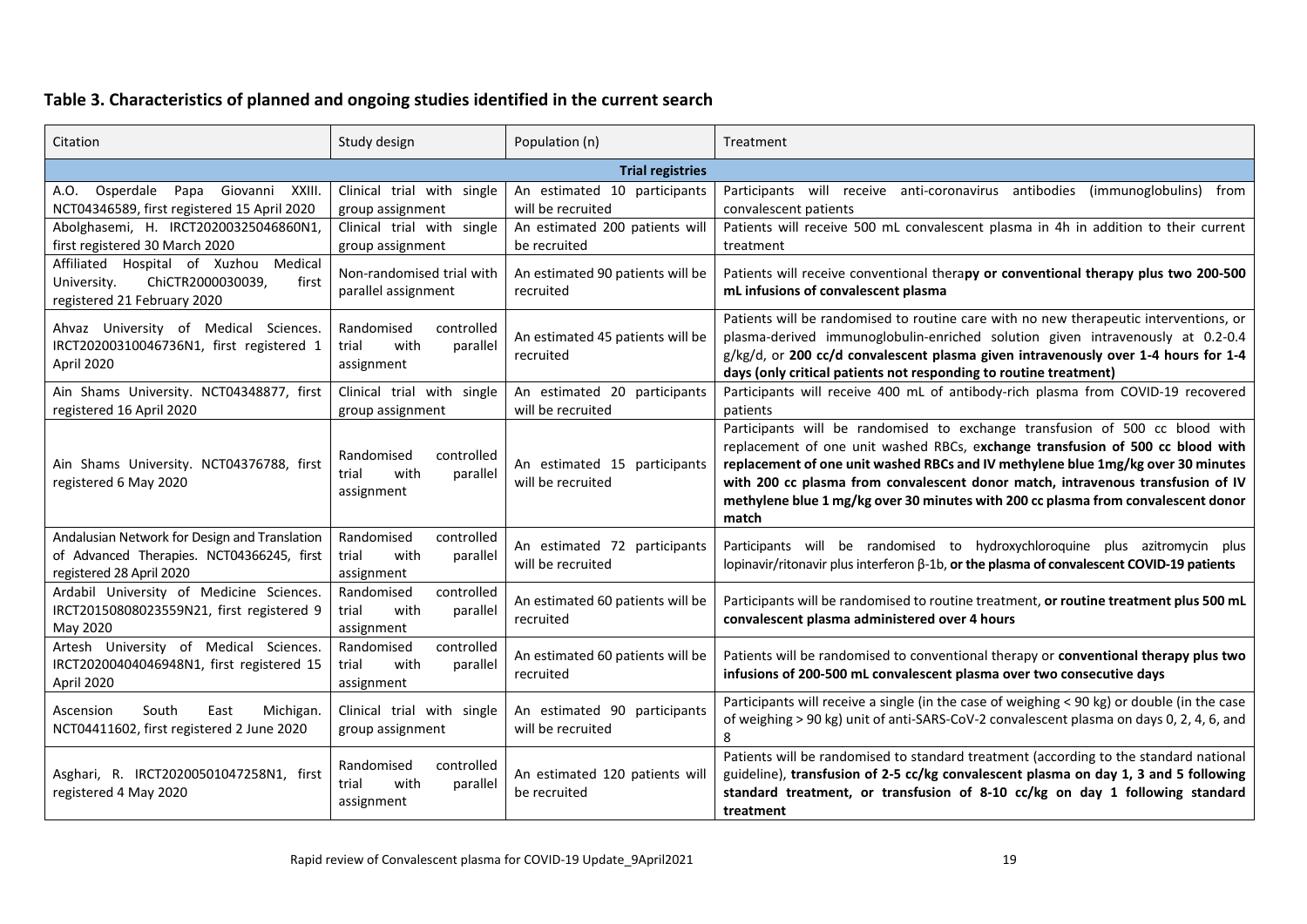| Citation                                                                                                                                                                  | Study design                                                        | Population (n)                                      | Treatment                                                                                                                                                                                                                                                                                                                                           |  |  |
|---------------------------------------------------------------------------------------------------------------------------------------------------------------------------|---------------------------------------------------------------------|-----------------------------------------------------|-----------------------------------------------------------------------------------------------------------------------------------------------------------------------------------------------------------------------------------------------------------------------------------------------------------------------------------------------------|--|--|
| Assitance Publique - Hôpitaux de Paris.<br>NCT04345991, first registered 15 April 2020                                                                                    | Randomised<br>controlled<br>with<br>trial<br>parallel<br>assignment | An estimated 120 participants<br>will be recruited  | Participants will be randomised to standard of care or two units of 200-220 mL each of<br>convalescent plasma transfused intravenously as early as possible and no later than<br>10 days after onset of clinical symptoms                                                                                                                           |  |  |
| University.<br>NCT04383548,<br>Assiut<br>first<br>registered 12 May 2020                                                                                                  | Clinical trial with single<br>group assignment                      | An estimated 100 participants<br>will be enrolled   | Participants will receive hyper immunoglobulins containing anti-corona VS2<br>immunoglobulin                                                                                                                                                                                                                                                        |  |  |
| Azienda Ospedaliero, Universitaria Pisana.<br>NCT04393727, first registered 19 May 2020                                                                                   | controlled<br>Randomised<br>with<br>trial<br>parallel<br>assignment | An estimated 126 participants<br>will be recruited  | Participants will be randomised to standard therapy or 200 cc convalescent plasma                                                                                                                                                                                                                                                                   |  |  |
| Bangabandhu<br>Sheikh<br>Muiib<br>Medical<br>Bangladesh.<br>University,<br>Dhaka,<br>NCT04403477, first registered 27 May 2020                                            | Randomised<br>controlled<br>with<br>trial<br>parallel<br>assignment | An estimated 20 participants<br>will be recruited   | Participants will be randomised to standard treatment (oxygen, enoxaparine, antibiotic,<br>fluid, immune modulator and/or antiviral), standard treatment plus 200 mL apheretic<br>convalescent plasma administered in a single transfusion, or standard treatment plus<br>400 mL apheretic convalescent plasma administered in a single transfusion |  |  |
| Baylor Research Institute. NCT04333251, first<br>registered 3 April 2020                                                                                                  | Randomised<br>controlled<br>with<br>trial<br>parallel<br>assignment | An estimated 115 participants<br>will be recruited  | Participants will be randomised to best supportive care (oxygen therapy) or 2 units of<br>ABO matched high-titer SARS-CoV-2 plasma (>1:64)                                                                                                                                                                                                          |  |  |
| Randomised<br>controlled<br>Benfield, T. NCT04345289, first registered 14<br>with<br>trial<br>parallel<br>April 2020<br>assignment                                        |                                                                     | An estimated 1500 participants<br>will be recruited | Participants will be randomised to glucose monohydrate capsules (oral placebo),<br>baricitinib 4 mg, hydroxychloroquine 600 mg, 600 mL 0.9% saline (injected placebo),<br>sarilumab 200 mg, or 600 mL convalescent anti-SARS-CoV-2 plasma as a single dose<br>intravenous infusion plus 600 mL 0.9% saline. All arms will receive standard care     |  |  |
| Bernasconi, E. NCT04365439, first registered<br>28 April 2020                                                                                                             | Clinical trial with single<br>group assignment                      | An estimated 10 participants<br>will be recruited   | Participants will receive convalescent plasma from patients recovered from COVID-19                                                                                                                                                                                                                                                                 |  |  |
| Biofarma. NCT04407208, first registered 29<br>May 2020                                                                                                                    | Clinical trial with single<br>group assignment                      | An estimated 10 participants<br>will be recruited   | Participants will receive 100 mL of convalescent plasma (minimum titer of 1/80) three<br>times on day 0, 3, and 6                                                                                                                                                                                                                                   |  |  |
| Birjand University of Medical Sciences.<br>controlled<br>Randomised<br>IRCT20200413047056N1, first registered 17<br>trial<br>with<br>parallel<br>April 2020<br>assignment |                                                                     | An estimated 15 patients will be<br>recruited       | Patients will be randomised to treatment according to common national protocol,<br>common national protocol plus 400 mg/kg/d intravenous immunoglobulin, or common<br>national protocol plus 200 cc of convalescent plasma given twice (total volume 400 cc)                                                                                        |  |  |
| Women's<br><b>Brigham</b><br>and<br>Hospital.<br>NCT04361253, first registered 24 April 2020                                                                              | controlled<br>Randomised<br>trial<br>with<br>parallel<br>assignment | An estimated 220 participants<br>will be recruited  | Participants will be randomised to standard fresh frozen plasma or high-titer COVID-19<br>convalescent plasma                                                                                                                                                                                                                                       |  |  |
| Miguel<br>Hidalgo.<br>Centenario<br>Hospital<br>NCT04381858, first registered 11 May 2020                                                                                 | Randomised<br>controlled<br>with<br>trial<br>parallel<br>assignment |                                                     | Participants will be randomised to 5 doses of human immunoglobulin at 0.3 g/kg/d or 2<br>units (400 mL) convalescent plasma                                                                                                                                                                                                                         |  |  |
| Centro de Hematología y Medicina Interna.<br>NCT04357106, first registered 22 April 2020                                                                                  | Clinical trial with single<br>group assignment                      | An estimated 10 participants<br>will be recruited   | Participants will receive 200 mL of convalescent plasma in a single dose                                                                                                                                                                                                                                                                            |  |  |
| Choghakabodi, P.M.<br>IRCT20200310046736N1, first registered 1<br>April 2020                                                                                              | Randomised controlled<br>trial with parallel<br>assignment          | An estimated 45 patients will<br>be recruited       | Patients will be randomised to routine care without any therapeutic interventions, 0.2-<br>0.4 g/kg/d intravenous plasma-derived immunoglobulin-enriched solution, or 200 cc<br>per day of convalescent plasma for 1-4 days, administered intravenously for 1 to 4<br>hours                                                                         |  |  |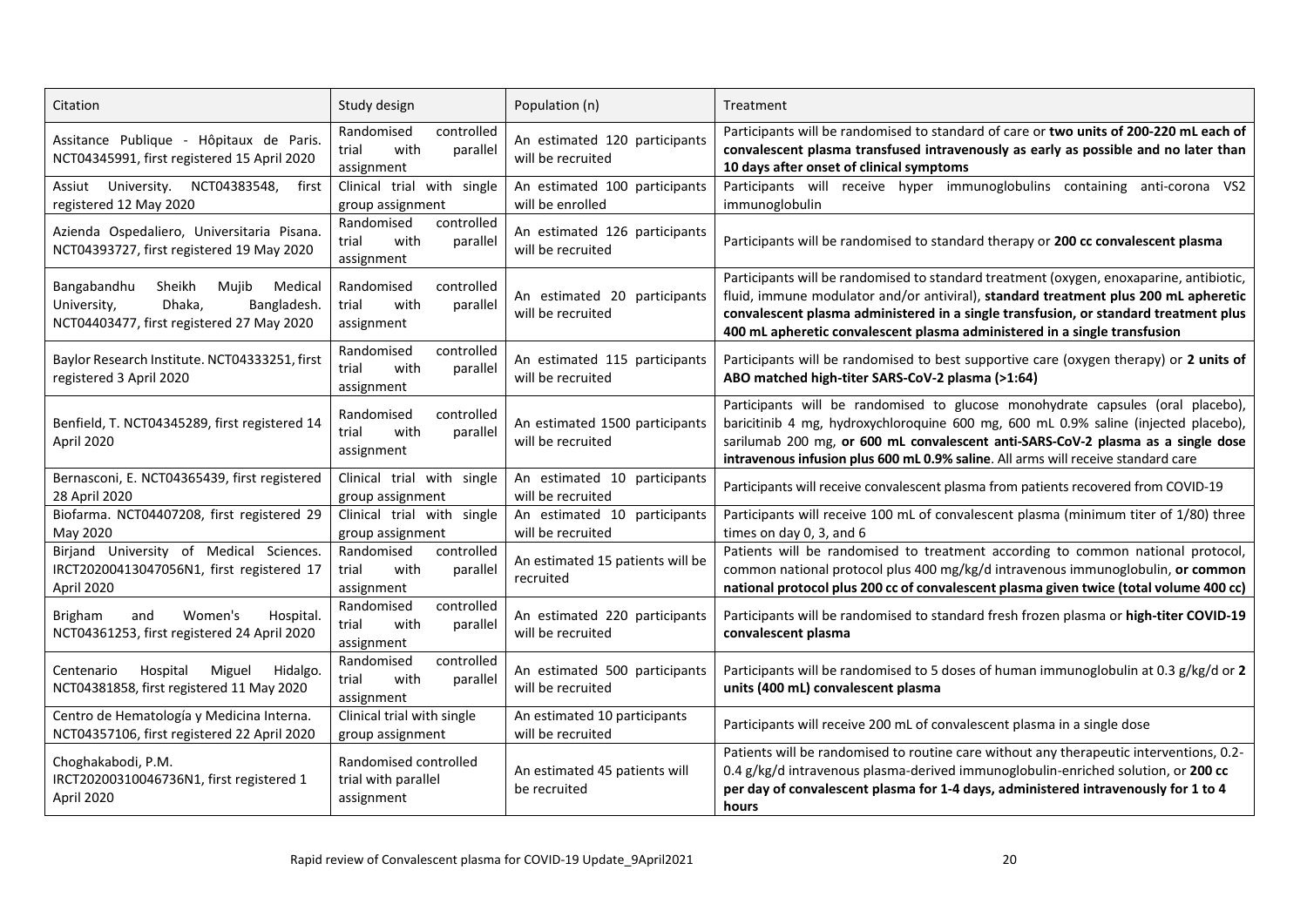| Citation                                                                                                                                            | Study design                                                        | Population (n)                                                                 | Treatment                                                                                                                                                                                                                                                     |  |
|-----------------------------------------------------------------------------------------------------------------------------------------------------|---------------------------------------------------------------------|--------------------------------------------------------------------------------|---------------------------------------------------------------------------------------------------------------------------------------------------------------------------------------------------------------------------------------------------------------|--|
| Darmanara Co. IRCT20200325046860N1,<br>first registered 30 March 2020                                                                               | Randomised controlled<br>trial with parallel<br>assignment          | An estimated 200 patients will<br>be recruited                                 | Patients will be randomised to routine treatment or an infusion of 500 mL<br>convalescent plasma in 4 hours                                                                                                                                                   |  |
| Department of Epidemiology & Biostatistics,<br>Hamadan University of Medical Sciences.<br>IRCT20120215009014N353, first registered<br>27 April 2020 | Randomised<br>controlled<br>with<br>trial<br>parallel<br>assignment | An estimated 100 patients will<br>be recruited (inpatients and<br>outpatients) | Patients will be randomised to routine care (inpatients receive 200 mg lupinavir and 50<br>mg ritonavir every 12h for 14 days) or routine care plus 500 U plasma from convalesced<br>COVID-19 patients every week for at least three weeks                    |  |
| Department of Infectious Diseases, Hvidovre<br>Hospital. EUCTR2020-001367-88-DK, first<br>registered 1 April 2020                                   | controlled<br>Randomised<br>trial<br>with<br>parallel<br>assignment | An estimated 1 500 subjects will<br>be enrolled                                | Subjects will be randomised to convalescent plasma and/or Plaquenil, Olumiant<br>(various concentrations), or Kevzara                                                                                                                                         |  |
| Dillner, J. NCT04384497, first registered 12<br>May 2020                                                                                            | Clinical trial with single<br>group assignment                      | An estimated 50 participants<br>will be recruited                              | Participants will receive treatment with 200 mL convalescent plasma daily, up to a<br>maximum of 7 slow infusions over 1h                                                                                                                                     |  |
| Dillner, J. NCT04390178, first registered 15<br>May 2020                                                                                            | Clinical trial with single<br>group assignment                      | An estimated 10 participants<br>will be recruited                              | Participants will receive treatment with 180-200 mL convalescent plasma from<br>individuals who have recovered from SARS-CoV-2 infection                                                                                                                      |  |
| Direction Centrale du Service de Santé des<br>Armées. NCT04372979, first registered 4 May<br>2020                                                   | Randomised<br>controlled<br>trial<br>with<br>parallel<br>assignment | An estimated 80 participants<br>will be recruited                              | Participants will be randomised to an intravenous injection of 2 units of 200-230 mL each<br>standard plasma inactivated by amotosalen, or an intravenous injection of 2 units of<br>200-230 mL each SARS-CoV-2 convalescent plasma inactivated by amotosalen |  |
| DRK-Bluspendedienst Baden-Württemberg-<br>Hessen gGmbH. EUCTR2020-001310-38, first<br>registered 6 April 2020                                       | Randomised<br>controlled<br>with<br>trial<br>parallel<br>assignment | The estimated<br>number of<br>participants to be recruited is<br>not reported  | Participants will be randomised to best supportive care or convalescent plasma                                                                                                                                                                                |  |
| Theater<br>General<br>Hospital.<br>Eastern<br>ChiCTR2000031501, first registered 2 April<br>2020                                                    | Prospective cohort                                                  | An estimated 20 patients will be<br>recruited                                  | Patients will receive routine treatment alone, or routine treatment plus an infusion of<br>convalescent plasma                                                                                                                                                |  |
| Erasmus Medical Center. NCT04342182, first<br>registered 10 April 2020                                                                              | controlled<br>Randomised<br>trial<br>with<br>parallel<br>assignment | An estimated 426 participants<br>will be recruited                             | Participants will be randomised to receive standard of care (supportive care, oxygen and<br>antibiotics) or standard of care plus 300 mL convalescent plasma from COVID-19<br>recovered donors                                                                |  |
| Federal Research Clinical Center of Federal<br>Medical & Biological Agency,<br>Russia.<br>NCT04392414, first registered 18 May 2020                 | Randomised<br>controlled<br>with<br>trial<br>parallel<br>assignment | An estimated 60 participants<br>will be recruited                              | Participants will be randomised to two units (300 mL each) non-convalescent standard<br>plasma within 24 hours of each other, or two units (300 mL each) convalescent<br>hyperimmune plasma within 24 hours of each other                                     |  |
| Fondazione Policlinico Universitario Agostini<br>Gemelli IRCCS. NCT04374526, first registered<br>5 May 2020                                         | Randomised<br>controlled<br>trial<br>with<br>parallel<br>assignment | An estimated 182 participants<br>will be recruited                             | Participants will be randomised to standard therapy or standard therapy plus ABO<br>matched, pathogen-inactivated COVID-19 convalescent plasma at a dose of 200 mL/d<br>for 3 consecutive days (day 1, 2 and 3)                                               |  |
| Foundation IRCCS San Matteo Hospital.<br>NCT04321421, first registered 25 March<br>2020                                                             | Clinical trial with single<br>group assignment                      | An estimated 49 participants<br>will be recruited                              | Participants will receive hyperimmune plasma on day 1 and, based on clinical<br>response, on day 3 and 5                                                                                                                                                      |  |
| Fundacion<br>Arturo<br>Lopez<br>Perez.<br>NCT04384588, first registered 12 May 2020                                                                 | Non-randomised trial with<br>parallel assignment                    | An estimated 100 participants<br>will be recruited                             | Participants in all four groups (cancer patients with COVID-19 infection and severity<br>criteria, cancer patients with COVID-19 infection and risk factors, non-Cancer patients                                                                              |  |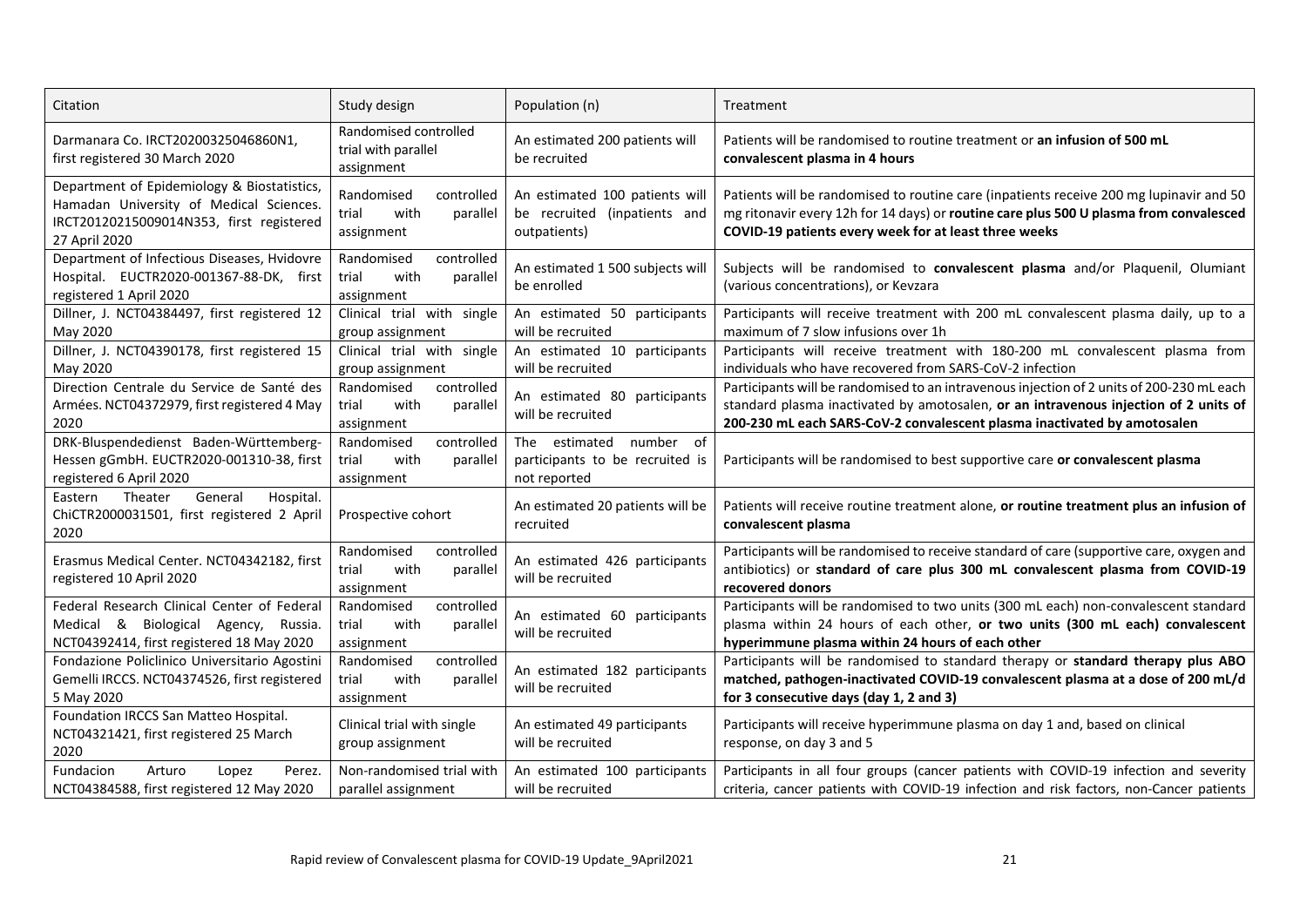| Citation                                                                                                                                                                          | Study design                                                                                        | Population (n)                                      | Treatment                                                                                                                                                                                                                                                                                                |  |  |  |
|-----------------------------------------------------------------------------------------------------------------------------------------------------------------------------------|-----------------------------------------------------------------------------------------------------|-----------------------------------------------------|----------------------------------------------------------------------------------------------------------------------------------------------------------------------------------------------------------------------------------------------------------------------------------------------------------|--|--|--|
|                                                                                                                                                                                   |                                                                                                     |                                                     | COVID 19 infection and severity criteria, and non-Cancer patients COVID 19 infection and<br>risk factors) will receive 1 or more units of convalescent plasma                                                                                                                                            |  |  |  |
| Gailen D. Marshall Jr. NCT04412486, first<br>registered 2 June 2020                                                                                                               | Clinical trial with single<br>group assignment                                                      | An estimated 100 participants<br>will be recruited  | Participants will receive one unit of COVID convalescent plasma administered as<br>transfusion on day 0                                                                                                                                                                                                  |  |  |  |
| Grupo Mexicano para el Estudio de la<br>Medicina Intensiva. NCT04405310, first<br>registered 28 May 2020                                                                          | controlled<br>Randomised<br>trial<br>with<br>parallel<br>assignment                                 | An estimated 80 participants<br>will be recruited   | Participants will be stratified as having pneumonia phase 2 and 3. They will be<br>randomised in these strata to conventional therapy (azithromycin and<br>hydroxychloroquine) plus 20% albumin in 250 cc Hartman solution, or conventional<br>therapy plus hyperimmune plasma from convalesced patients |  |  |  |
| Hackensack Meridian Health, NCT04343755.<br>first registered 13 April 2020                                                                                                        | Clinical trial with single<br>group assignment                                                      | An estimated 55 participants<br>will be recruited   | Participants will receive a single infusion of fresh convalescent plasma                                                                                                                                                                                                                                 |  |  |  |
| Hajifathali, A. IRCT20200416047099N1, first<br>registered 21 April 2020                                                                                                           | Clinical trial with single<br>group assignment                                                      | An estimated 10 patients will be<br>recruited       | Patients will receive 2 or 3 injections of 250-300 mL plasma from a patient who<br>recovered from COVID-19 every other day                                                                                                                                                                               |  |  |  |
| Hamilton Health Sciences Corporation.<br>NCT04348656, first registered 16 April 2020                                                                                              | controlled<br>Randomised<br>with<br>trial<br>parallel<br>assignment                                 | An estimated 1200 participants<br>will be recruited | Participants will be randomised to institutional standard of care or 500 mL of<br>convalescent plasma in 2 units of 250 mL administered within 12 hours of each other                                                                                                                                    |  |  |  |
| Henry Ford Health System. NCT04385199,<br>first registered 12 May 2020                                                                                                            | Randomised<br>controlled<br>with<br>trial<br>parallel<br>assignment                                 | An estimated 30 participants<br>will be recruited   | Participants will be randomised to standard therapy (as defined by institutional<br>protocols) or a transfusion of 200 mL ABO compatible convalescent plasma over 3<br>hours                                                                                                                             |  |  |  |
| Heydari, F. IRCT20181104041551N1, first<br>registered 24 March 2020                                                                                                               | Clinical trial with single<br>group assignment                                                      | An estimated 30 patients will be<br>recruited       | Patients will receive approximately 450 mL of plasma from recently recovered COVID-<br>19 patients according to blood type                                                                                                                                                                               |  |  |  |
| Ltd.<br>Pvt.<br>Hilton<br>Pharma<br>IRCT20200414047072N1, first registered 28<br>April 2020                                                                                       | Clinical trial with single<br>group assignment                                                      | An estimated 357 patients will<br>be recruited      | Patients will receive ABO compatible convalescent plasma intravenously at a rate not<br>exceeding 1 mL/kg/min                                                                                                                                                                                            |  |  |  |
| Pharma.<br>NCT04352751.<br>Hilton<br>first<br>registered 20 April 2020                                                                                                            | Clinical trial with single<br>group assignment                                                      | An estimated 2000 participants<br>will be recruited | Participants will receive convalescent plasma from COVID-19 recovered patients at a<br>dose of 15 mL/kg over 4-6 hours in pediatric patients under 35 kg, and 450-500 mL over<br>4-6 hours in adults                                                                                                     |  |  |  |
| Randomised<br>controlled<br>Hospital<br>Italiano<br>de<br>Buenos<br>Aires.<br>trial<br>with<br>NCT04383535, first registered 12 May 2020<br>assignment                            |                                                                                                     | An estimated 333 participants<br>will be recruited  | Participants will be randomised to a single infusion of saline solution at 10-15 mL/kg at<br>a rate of 5-10 mL/kg/h in addition to standard care, or standard care plus convalescent<br>SARS COVID-19 plasma at 10-15 mL/kg at a rate of 5-10 mL/kg/h                                                    |  |  |  |
| Hospital San Jose Tec de Monterrey.<br>NCT04333355, first registered 3 April 2020                                                                                                 | Clinical trial with single<br>An estimated 20 participants<br>will be recruited<br>group assignment |                                                     | Participants will receive convalescent plasma plus continued supportive standard care                                                                                                                                                                                                                    |  |  |  |
| Randomised<br>controlled<br>Hospital<br>San<br>Vicente<br>Fundación.<br>with<br>parallel<br>trial<br>NCT04391101, first registered 18 May 2020<br>will be recruited<br>assignment |                                                                                                     | An estimated 231 participants                       | Participants will be randomised to support treatment (based on institutional<br>management guidelines; including antiviral, antimalarial or anti-inflammatory drugs) or<br>support treatment plus two units (between 400-500 mL) of convalescent plasma                                                  |  |  |  |
| Hospital Universitario Dr. Jose E. Gonzalez.<br>NCT04358783, first registered 24 April 2020                                                                                       | Randomised<br>controlled<br>with<br>parallel<br>trial<br>assignment                                 | An estimated 30 participants<br>will be recruited   | Participants will be randomised to supportive management (best available therapy) or<br>supportive management plus a single 200 mL dose of convalescent plasma from cured<br><b>COVID-19 patients</b>                                                                                                    |  |  |  |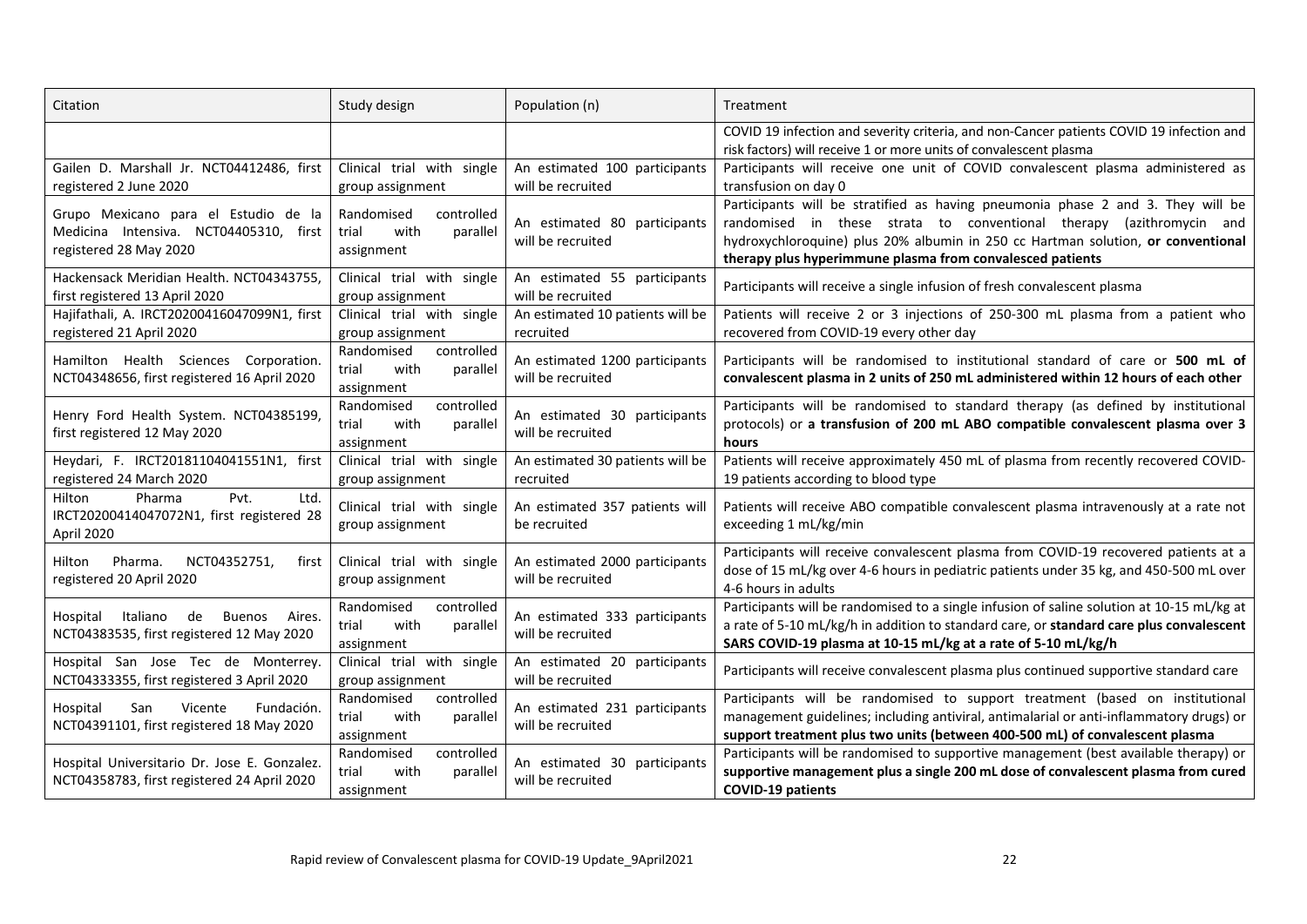| Citation                                                                                                                                                               | Study design                                                                      | Population (n)                                      | Treatment                                                                                                                                                                                                                                                                                                                                   |  |  |  |
|------------------------------------------------------------------------------------------------------------------------------------------------------------------------|-----------------------------------------------------------------------------------|-----------------------------------------------------|---------------------------------------------------------------------------------------------------------------------------------------------------------------------------------------------------------------------------------------------------------------------------------------------------------------------------------------------|--|--|--|
| Hosseini, N. IRCT20200404046948N1, first<br>registered 15 April 2020                                                                                                   | Randomised<br>controlled<br>trial<br>with<br>parallel<br>assignment               | An estimated 60 patients will be<br>recruited       | Patients will be randomised to conventional therapy alone, or conventional therapy<br>plus two intravenous infusions of 200-500 mL convalescent plasma over two<br>consecutive days                                                                                                                                                         |  |  |  |
| Indonesia University. NCT04380935, first<br>registered 8 May 2020                                                                                                      | Randomised<br>controlled<br>with<br>trial<br>parallel<br>assignment               | An estimated 60 participants<br>will be recruited   | Participants will be randomised to standard of care or standard of care plus<br>convalescent plasma from recovered COVID-19 donors                                                                                                                                                                                                          |  |  |  |
| Institute for Transfusion Medicine of RNM.<br>NCT04397523, first registered 21 May 2020                                                                                | Clinical trial with single<br>group assignment                                    | An estimated 20 participants<br>will be recruited   | Participants will receive anti-SARS-CoV-2 convalescent plasma                                                                                                                                                                                                                                                                               |  |  |  |
| Institute of Liver and Biliary Sciences, India.<br>NCT04346446, first registered 15 April 2020                                                                         | controlled<br>Randomised<br>with<br>parallel<br>trial<br>assignment               | An estimated 40 participants<br>will be recruited   | Participants will be randomised to 200-600 mL random donor plasma plus supportive<br>care or to convalescent plasma from recently recovered COVID-19 patients plus<br>supportive care                                                                                                                                                       |  |  |  |
| Instituto de Seguridad y Servicios Sociales de<br>los Trabajadores del Estado. NCT04356482,<br>first registered 22 April 2020                                          | Clinical trial with single<br>group assignment                                    | An estimated 90 participants<br>will be recruited   | Participants will receive convalescent plasma in a dose which will be determined by<br>severity of disease (intubated or not intubated)                                                                                                                                                                                                     |  |  |  |
| Instituto Estadual de Hematologia Arthur<br>Siqueira Cavalcanti, Rio de Janeiro. RBR-<br>4vm3yy, first registered 15 May 2020                                          | Clinical trial with single<br>group assignment (with<br>historical control group) | An estimated 20 patients will be<br>recruited       | Patients will receive hyperimmune plasma anti-SARS-CoV-2                                                                                                                                                                                                                                                                                    |  |  |  |
| Instituto Nacional de Ciencas Medicas y<br>Nutrion Salvador Zubiran. NCT04388410,<br>first registered 14 May 2020                                                      | Randomised<br>controlled<br>with<br>parallel<br>trial<br>assignment               | An estimated 250 participants<br>will be recruited  | Participants will be randomised to 200 mL normal saline solution or two 200 mL<br>infusions of convalescent plasma administered with 24-72 hours in between                                                                                                                                                                                 |  |  |  |
| Instiute of Blood Transfusion, Chinese<br>Medical<br>of<br>Sciences.<br>Academy<br>ChiCTR2000030702, first registered 10<br><b>March 2020</b>                          | controlled<br>Randomised<br>with<br>parallel<br>trial<br>assignment               | An estimated 50 patients will be<br>recruited       | Patients will be randomised to conventional treatment alone, or conventional<br>treatment plus convalescent plasma therapy                                                                                                                                                                                                                  |  |  |  |
| Johns Hopkins University. NCT04373460, first<br>registered 4 May 2020                                                                                                  | controlled<br>Randomised<br>trial<br>with<br>parallel<br>assignment               | An estimated 1344 participants<br>will be recruited | Participants will be randomised to SARS-CoV-2 non-immune control plasma or 200-250<br>mL SARS-CoV-2 convalescent plasma with antibody titers of ≥ 1:320 or current FDA<br>standard titer for COVID-19                                                                                                                                       |  |  |  |
| Johns Hopkins University. NCT04377672, first<br>registered 8 May 2020                                                                                                  | Clinical trial with single<br>group assignment                                    | An estimated 30 participants<br>will be enrolled    | Participants will receive 1-2 units (200-250 mL per unit) of plasma with anti-SARS-CoV-<br>19 titers of $\geq$ 1:320; total volume infused based on weight (5 mL/kg) with a maximum<br>volume of 500 mL                                                                                                                                     |  |  |  |
| King Fahad Specialist Hospital Dammam.<br>NCT04347681, first registered 15 April 2020                                                                                  | Non-randomised trial with<br>parallel assignment                                  | An estimated 40 participants<br>will be recruited   | Participants will share their clinical and laboratory data, if consenting to do so, in the no<br>intervention group, or will receive 10-15 mL/kg body weight convalescent plasma at<br>least once and up to 5 sessions daily                                                                                                                |  |  |  |
| Randomised<br>controlled<br>Lifefactors Zona Franca, SAS. NCT04395170,<br>trial<br>with<br>parallel<br>first registered 20 May 2020<br>will be recruited<br>assignment |                                                                                   | An estimated 75 participants                        | Participants will be randomised to standard therapy<br>(pharmacological<br>recommendations of the Colombian Association of Infectious Diseases), anti-COVID-19<br>human immunoglobulin 10% IgG solution at 50 mL for a patient of 50 kg or more on<br>days 1 and 3 of treatment or 1 mL/kg for a patient of less than 50 kg on days 1 and 3 |  |  |  |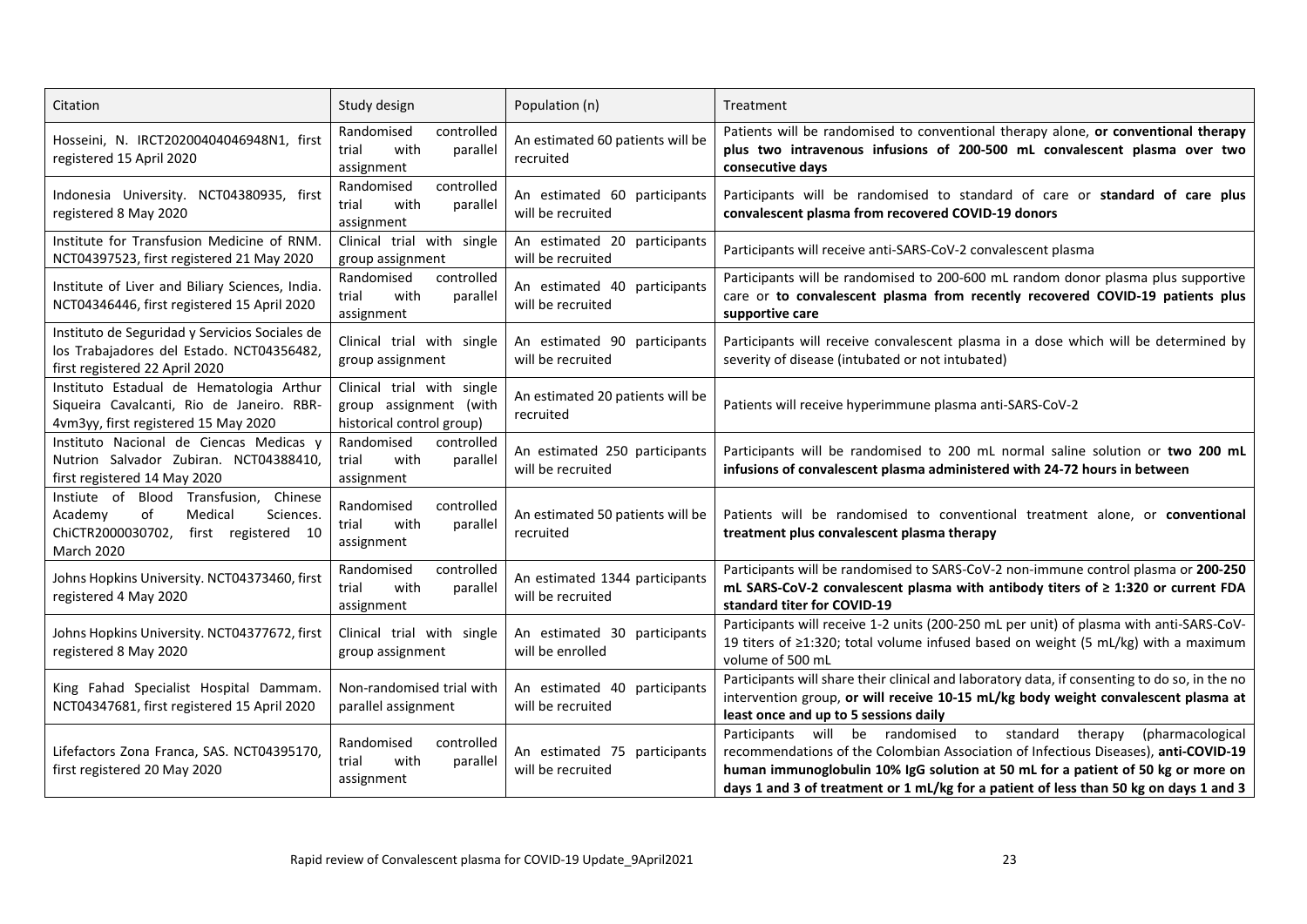| Citation                                                                                                                                       | Study design                                                                                 | Population (n)                                                  | Treatment                                                                                                                                                                                                                                                                                               |  |  |  |  |
|------------------------------------------------------------------------------------------------------------------------------------------------|----------------------------------------------------------------------------------------------|-----------------------------------------------------------------|---------------------------------------------------------------------------------------------------------------------------------------------------------------------------------------------------------------------------------------------------------------------------------------------------------|--|--|--|--|
|                                                                                                                                                |                                                                                              |                                                                 | of treatment, or pathogen-reduced plasma from convalesced COVID-19 patients at<br>doses of 200-250 mL on days 1 and 3 of treatment                                                                                                                                                                      |  |  |  |  |
| Mashhad University of Medical Sciences.<br>IRCT20200409047007N1, first registered 12<br>April 2020                                             | Randomised<br>controlled<br>with<br>trial<br>parallel<br>assignment                          | An estimated 32 patients will be<br>recruited                   | Patients will be randomised to care according to existing standards (all available<br>supportive and specific therapies) or care according to standard treatments as well as<br>500 cc of survivors plasma up to three times a day                                                                      |  |  |  |  |
| Healthcare<br>Institute<br>Limited.<br>Max<br>NCT04374487, first registered 5 May 2020                                                         | Randomised<br>controlled<br>with<br>trial<br>parallel<br>assignment                          | An estimated 100 participants<br>will be recruited              | Participants will be randomised to standard care treatment according to institutional<br>protocols or 200 mL of ABO compatible convalescent plasma                                                                                                                                                      |  |  |  |  |
| Mazandaran University of Medical Sciences.<br>NCT04327349, first registered 31 March 2020                                                      | Clinical trial with single<br>group assignment                                               | An estimated 30 participants<br>will be recruited               | Participants will receive convalescent plasma                                                                                                                                                                                                                                                           |  |  |  |  |
| Medical College of Wisconsin. NCT04354831,<br>first registered 21 April 2020                                                                   | Clinical trial with single<br>group assignment in two<br>cohorts                             | An estimated 131 participants<br>will be recruited in 2 cohorts | Participants in the ICU cohort and the non-ICU cohort will receive 1-2 units (200-400 mL,<br>maximum dose as 7 mL/kg) of convalescent plasma as a single intravenous infusion.                                                                                                                          |  |  |  |  |
| Merin, N. NCT04353206, first registered 20<br>April 2020                                                                                       | Clinical trial with single<br>group assignment                                               | An estimated 60 participants<br>will be recruited               | Participants will receive single or double units of convalescent plasma infused on day 0<br>and potentially days 3 and 6                                                                                                                                                                                |  |  |  |  |
| Mikaeili, H. IRCT20200406046968N2, first<br>registered 22 April 2020                                                                           | Clinical trial with single<br>group assignment                                               | An estimated 30 patients will be<br>recruited                   | Patients will receive 200-400 cc of convalescent plasma in addition to current antivirals<br>and supportive care therapies                                                                                                                                                                              |  |  |  |  |
| National and Kapodistrian University of<br>Athens. NCT04408209, first registered 29<br>May 2020                                                | Clinical trial with single<br>group assignment (with<br>historical matched control<br>group) | An estimated 60 participants<br>will be recruited               | Participants will receive multiple doses of convalescent plasma                                                                                                                                                                                                                                         |  |  |  |  |
| National Blood Center Foundation, Hemolife.<br>NCT04385186, first registered 12 May 2020                                                       | controlled<br>Randomised<br>with<br>trial<br>parallel<br>assignment                          | An estimated 60 participants<br>will be recruited               | Participants will be randomised to best support treatment (according to institutional<br>protocol) or best support treatment plus two doses of 200 mL ABO-Rh compatible<br>inactivated convalescent plasma administered via transfusion with a 24h interval                                             |  |  |  |  |
| Northside Hospital, Inc. NCT04408040, first<br>registered 29 May 2020                                                                          | Non-randomised trial with<br>parallel assignment                                             | An estimated 700 participants<br>will be recruited              | Critical, severe and high risk patients, as well as healthcare workers, will receive 200-<br>425 mL convalescent plasma                                                                                                                                                                                 |  |  |  |  |
| NYU Langone Health. NCT04364737, first<br>registered 28 April 2020                                                                             | Randomised<br>controlled<br>with<br>trial<br>parallel<br>assignment                          | An estimated 300 participants<br>will be recruited              | Participants will be randomised to lactated Ringer's solution/sterile saline solution or 1-<br>2 units (250-500 mL each) of SARS-CoV-2 convalescent plasma with antibodies as per<br>2020 directive by the FDA                                                                                          |  |  |  |  |
| controlled<br>Randomised<br>O'Donnell,<br>M.R.<br>NCT04359810,<br>first<br>with<br>trial<br>parallel<br>registered 24 April 2020<br>assignment |                                                                                              | An estimated 105 participants<br>will be recruited              | Participants will be randomised to 1 unit (200-250 mL) of non-convalescent, standard<br>plasma or 1 unit (200-250 mL) of convalescent plasma containing antibody titers<br>against SARS-CoV-2                                                                                                           |  |  |  |  |
| Orthosera Kft. NCT04345679, first registered<br>14 April 2020                                                                                  | Clinical trial with single<br>group assignment                                               | An estimated 20 participants<br>will be recruited               | Participants will receive an infusion of one unit, approximately 200 mL, of anti-SARS-<br>CoV-2 convalescent plasma over 4 hours                                                                                                                                                                        |  |  |  |  |
| Pontificia Universidad Catolica de Chile.<br>NCT04375098, 5 May 2020                                                                           | Randomised<br>controlled<br>with<br>trial<br>parallel<br>assignment                          | An estimated 30 participants<br>will be recruited               | Participants will be randomised to 200 mL convalescent plasma on day 1 and 2<br>following confirmation of eligibility, or to 200 mL of convalescent plasma on day 1 and<br>2 only if respiratory function is worsening or COVID-19 symptoms are persisting for<br>more than 7 days following enrollment |  |  |  |  |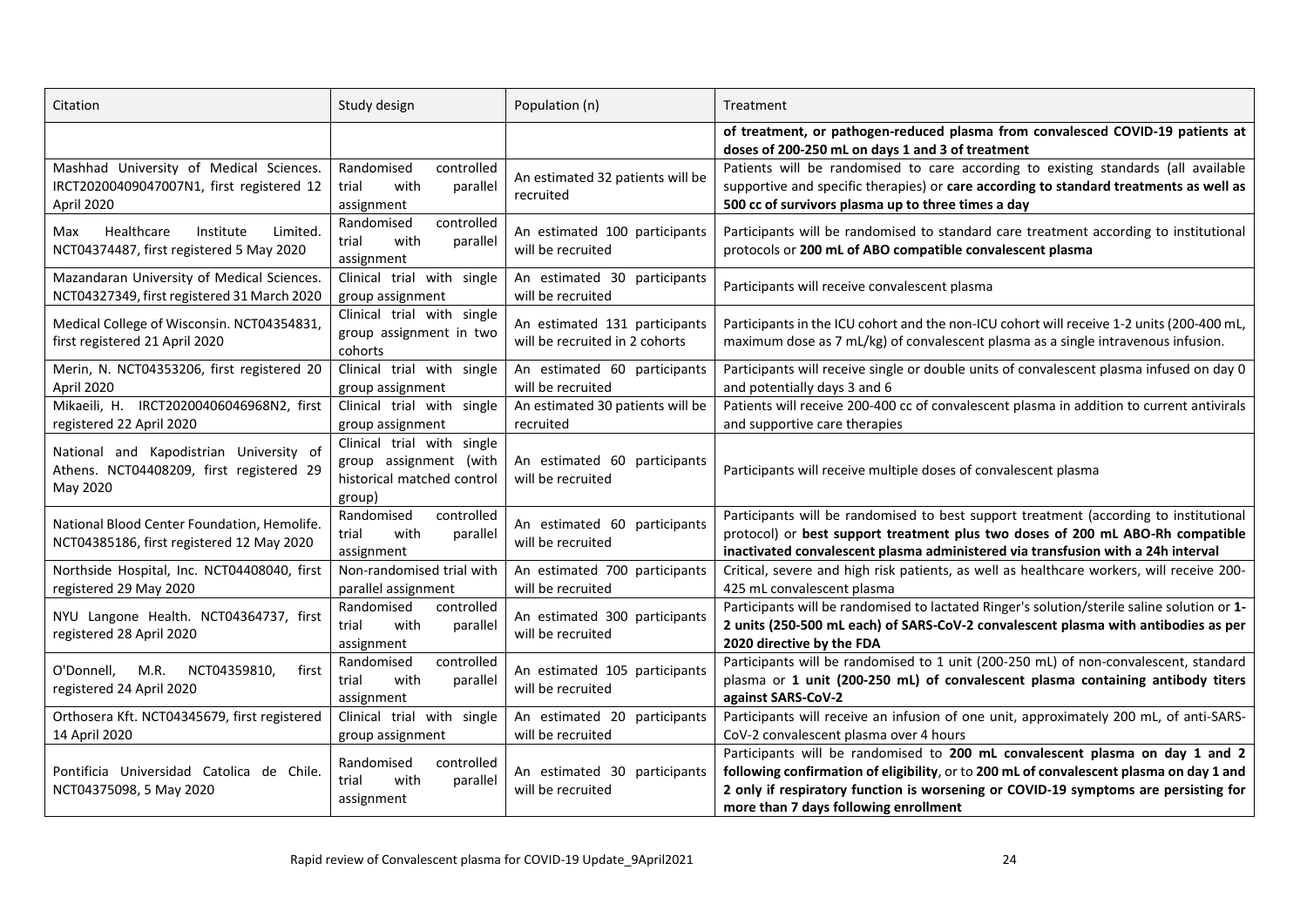| Citation                                                                                                                | Study design                                                        | Population (n)                                     | Treatment                                                                                                                                                                                                                                                                 |  |  |
|-------------------------------------------------------------------------------------------------------------------------|---------------------------------------------------------------------|----------------------------------------------------|---------------------------------------------------------------------------------------------------------------------------------------------------------------------------------------------------------------------------------------------------------------------------|--|--|
| Priscilla Hsue. NCT04421404, first registered 9<br>June 2020                                                            | Randomised<br>controlled<br>with<br>trial<br>parallel<br>assignment | An estimated 30 participants<br>will be recruited  | Participants will be randomised to a single infusion of 250 mL ABO-compatible standard<br>fresh frozen plasma, or a single infusion of 250 mL ABO-compatible fresh frozen<br>convalescent plasma                                                                          |  |  |
| Royal College of Surgeons in Ireland - Medical<br>University of Bahrain. NCT04356534, first<br>registered 22 April 2020 | Randomised<br>controlled<br>trial<br>with<br>parallel<br>assignment | An estimated 40 participants<br>will be recruited  | Participants will be randomised to local standard of care or local standard of care plus<br>400 mL of convalescent plasma given as 200 mL over 2 hours in 2 consecutive days                                                                                              |  |  |
| Saint Francis Care. NCT04343261,<br>first<br>registered 13 April 2020                                                   | Clinical trial with single<br>group assignment                      | An estimated 45 participants<br>will be recruited  | Participants will receive treatment with 2 units of convalescent plasma                                                                                                                                                                                                   |  |  |
| Seddigh-Shamsi,<br>M.<br>IRCT20200409047007N1, first registered 12<br>April 2020                                        | controlled<br>Randomised<br>with<br>trial<br>parallel<br>assignment | An estimated 32 patients will be<br>recruited      | Patients will be randomised to existing standard treatment (all available supportive and<br>specific therapies), or existing standard treatment plus 500 cc of survivors plasma up<br>to 3 times a day                                                                    |  |  |
| Semnan University of Medical Sciences.<br>IRCT20151228025732N53, first registered 10<br>April 2020                      | Non-randomised trial with<br>parallel assignment                    | An estimated 12 patients will be<br>recruited      | Patients will receive conventional treatment or two units of intravenous convalescent<br>plasma obtained from convalescent COVID-19 cases through plasmapheresis. Units,<br>from two different donors, will be given over 2h with a 1h interval between<br>administration |  |  |
| Shanghai Public Health Clinical Center.<br>NCT04292340, first registered 3 March 2020                                   | Prospective observation of<br>cases                                 | An estimated 15 participants<br>will be recruited  | Investigators collected clinical information and clinical outcomes of COVID-19 patients<br>using anti-2019-nCoV inactivated convalescent plasma                                                                                                                           |  |  |
| Sinopharm Wuhan Blood Products Co., Ltd.<br>ChiCTR2000030929, first registered 17<br><b>March 2020</b>                  | Randomised<br>controlled<br>trial<br>with<br>parallel<br>assignment | An estimated 60 patients will be<br>recruited      | Patients will be randomised to receive ordinary plasma or anti-SARS-CoV-2 virus<br>inactivated plasma                                                                                                                                                                     |  |  |
| Solá, C.A. NCT04345523, first registered 14<br>April 2020                                                               | controlled<br>Randomised<br>trial<br>with<br>parallel<br>assignment | An estimated 278 participants<br>will be recruited | Participants will be randomised to standard of care or pathogen-reduced convalescent<br>plasma from recovered COVID-19 patients                                                                                                                                           |  |  |
| Stony Brook University. NCT04344535, first<br>registered 14 April 2020                                                  | Randomised<br>controlled<br>with<br>trial<br>parallel<br>assignment | An estimated 500 participants<br>will be recruited | Participants will be randomised to 450-550 mL of standard donor plasma with low titer<br>anti-SARS-CoV-2 antibodies or 450-550 mL plasma containing anti-SARS-CoV-2<br>antibody titer ideally >1:320, but meeting minimum titer per FDA guidelines                        |  |  |
| The Christ Hospital. NCT04355897, first<br>registered 21 April 2020                                                     | Clinical trial with single<br>group assignment                      | An estimated 100 participants<br>will be recruited | Participants will receive an intravenous infusion of 500 mL convalescent COVID-19<br>plasma                                                                                                                                                                               |  |  |
| The First Affiliated Hospital of Zhejiang<br>ChiCTR2000029850,<br>University.<br>first<br>registered 15 February 2020   | Non-randomised trial with<br>parallel assignment                    | An estimated 20 patients will be<br>recruited      | Patients will receive standardised comprehensive treatment alone, or standardised<br>comprehensive treatment plus convalescent plasma treatment                                                                                                                           |  |  |
| The First Affiliated Hospital of Zhengzhou<br>ChiCTR2000030627,<br>University.<br>first<br>registered 8 March 2020      | Randomised<br>controlled<br>trial<br>with<br>parallel<br>assignment | An estimated 30 patients will be<br>recruited      | Patients will be randomised to routine treatment alone, or routine treatment plus<br>convalescent plasma therapy                                                                                                                                                          |  |  |
| The Hospital for Sick Children. NCT04377568,<br>first registered 6 May 2020                                             | Randomised controlled trial<br>with parallel assignment             | An estimated 100 participants<br>will be recruited | Participants will be randomised to standard of care or standard of care plus 10 mL/kg,<br>up to a maximum of 500 mL, COVID-19 convalescent plasma                                                                                                                         |  |  |
| TriHealth, Inc. NCT04392232, first registered<br>18 May 2020                                                            | Clinical trial with single<br>group assignment                      | An estimated 100 participants<br>will be recruited | Participants will receive convalescent plasma obtained from an FDA-registered blood<br>establishment                                                                                                                                                                      |  |  |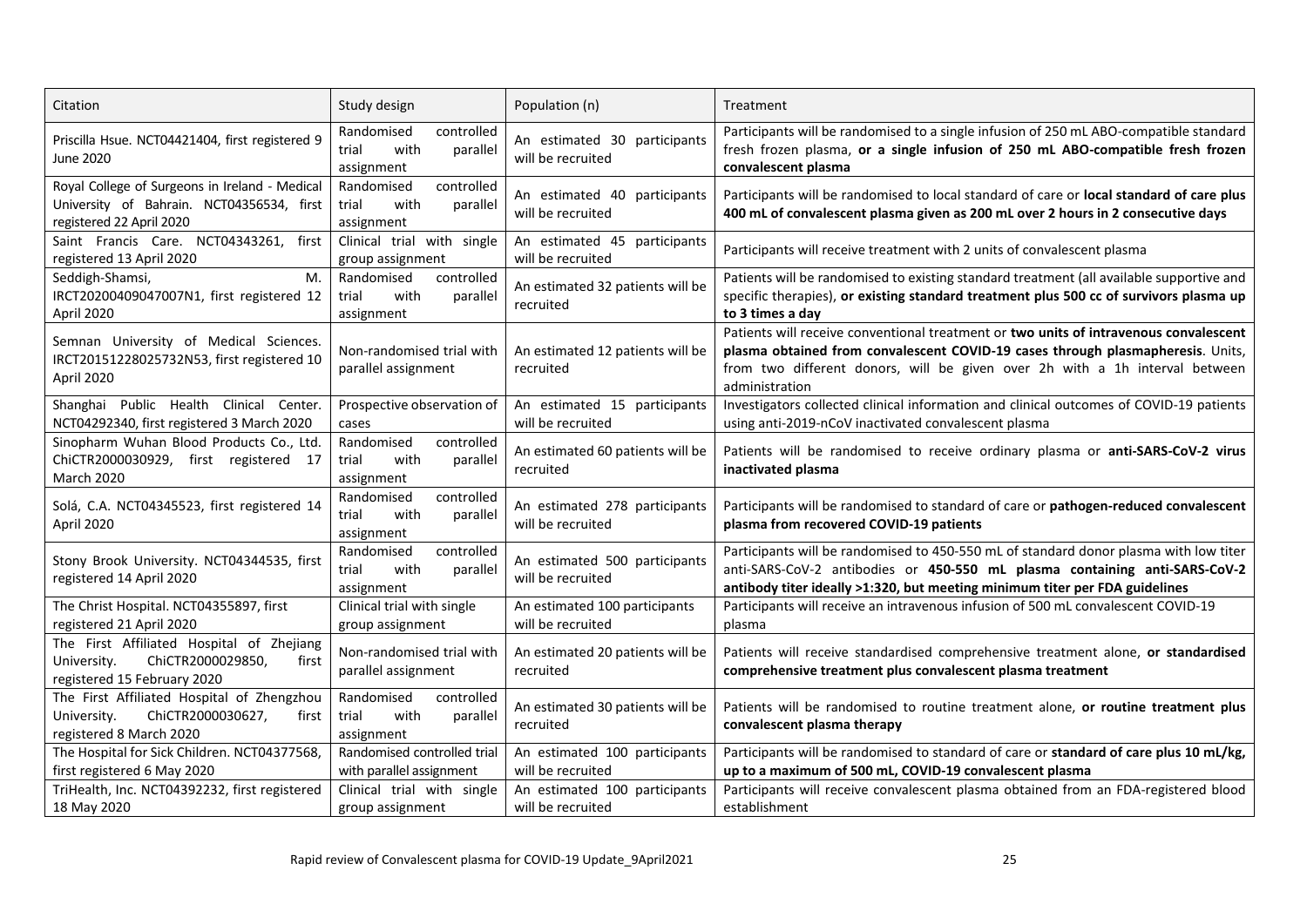| Citation                                                                                                                                                    | Study design                                                                                              | Population (n)                                     | Treatment                                                                                                                                                                                                                                                                                                                                                |  |  |  |  |
|-------------------------------------------------------------------------------------------------------------------------------------------------------------|-----------------------------------------------------------------------------------------------------------|----------------------------------------------------|----------------------------------------------------------------------------------------------------------------------------------------------------------------------------------------------------------------------------------------------------------------------------------------------------------------------------------------------------------|--|--|--|--|
| Union Hospital of Tongji Medical College,<br>Huazhong University of Science<br>and<br>ChiCTR2000030841,<br>Technology.<br>first<br>registered 15 March 2020 | Non-randomised trial with<br>parallel assignment                                                          | An estimated 10 participants<br>will be recruited  | Patients will receive gamma-globulin or immunoglobulin of cured patients                                                                                                                                                                                                                                                                                 |  |  |  |  |
| Universidad del Rosario. NCT04332380, first<br>registered 2 April 2020                                                                                      | Clinical trial with single<br>group assignment                                                            | An estimated 10 participants<br>will be recruited  | Participants will receive 500 mL of convalescent plasma: 250 mL on the first day of the<br>protocol and a second 250 mL on the second day                                                                                                                                                                                                                |  |  |  |  |
| Universidad del Rosario. NCT04332835,                                                                                                                       | Randomised<br>controlled<br>trial<br>with<br>parallel<br>assignment                                       | An estimated 80 participants<br>will be recruited  | Participants will be randomised to 400 mg hydroxychloroquine every 12h for 10 days, or<br>400 mg hydroxychloroquine every 12h for 10 days plus 500 mL of convalescent plasma<br>distributed as 250 mL each of the first and second day of the protocol                                                                                                   |  |  |  |  |
| University Hospital,<br>Basel, Switzerland.<br>NCT04389944, first registered 15 May 2020                                                                    | Clinical trial with single<br>group assignment                                                            | An estimated 15 participants<br>will be recruited  | Participants will receive 200 mL of convalescent plasma at enrollment and a second 200<br>mL at 12-24 hours follow-up                                                                                                                                                                                                                                    |  |  |  |  |
| University of Catanzaro. NCT04385043, first<br>registered 12 May 2020                                                                                       | controlled<br>Randomised<br>with<br>trial<br>parallel<br>assignment                                       | An estimated 400 patients will<br>be recruited     | Participants will be randomised to standard therapy or standard therapy plus<br>hyperimmune plasma                                                                                                                                                                                                                                                       |  |  |  |  |
| University of Chicago. NCT04340050, first<br>registered 9 April 2020                                                                                        | Clinical trial with single<br>group assignment                                                            | An estimated 10 participants<br>will be recruited  | Participants will receive an infusion of approxiamtely 300 mL convalescent plasma over<br>4 hours                                                                                                                                                                                                                                                        |  |  |  |  |
| University of Pennsylvania. NCT04388527,<br>first registered 14 May 2020                                                                                    | Clinical trial with single<br>group assignment                                                            | An estimated 50 participants<br>will be enrolled   | Participants will receive 2 units of convalescent plasma collected from ABO-compatible<br>donors who have recovered from COVID-19                                                                                                                                                                                                                        |  |  |  |  |
| University of Pennsylvania. NCT04397757,<br>first registered 21 May 2020                                                                                    | controlled<br>Randomised<br>with<br>trial<br>parallel<br>assignment                                       | An estimated 80 participants<br>will be recruited  | Participants will be randomised to standard care alone, or standard care plus 2 units of<br>COVID-19 convalescent plasma compatible with their blood type                                                                                                                                                                                                |  |  |  |  |
| University of Sao Paulo General Hospital.<br>NCT04415086, first registered 4 June 2020                                                                      | Randomised<br>controlled<br>trial<br>with<br>parallel<br>assignment                                       | An estimated 120 participants<br>will be recruited | Participants will be randomised to standard of care, or standard of care plus 200 mL<br>(ranging from 150-300 mL) convalescent plasma                                                                                                                                                                                                                    |  |  |  |  |
| University of Sulaimani, Sulaimani, Iraq.<br>ChiCTR2000033323, first registered 28 May<br>2020                                                              | Case series                                                                                               | An estimated 24 patients will be<br>recruited      | Patients will receive convalescent plasma of COVID                                                                                                                                                                                                                                                                                                       |  |  |  |  |
| University of Virginia. NCT04374565, first<br>registered 5 May 2020                                                                                         | Clinical trial with single<br>group assignment (with<br>retrospective chart review<br>historical control) | An estimated 29 participants<br>will be recruited  | Participants will receive 2 units (approximately 200 mL each for a total of 400 mL)<br>pathogen-reduced SARS-CoV-2 convalescent plasma, preferably given in one day                                                                                                                                                                                      |  |  |  |  |
| Vanderbilt University Medical<br>Center.<br>NCT04362176, first registered 24 April 2020                                                                     | Randomised<br>controlled<br>with<br>trial<br>parallel<br>assignment                                       | An estimated 500 participants<br>will be recruited | Participants will be randomised to receive 250 mL of Ringer's lactate containing<br>multivitamins intravenously, or a transfusion of convalescent plasma at a rate of 500<br>mL/h                                                                                                                                                                        |  |  |  |  |
| West Virginia University. NCT04376034, first<br>registered 6 May 2020                                                                                       | Non-randomised trial with<br>parallel assignment                                                          | An estimated 240 participants<br>will be recruited | Participants with mild severity of disease and no progression will receive standard of<br>care, those with moderate severity of disease will receive 1 unit (200-250 mL) of<br>convalescent plasma (for adults) and 10 mg/kg up to 1 unit of convalescent plasma<br>(for children), those with severe of critical severity will receive up to 2 units of |  |  |  |  |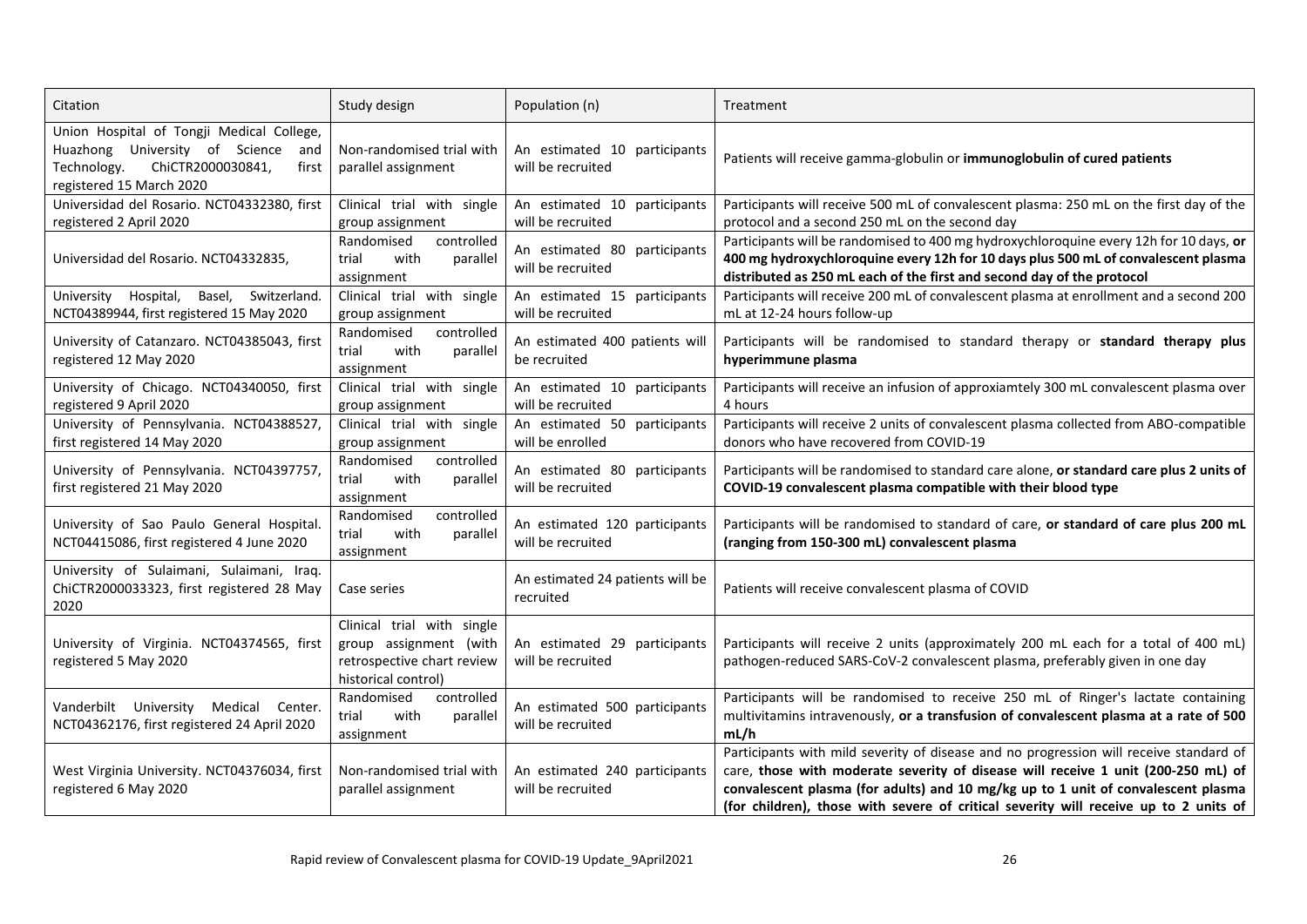| Citation                                                                                                                       | Study design                                                        | Population (n)                                                                                                                                                                                                                                                                                                 | Treatment                                                                                                                                                                                                                                                                     |  |  |
|--------------------------------------------------------------------------------------------------------------------------------|---------------------------------------------------------------------|----------------------------------------------------------------------------------------------------------------------------------------------------------------------------------------------------------------------------------------------------------------------------------------------------------------|-------------------------------------------------------------------------------------------------------------------------------------------------------------------------------------------------------------------------------------------------------------------------------|--|--|
|                                                                                                                                |                                                                     |                                                                                                                                                                                                                                                                                                                | convalescent plasma (for adults) and 10 mg/kg up to 2 units of convalescent plasma<br>(for children)                                                                                                                                                                          |  |  |
| Wuhan Institute of Biological Products Co.,<br>Ltd. ChiCTR2000030046, first registered 21<br>February 2020                     | Single-arm case series                                              | An estimated 10 patients will be<br>recruited                                                                                                                                                                                                                                                                  | Patients will receive anti-2019-nCoV virus inactivated plasma                                                                                                                                                                                                                 |  |  |
| Wuhan Jinyintan Hospital (Wuhan Infectious<br>Diseases Hospital). ChiCTR2000030010, first<br>registered 19 February 2020       | Randomised<br>controlled<br>with<br>trial<br>parallel<br>assignment | An estimated 100 patients will<br>be recruited                                                                                                                                                                                                                                                                 | Patients will be randomised to receive ordinary plasma or anti-SARS-CoV-2 virus<br>inactivated plasma                                                                                                                                                                         |  |  |
| Wuhan Union Hospital. NCT04264858, first<br>registered 11 February 2020                                                        | Non-randomised trial with<br>parallel assignment                    | An estimated 10 participants<br>will be recruited                                                                                                                                                                                                                                                              | Participants will receive 0.2 g/kg intravenous gamma-globulin for 3 days, or 0.2 g/kg<br>intravenous immunoglobulin from cured patients for 3 days                                                                                                                            |  |  |
| Randomised<br>controlled<br>Zangoue, M. IRCT20200413047056N1, first<br>trial<br>with<br>registered 17 April 2020<br>assignment |                                                                     | An estimated 15 patients will be<br>recruited                                                                                                                                                                                                                                                                  | Patients will be randomised to standard treatment (according to common national<br>protocol), standard treatment plus 400 mg/kg/d intravenous immunoglobulin, or<br>standard treatment plus two infusions of 200 cc each of convalescent plasma from<br>recovered individuals |  |  |
| <b>Expanded access protocols</b>                                                                                               |                                                                     |                                                                                                                                                                                                                                                                                                                |                                                                                                                                                                                                                                                                               |  |  |
| AdventHealth. NCT04374370, first registered<br>5 May 2020                                                                      | Expanded access protocol                                            |                                                                                                                                                                                                                                                                                                                | Treatment with SARS-CoV-2 convalescent plasma collected from matched donors                                                                                                                                                                                                   |  |  |
| Mayo Clinic. NCT04338360, first registered 8<br>April 2020                                                                     | Expanded access protocol                                            | Patients in acute care facilities<br>with SARS-CoV-2,<br>infected<br>intermediate-sized population                                                                                                                                                                                                             | Access to investigational convalescent plasma                                                                                                                                                                                                                                 |  |  |
| Rutgers, The State University of New Jersey.<br>NCT04420988, first registered 9 June 2020                                      | Expanded access protocol                                            | Hospitalised patients severely<br>or life-threateningly ill with<br>COVID-19; intermediate-sized<br>population                                                                                                                                                                                                 | Treatment with investigational COVID-19 convalescent plasma                                                                                                                                                                                                                   |  |  |
| Saba, N. NCT04358211, first registered 24<br>Expanded access protocol<br>April 2020                                            |                                                                     | mechanically<br>Intubated,<br>ventilated<br>patients<br>with<br>confirmed<br>COVID-19<br>pneumonia by chest X-ray or<br>chest CT; hospitalized patients<br>with<br>acute<br>respiratory<br>symptoms between 3 and 7<br>days after the onset of<br>symptoms,<br>with COVID-19;<br>intermediate-sized population | Treatment with SARS-CoV-2 convalescent plasma (1-2 units; approximately 200-400 mL<br>at neutralization antibody titer >1:160                                                                                                                                                 |  |  |
| University of Arkansas. NCT04363034, first<br>registered 27 April 2020                                                         | Expanded access protocol                                            | Up to 100 subjects with severe<br>or life-threatening, laboratory                                                                                                                                                                                                                                              | Treatment with 1-2 units (200-400 mL per unit, not to exceed 550 mL total) of ABO<br>compatible, low isohemagglutinin titer, COVID-19 convalescent plasma                                                                                                                     |  |  |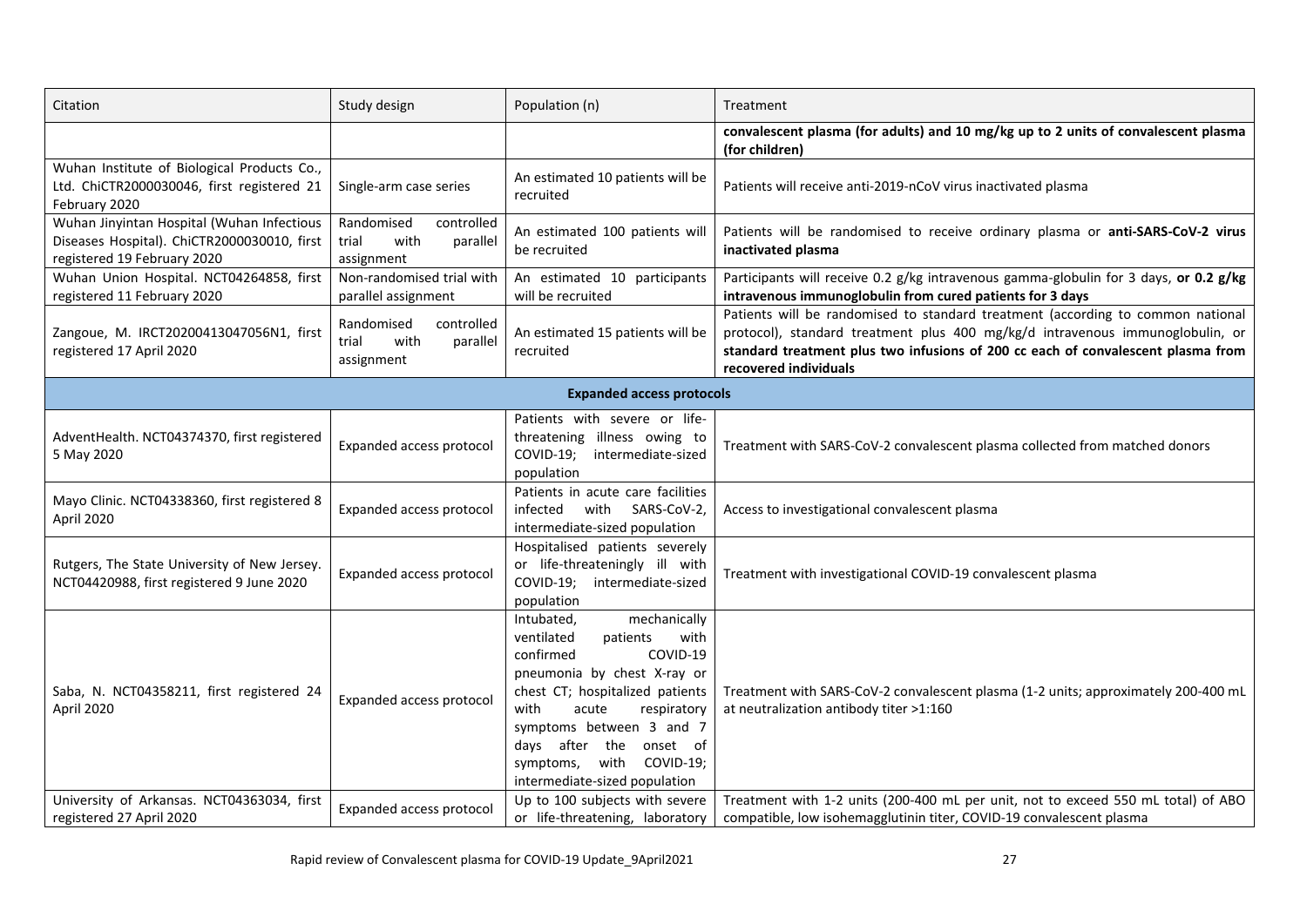| Citation                                  | Study design             | Population (n)                   | Treatment                                     |  |  |
|-------------------------------------------|--------------------------|----------------------------------|-----------------------------------------------|--|--|
|                                           |                          | confirmed<br>COVID-19.           |                                               |  |  |
|                                           |                          | intermediate-sized population    |                                               |  |  |
|                                           |                          | 150 or more individuals with     |                                               |  |  |
| University<br>Colorado,<br>Denver.<br>оf  | Expanded access protocol | moderate to severe or life-      | Access to COVID-19 convalescent plasma        |  |  |
| NCT04372368, first registered 4 May 2020  |                          | threatening manifestations of    |                                               |  |  |
|                                           |                          | COVID-19                         |                                               |  |  |
| US Army Medical Research and Development  | Expanded access protocol | Patients diagnosed with severe   |                                               |  |  |
| Command. NCT04360486, first registered 24 |                          | or life-threatening COVID-19 or  | To provide convalescent plasma as a treatment |  |  |
| April 2020                                |                          | as judged by the subinvestigator |                                               |  |  |
|                                           |                          | (treating physician)             |                                               |  |  |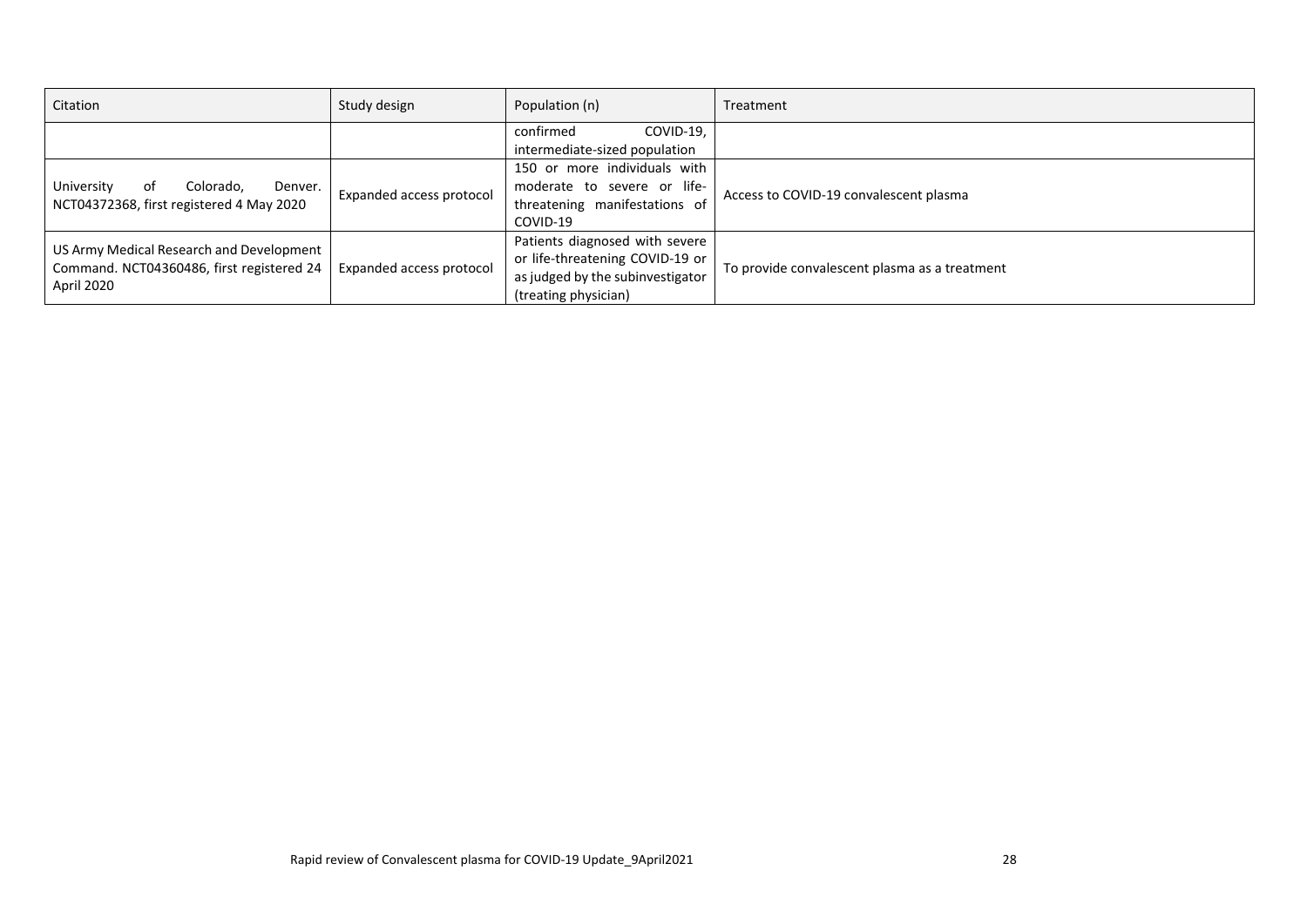# **Appendix 1: Search strategy**

### **Epistemonikos**

(title:("covid-19" OR covid19 OR "covid 19" OR coronavirus\* OR coronovirus\* OR corona-virus OR corono-virus\* OR nCoV\*) OR abstract:("covid-19" OR covid19 OR "covid 19" OR coronavirus\* OR coronovirus\* OR corona-virus OR corono-virus\* OR nCoV\*)) AND (title:(plasma OR hyperimmune OR "hyper‐immune" OR IVIG OR immunoglobulin OR globulin OR "gamma‐globulin" OR γ‐Globulin OR "hyper‐Ig" OR serum OR sera OR donor OR donation OR "convalescent plasma") OR abstract:(plasma OR hyperimmune OR "hyper‐immune" OR IVIG OR immunoglobulin OR globulin OR "gamma‐globulin" OR γ‐Globulin OR "hyper‐Ig" OR serum OR sera OR donor OR donation OR "convalescent plasma"))

### **Records retrieved: 489 (11 relevant to PICO question)**

### **Cochrane COVID Register**

plasma OR hyperimmune OR "hyper‐immune" OR IVIG OR immunoglobulin OR globulin OR "gamma‐ globulin" OR γ‐Globulin OR "hyper‐Ig" OR serum OR sera OR donor OR donation OR "convalescent plasma" AND "covid-19" OR covid19 OR "covid 19" OR coronavirus\* OR coronovirus\* OR coronavirus OR corono-virus\* OR nCoV\*

### **Records retrieved: 471 (4 relevant to PICO question)**

### **www.covid-nma.com**

Searched the website for the terms "convalescent plasma"

**Records retrieved: 0**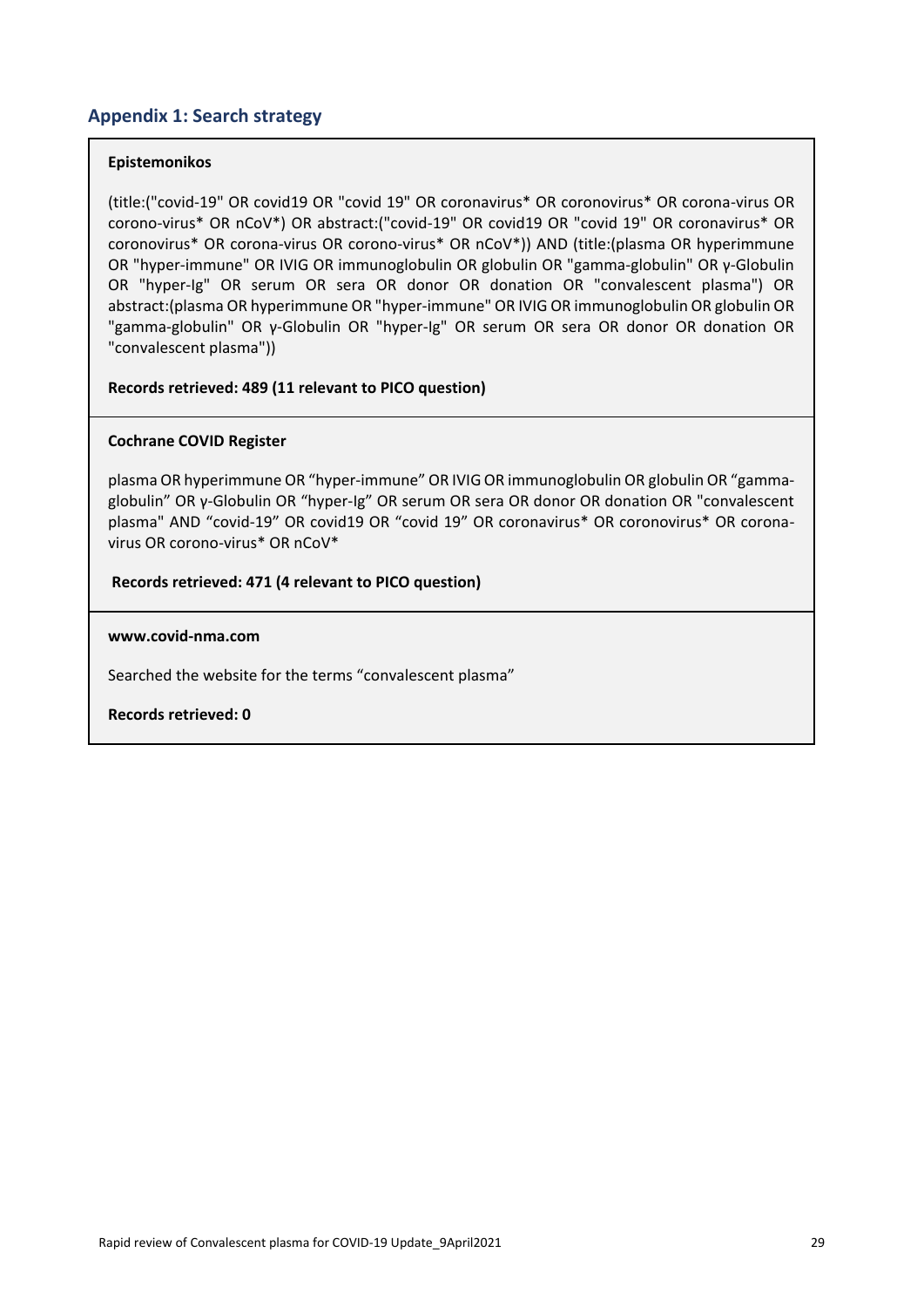# **Appendix 2: Evidence to decision framework**

|                                        | <b>JUDGEMENT</b>                                                                                                                                                                                                                                                                                                                                                | <b>EVIDENCE &amp; ADDITIONAL CONSIDERATIONS</b>                                                                                                                                                                                                                            |
|----------------------------------------|-----------------------------------------------------------------------------------------------------------------------------------------------------------------------------------------------------------------------------------------------------------------------------------------------------------------------------------------------------------------|----------------------------------------------------------------------------------------------------------------------------------------------------------------------------------------------------------------------------------------------------------------------------|
| <b>BENEFIT</b><br><b>EVIDENCE</b><br>ŏ | What is the size of the effect for beneficial<br>outcomes?<br>Moderate<br>Small<br>Uncertain<br>Large<br>None<br>Χ                                                                                                                                                                                                                                              | The currently available evidence does not allow for<br>this to be determined. Once additional RCT data<br>emerge this will require re-evaluation                                                                                                                           |
| EVIDENCE OF<br>HARMS                   | What is the size of the effect for harmful outcomes?<br>Moderate<br>Small<br>None<br>Large<br>$\mathsf{X}^-$                                                                                                                                                                                                                                                    | The currently available evidence does not allow for<br>this to be accurately determined;<br>however,<br>substantial harm appears unlikely considering<br>previous experience with plasma infusions. Once<br>additional RCT data emerge this will require re-<br>evaluation |
| BENEFITS &<br>HARMS                    | Do the desirable effects outweigh the undesirable<br>harms?<br>Favours<br>Favours<br>Intervention<br>= Control or<br>intervention<br>control<br>Uncertain<br>X                                                                                                                                                                                                  |                                                                                                                                                                                                                                                                            |
| <b>QUALITY OF EVIDENCE</b>             | What is the certainty/quality of evidence?<br>Moderate<br>Very low<br>High<br>Low<br>X<br>High quality: confident in the evidence<br>Moderate quality: mostly confident, but further research<br>may change the effect<br>Low quality: some confidence, further research likely to<br>change the effect<br>Very low quality: findings indicate uncertain effect |                                                                                                                                                                                                                                                                            |
| FEASABILITY                            | of this<br>implementation<br>recommendation<br>ls<br>feasible?<br>Uncertain<br>Yes<br>No<br>Χ                                                                                                                                                                                                                                                                   | Product may possibly be accessed through the South<br>African National Blood Service, on request by the<br>National Department of Health/National Institute for<br>Communicable Diseases.                                                                                  |
| RCE USE<br><b>RESOU</b>                | How large are the resource requirements?<br>More<br>Less intensive<br>Uncertain<br>intensive<br>$\pmb{\times}$                                                                                                                                                                                                                                                  | Cost of medicines/ month:<br><b>Medicine</b><br>Cost (ZAR)<br>Convalescent plasma<br>n/a<br>Additional resources: If convalescent<br>plasma<br>becomes available, it would presumably cost more<br>than standard of care. The cost is currently unknown.                   |
| VALUES, PREFERENCES,<br>ACCEPTABILITY  | Is there important uncertainty or variability about<br>how much people value the options?<br>Minor<br>Uncertain<br>Major<br>$\pmb{\mathsf{X}}$<br>Is the option acceptable to key stakeholders?<br>Uncertain<br>Yes<br>No<br>X                                                                                                                                  | Patients: No specific research surveying patients'<br>value of this therapeutic agent is currently available,<br>and NEMLC Subcommittee judged this as "minor".<br>Healthcare providers possibly consider this option to<br>be acceptable.                                 |
| EQUITY                                 | Would there be an impact on health inequity?<br>Uncertain<br>Yes<br>No<br>X                                                                                                                                                                                                                                                                                     | Dependent on access to convalescent plasma.                                                                                                                                                                                                                                |
| <b>Version</b>                         | <b>Recommendation and Rationale</b><br>Reviewer(s)<br>Date                                                                                                                                                                                                                                                                                                      |                                                                                                                                                                                                                                                                            |
| 1.0                                    | 11/06/2020<br>AB, MM, RdW, GR                                                                                                                                                                                                                                                                                                                                   | Suggest not using convalescent plasma for severe COVID-19; as currently there<br>is insufficient evidence for routine use - consider in context of clinical trial setting.                                                                                                 |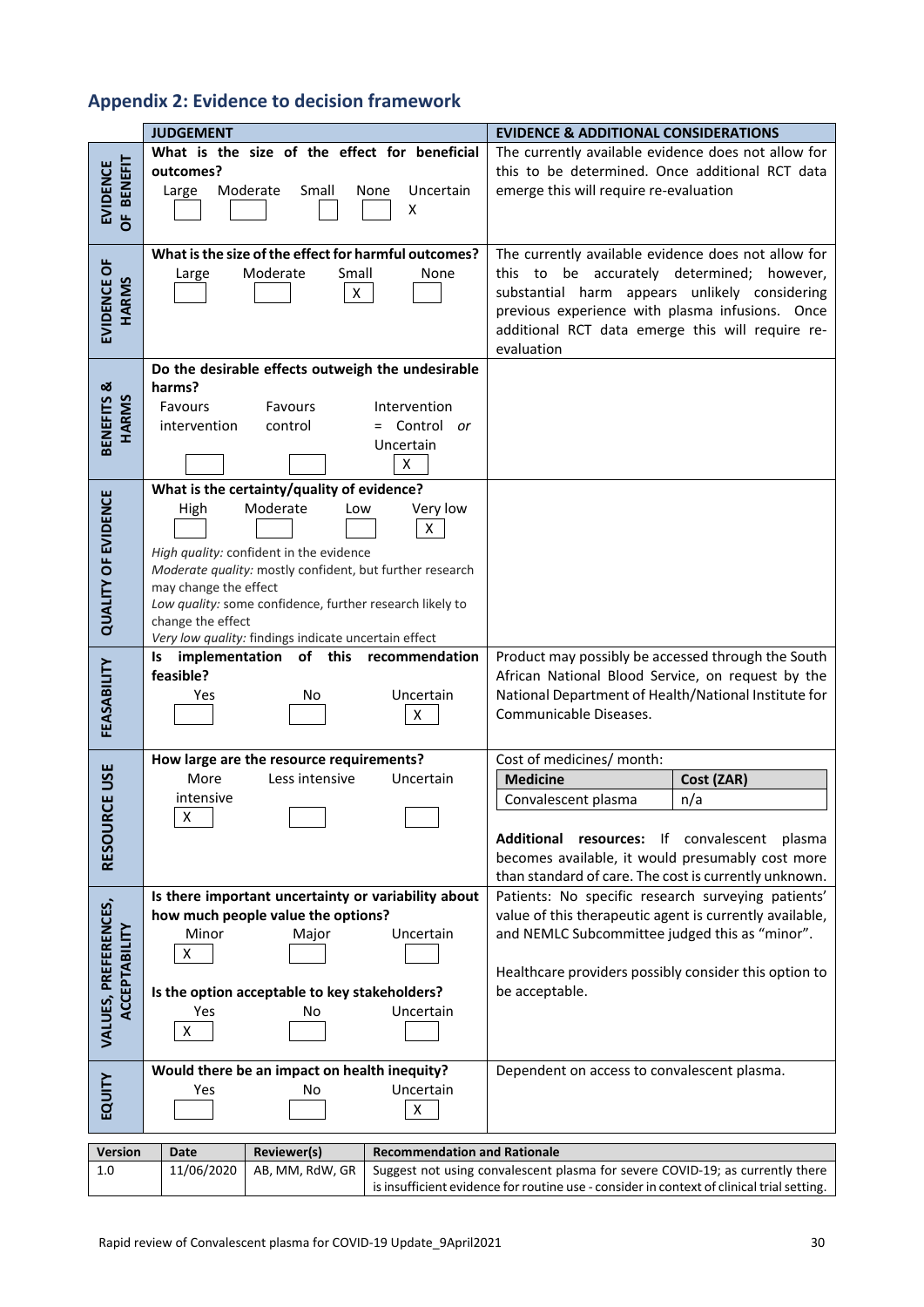# **Appendix 3: PRISMA Flow diagram**

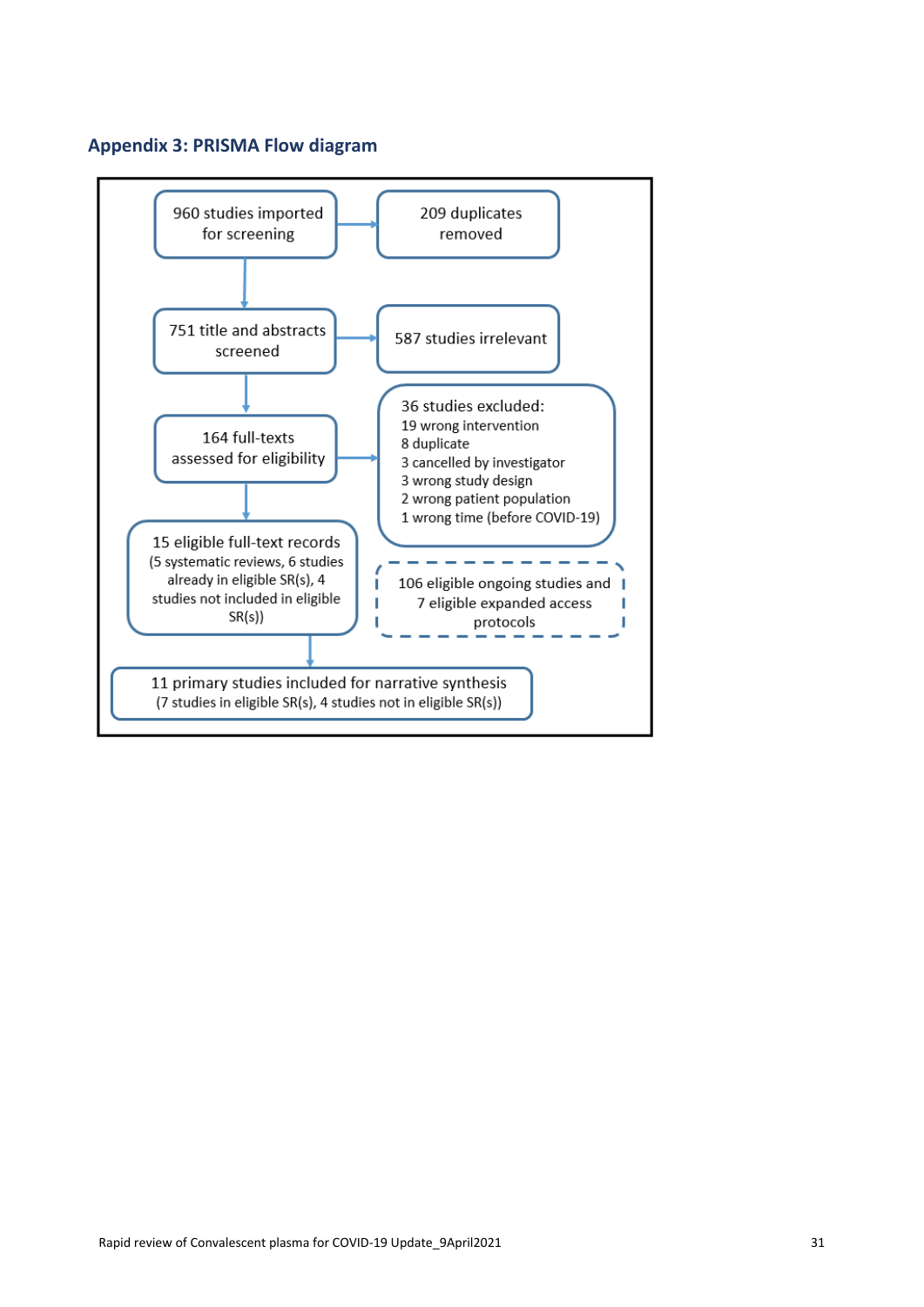

# **Appendix 4: Risk of Bias 2.0 judgments for included RCT (Li et al. 202018)**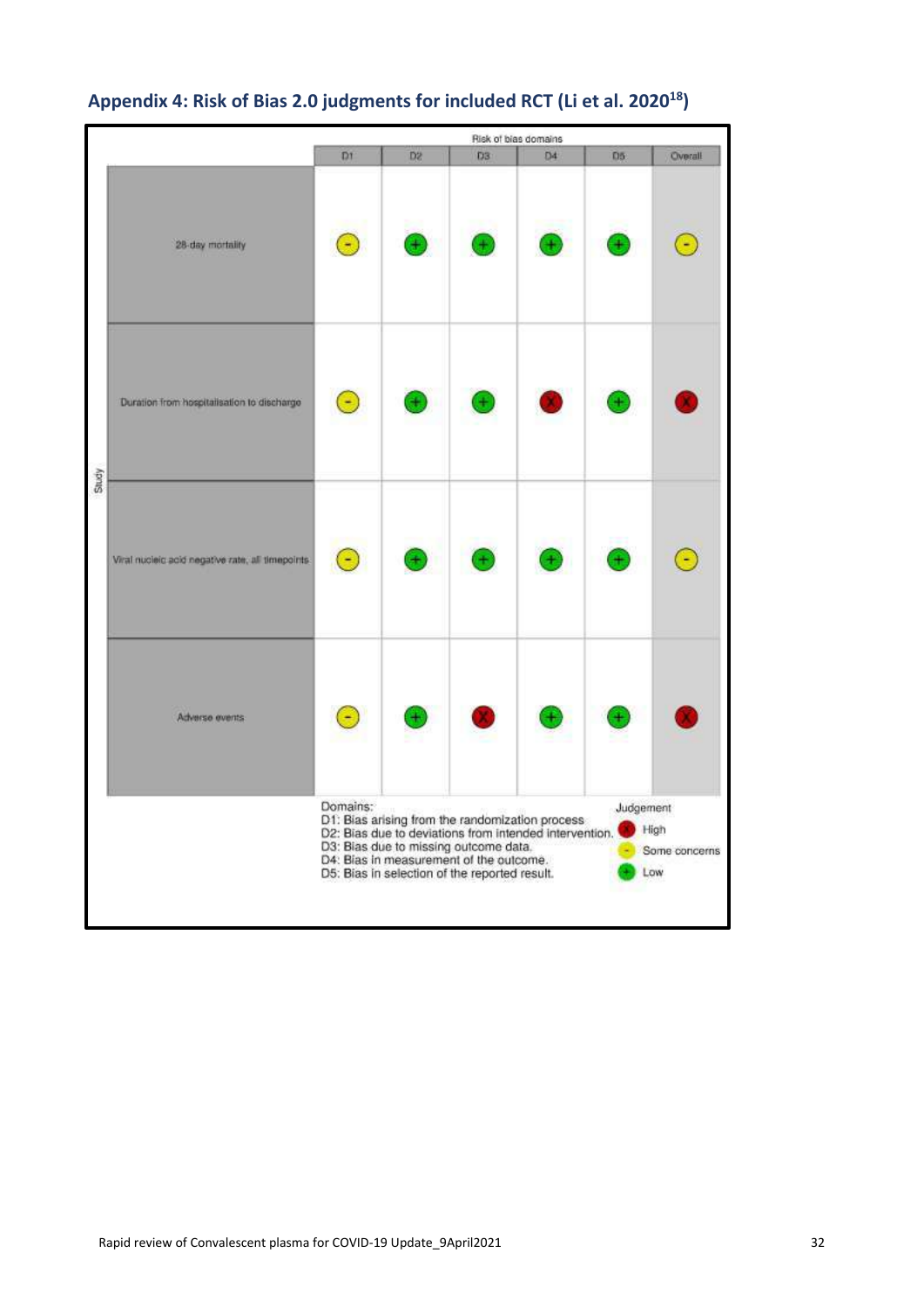# **Appendix 5.1: GRADE evidence profiles for all hospitalised patients with COVID-19 (Li et al. 202018)**

Convalescent plasma compared to standard treatment for COVID-19

|                                               | <b>Certainty assessment</b> |                        |                                                                  |                    | <b>Summary of findings</b> |                                     |                            |                                            |                                      |                                           |                                                                                              |
|-----------------------------------------------|-----------------------------|------------------------|------------------------------------------------------------------|--------------------|----------------------------|-------------------------------------|----------------------------|--------------------------------------------|--------------------------------------|-------------------------------------------|----------------------------------------------------------------------------------------------|
|                                               |                             |                        |                                                                  |                    |                            | Overall<br>certainty of<br>evidence | Study event rates (%)      |                                            |                                      | <b>Anticipated absolute effects</b>       |                                                                                              |
| <b>Participants</b><br>(studies)<br>Follow up | <b>Risk of bias</b>         | Inconsistency          | Indirectness                                                     | <b>Imprecision</b> | <b>Publication bias</b>    |                                     | With standard<br>treatment | <b>With</b><br>convalescent<br>plasma      | <b>Relative effect</b><br>(95% CI)   | <b>Risk with</b><br>standard<br>treatment | <b>Risk difference with</b><br>convalencent plasma                                           |
| Mortality at 28 d (follow up: mean 28 days)   |                             |                        |                                                                  |                    |                            |                                     |                            |                                            |                                      |                                           |                                                                                              |
| 101<br>$(1$ RCT)                              | not serious                 | not serious<br>115222V | not serious                                                      | serious *          | none                       | 中中田<br>MODERATE                     | 12/50 (24.0%)              | 8/51 (15.7%)                               | OR 0.65<br>$(0.29 \text{ to } 1.46)$ | 240 per 1,000                             | 70 fewer per 1,000<br>Ifrom 156 fewer to 76<br>more)<br>-avviata                             |
|                                               |                             |                        | Time from hospitalization to discharge (follow up: mean 28 days) |                    |                            |                                     |                            |                                            |                                      |                                           |                                                                                              |
| 103.<br>$(1$ RCT)                             | serious <sup>+</sup>        | not serious            | not serious                                                      | serious *          | none                       | 000<br>LOW.                         |                            | control arm: HR (95% CI)=1.68 (0.92-3.08). |                                      |                                           | Median (IQR) of 41 (31-indeterminate) days in intervention and 53 (35-indeterminate) days in |

#### Viral nucleic acid negative rate (24h)

| $(1$ RCT) | erious <sup>t</sup> | not serious | not serious | serious <sup>a</sup> | none<br>--- | 000<br><b>LOW</b> | 6/40 (15.0%) 21/47 (44.7%) | OR 4.58<br>(1.67 to 12.96) | 150 per 1,000 297 more per 1,000<br>from 72 more to 546<br>more |
|-----------|---------------------|-------------|-------------|----------------------|-------------|-------------------|----------------------------|----------------------------|-----------------------------------------------------------------|
|           |                     |             |             |                      |             |                   |                            |                            |                                                                 |

#### Viral nucleic acid negative rate (48h)

| $(1$ RCT)<br>and the state of the state | serious <sup>1</sup> | not serious | not serious | serious <sup>3</sup><br>---------- | none | 000<br>LOW<br><b>Committee</b> | 13/40 (32.5%) | 32/47 (68.1%) | OR 4.43<br>$(1.80 \text{ to } 10.92)$ |  | 325 per 1,000 356 more per 1,000<br>(from 139 more to<br>$515$ more |
|-----------------------------------------|----------------------|-------------|-------------|------------------------------------|------|--------------------------------|---------------|---------------|---------------------------------------|--|---------------------------------------------------------------------|
|-----------------------------------------|----------------------|-------------|-------------|------------------------------------|------|--------------------------------|---------------|---------------|---------------------------------------|--|---------------------------------------------------------------------|

#### Viral nucleic acid negative rate (72hr)

| not serious<br>not serious<br>very serious s<br>serious <sup>1</sup><br>none<br>- HELL<br>333 T. T. O<br>$(1$ RCT)<br>VERY LOW | 15/40 (37.5%) 41/47 (87.2%) | OR 11.39<br>(2.36 to 77.95) | 375 per 1,000 497 more per 1,000<br>(from 211 more to<br>604 more) |
|--------------------------------------------------------------------------------------------------------------------------------|-----------------------------|-----------------------------|--------------------------------------------------------------------|
|--------------------------------------------------------------------------------------------------------------------------------|-----------------------------|-----------------------------|--------------------------------------------------------------------|

#### Adverse events

| 101<br>$(1$ RCT).<br>-50.000 | serious | not serious | not serious | very serious. <sup>17</sup> | none | $\oplus$<br>VERY LOW<br>on the process of | 0/50 (0.0%) | 2/51 (3.9%) | OR 19.61<br>(0.03 to 11 371.96);<br>approximate* | 0 per 1,000 | 36 more per 1,000<br>(from 2 fewer to 956<br>more); approximate* |
|------------------------------|---------|-------------|-------------|-----------------------------|------|-------------------------------------------|-------------|-------------|--------------------------------------------------|-------------|------------------------------------------------------------------|
|------------------------------|---------|-------------|-------------|-----------------------------|------|-------------------------------------------|-------------|-------------|--------------------------------------------------|-------------|------------------------------------------------------------------|

\*Approximate OR (95% CI)/anticipated effects: approximated using 0.1 events in control group; CI: Confidence interval; OR: Odds ratio; HR: Hazard Ratio

#### Explanations

a. Downgraded by 1 for serious imprecision; b. Downgraded by 1 for risk of bias (High); c. Downgraded by 2 for very serious imprecision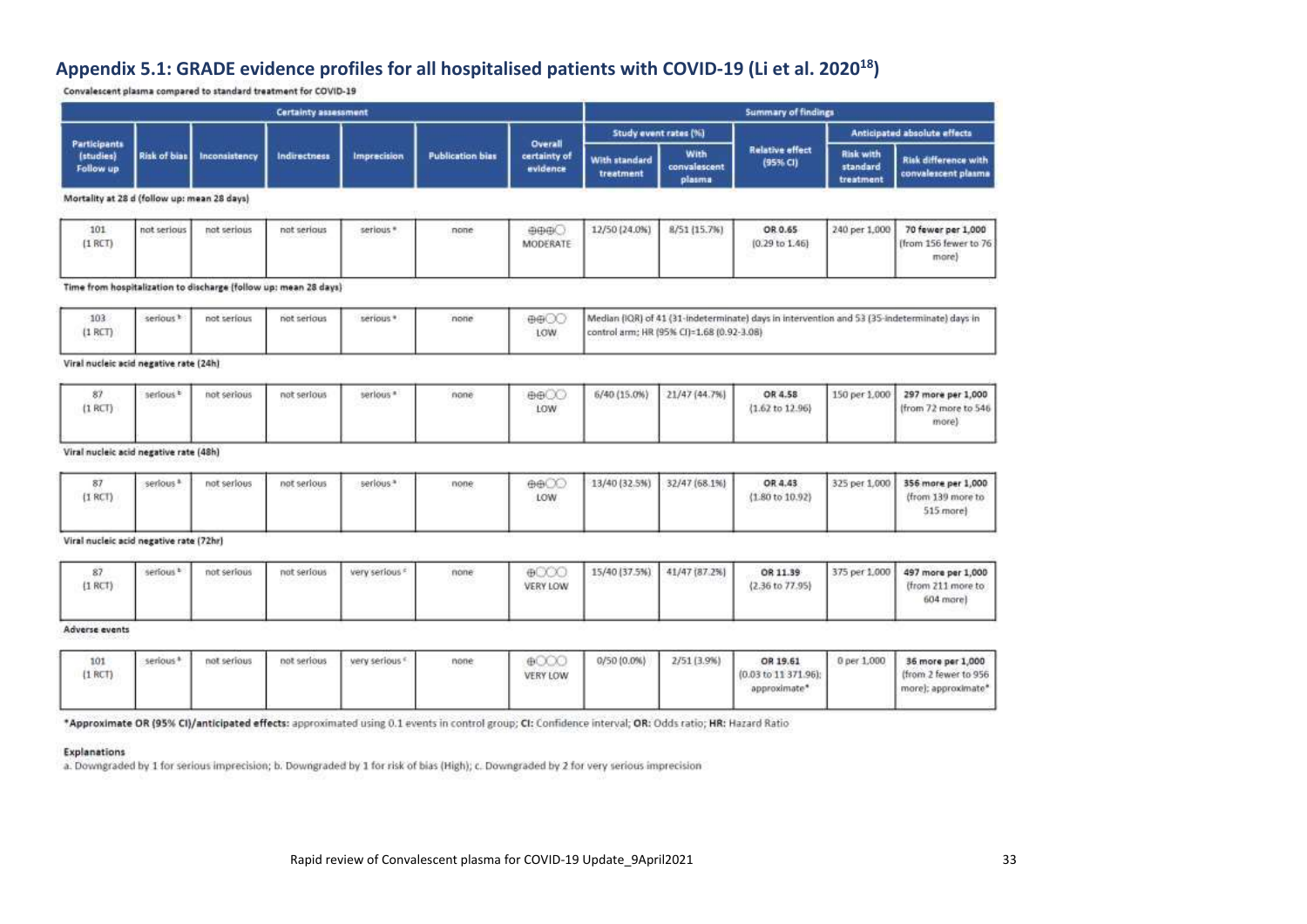# **Appendix 5.2: GRADE evidence profiles for hospitalised patients with COVID-19 requiring oxygen (Li et al. 2020<sup>18</sup>)**

Convalescent plasma compared to standard treatment for COVID-19 requiring oxygen

|                                             |                     |               | Certainty assessment |                    |                         |                                     | Summary of findings        |                                       |                                            |                                           |                                             |  |
|---------------------------------------------|---------------------|---------------|----------------------|--------------------|-------------------------|-------------------------------------|----------------------------|---------------------------------------|--------------------------------------------|-------------------------------------------|---------------------------------------------|--|
|                                             |                     |               |                      |                    |                         |                                     |                            | Study event rates (%)                 |                                            | Anticipated absolute effects              |                                             |  |
| Participants<br>(studies)<br>Follow up      | <b>Risk of bias</b> | Inconsistency | Indirectness         | <b>Imprecision</b> | <b>Publication bias</b> | Overall<br>certainty of<br>evidence | With standard<br>treatment | <b>With</b><br>convalescent<br>plasma | <b>Relative effect</b><br>(95% CI)         | <b>Risk with</b><br>standard<br>treatment | Risk difference with<br>convalescent plasma |  |
| Mortality at 28 d (follow up: mean 28 days) |                     |               |                      |                    |                         |                                     |                            |                                       |                                            |                                           |                                             |  |
| 45<br>$(1$ RCT)                             | not serious         | not serious   | not serious          | serious."          | none                    | ⊕⊕⊕€<br>MODERATE                    | $2/22$ $(9.1%$             | 0.1/23(0.4%                           | <b>Absolute Difference</b><br>$[96] - 9.1$ | 91 per 1,000                              | $-$ per 1,000<br>$(from - to -)$            |  |

 $[-25.6 \text{ to } 7.4]$ 

Time from hospitalization to discharge (follow up: mean 28 days)

| 103<br>not serious<br>⊕⊕∟<br>none<br>serious <sup>b</sup><br>serious. <sup>*</sup><br>not serious<br>(1 RCT)<br><b>LOW</b><br>$-1.74(0.89 - 3.41)$<br>1CB <sub>m</sub><br>. | median (IQR) of 32 (26-40) days in intervention and 41 (30-53) days in control arm; HR (95% |
|-----------------------------------------------------------------------------------------------------------------------------------------------------------------------------|---------------------------------------------------------------------------------------------|
|-----------------------------------------------------------------------------------------------------------------------------------------------------------------------------|---------------------------------------------------------------------------------------------|

#### Viral nucleic acid negative rate (24b)

| $(1$ RCT] | serious <sup>b</sup> | not serious | not serious | very serious. | none | ⊕OO.<br>VERY LOW | $2/17$ $(11.8\%)$ | 7/21(33.3%) | OR 3.75<br>${0.66 \text{ to } 21.20}$ | 118 per 1,000 216 more per 1,000<br>(from 37 fewer to 621<br>more) |
|-----------|----------------------|-------------|-------------|---------------|------|------------------|-------------------|-------------|---------------------------------------|--------------------------------------------------------------------|
|           |                      |             |             |               |      |                  |                   |             |                                       |                                                                    |

#### Viral nucleic acid negative rate (48h)

| $(1$ $BCT)$ | serious <sup>»</sup> | not serious | not serious | serious. <sup>*</sup> | none | <b>OBOX</b><br>LOW. | 6/17 (35.3%) 13/21 (61.9%) | OR 2.98<br>$(0.79 \text{ to } 11.25)$ | 353 per 1,000 266 more per 1,000<br>(from 52 fewer to 507)<br>more) |
|-------------|----------------------|-------------|-------------|-----------------------|------|---------------------|----------------------------|---------------------------------------|---------------------------------------------------------------------|
|             |                      |             |             |                       |      |                     |                            |                                       |                                                                     |

#### Viral nucleic acid negative rate (72hr)

| (1 RCT            | serious. <sup>8</sup> | not serious | not serious | very serious." | none | VERY LOW | 7/17 (41.2%) 19/21 (90.5%) | OR 13.57<br>$[2.36 \text{ to } 77.95]$ | 412 per 1,000 493 more per 1,000<br>Ifrom 211 more to<br>570 more |
|-------------------|-----------------------|-------------|-------------|----------------|------|----------|----------------------------|----------------------------------------|-------------------------------------------------------------------|
| Advance available |                       |             |             |                |      |          |                            |                                        |                                                                   |

Adverse events

| 45<br>'I RCT<br>ハント・ショウ・コンド | serious." | not serious | not serious | very serious <sup>1</sup> | none | <b>WOOD</b><br>VERY LOW<br>and the control of the property and | $0/22(0.0\%)$ | 1/23(4.3%) | OR 9.57<br>(0.01 to 6 534.32):<br>approximate" |  | 0 per 1,000 37 more per 1,000<br>[from 4 fewer to 963<br>more); approximate* |
|-----------------------------|-----------|-------------|-------------|---------------------------|------|----------------------------------------------------------------|---------------|------------|------------------------------------------------|--|------------------------------------------------------------------------------|
|-----------------------------|-----------|-------------|-------------|---------------------------|------|----------------------------------------------------------------|---------------|------------|------------------------------------------------|--|------------------------------------------------------------------------------|

\*Approximate OR (95% CI)/anticipated effects: approximated using 0.1 events in control group; CI: Confidence interval; HR: Hazard Ratio; OR: Odds ratio

#### Explanations

a. Downgraded by 1 for serious imprecision; b. Downgraded by 1 for risk of bias (High); c. Downgraded by 2 for very serious imprecision